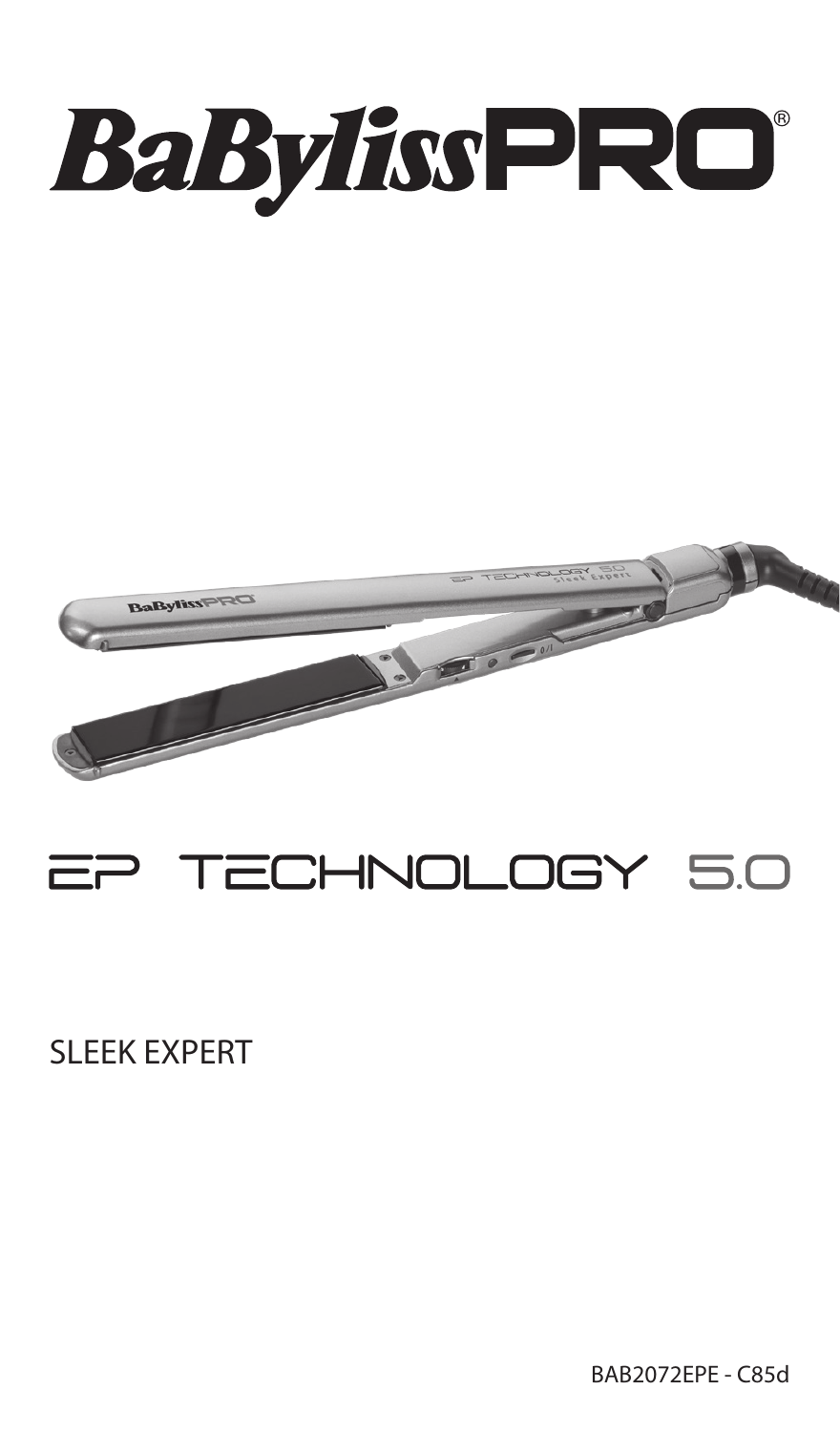# **FRANCAIS**

**Veuillez lire attentivement les consignes de sécurité avant toute utilisation de l'appareil.** 

## **Pince à lisser BAB2072EPE**

La pince à lisser BAB2072EPE de BaBylissPRO® est un appareil de haute technologie qui a été spécialement étudié et conçu pour lisser parfaitement en un seul passage tous les types de cheveux.

#### **EP TECHNOLOGY 5.0**

Il s'agit de l'obtention d'une couche de particules métalliques par électro galvanisation, un procédé très technique similaire à celui utilisé en bijouterie. Encore moins de friction pour encore plus de douceur sur les plaques. Aucun agent chimique pour une résistance aux hautes températures encore renforcée. Une homogénéité de la chaleur sur toute la surface des plaques.

- 3 x plus dures & plus résistantes
- 3 x plus lisses
- Haute résistance aux produits chimiques
- Lissage parfait & de longue durée
- Chevelure respectée et sublimée

#### **Advanced Heat Management™ System**

La pince à lisser intègre un agent chauffant auto-régulé de dernière génération, l'Advanced Heat Management™, qui permet le contrôle électronique précis et continu de la température. Cette technologie permet à l'appareil<br>une montée en température montée en température immédiate, une température très élevée, une stabilité de cette température au demi-degré près et une très grande réactivité et capacité de récupération.

#### **CARACTERISTIQUES GENERALES**

- Plaques de taille exceptionnelle 24 x 120 mm EP TECHNOLOGY 5.0
- Interrupteur marche/arrêt
- Arrêt automatique après 72 minutes
- Sélecteur de température 5 positions (115°C-140°C-170°C-200°C-230°C)
- Gants de protection
- Cordon rotatif
- Tapis isolant. En utilisation, toujours reposer l'appareil sur son tapis isolant pour protéger vos surfaces.

#### **CONSEILS D'UTILISATION LISSER**

- Préparer les cheveux au lissage: sécher au sèche-cheveux la chevelure préalablement lavée et démêlée.
- Séparer les cheveux par section. Relever les mèches du dessus à l'aide de pinces de séparation afin de travailler les mèches du dessous.
- Effectuer au préalable un diagnostic de l'état de la chevelure.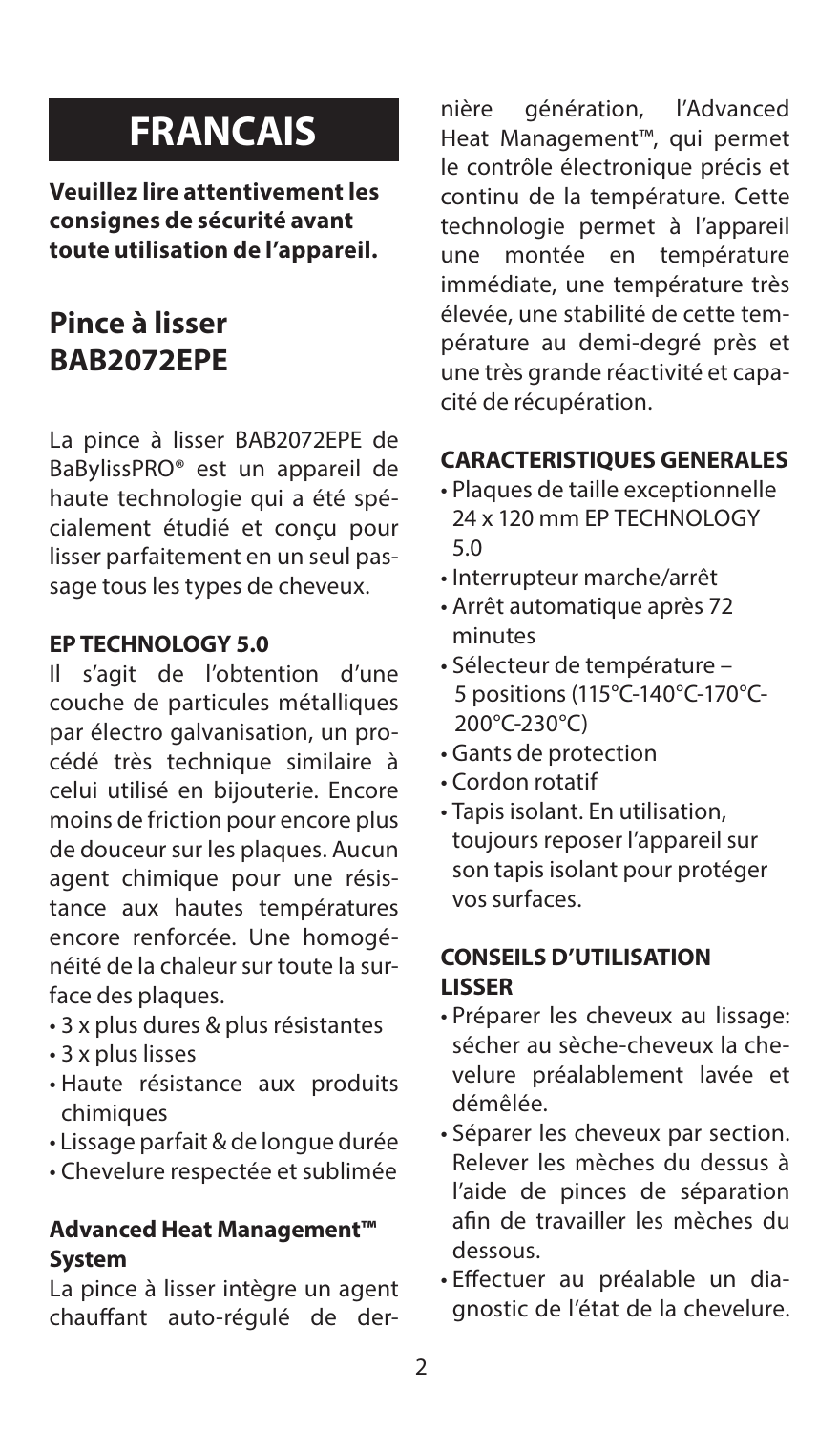Sélectionner la température désirée grâce aux sélecteurs de température. De manière générale, il est recommandé de choisir une température plus basse pour des cheveux fins, décolorés et/ou sensibilisés, et une température élevée pour des cheveux frisés, épais et/ou difficiles à coiffer.

| <b>RÉGLAGES</b> | <b>TEMPERATURES</b> | <b>TYPES DE</b><br><b>CHEVEUX</b>                        |
|-----------------|---------------------|----------------------------------------------------------|
|                 | 115°C               | Cheveux<br>fragiles, secs,<br>décolorés.<br>sensibilisés |
| $\mathcal{P}$   | 140°C               | Cheveux fins                                             |
| 3               | 170°C               | Cheveux<br>normaux,<br>colorés                           |
| 4               | 200°C               | Cheveux<br>épais                                         |
| 5               | 230°C               | Cheveux<br>frisés,<br>ethniques                          |

#### **BOUCLER**

Le design et la technologie de cet appareil permettent également la réalisation de boucles parfaites. Sur cheveux préalablement lavés et séchés :

- 1/ Sélectionner une mèche fine ou épaisse selon le résultat désiré (variante de boucle).
- 2/ Poser la mèche sur la zone inférieure de l'appareil.
- 3/ Fermer les plaques de l'appareil sur la mèche.
- 4/ Faire immédiatement un demitour à l'aide du poignet vers l'intérieur, suivi d'un autre demitour (tour complet).
- 5/ A ce stade-là, la mèche se trouve face à vous.
- 6/ La faire glisser progressivement jusqu'à la pointe (effet « bolduc»).
- 7/ La manipulation n°4 peut également s'effectuer vers l'extérieur ; l'effet obtenu sera différent. Les manipulations n° 4 et n°7 peuvent donc s'alterner et se compléter (mélange de boucles).
- Après utilisation, appuyez sur le bouton On/Off (0/I) et débranchez l'appareil.
- Laissez refroidir l'appareil encore chaud sur le tapis thermorésistant prévu à cet effet.
- En cas de non-utilisation prolongée au-delà de 72 mn, un système d'arrêt automatique (auto shut-off) permettra à l'appareil de s'éteindre; cette option augmente la durée de vie de l'appareil et offre une parfaite sécurité.

#### **ENTRETIEN**

- Débrancher l'appareil et le laisser refroidir complètement.
- Nettoyer les plaques à l'aide d'un chiffon humide et doux, sans détergent, afin de préserver la qualité optimale des plaques, ne pas gratter les plaques.
- Ranger l'appareil les plaques serrées pour les protéger.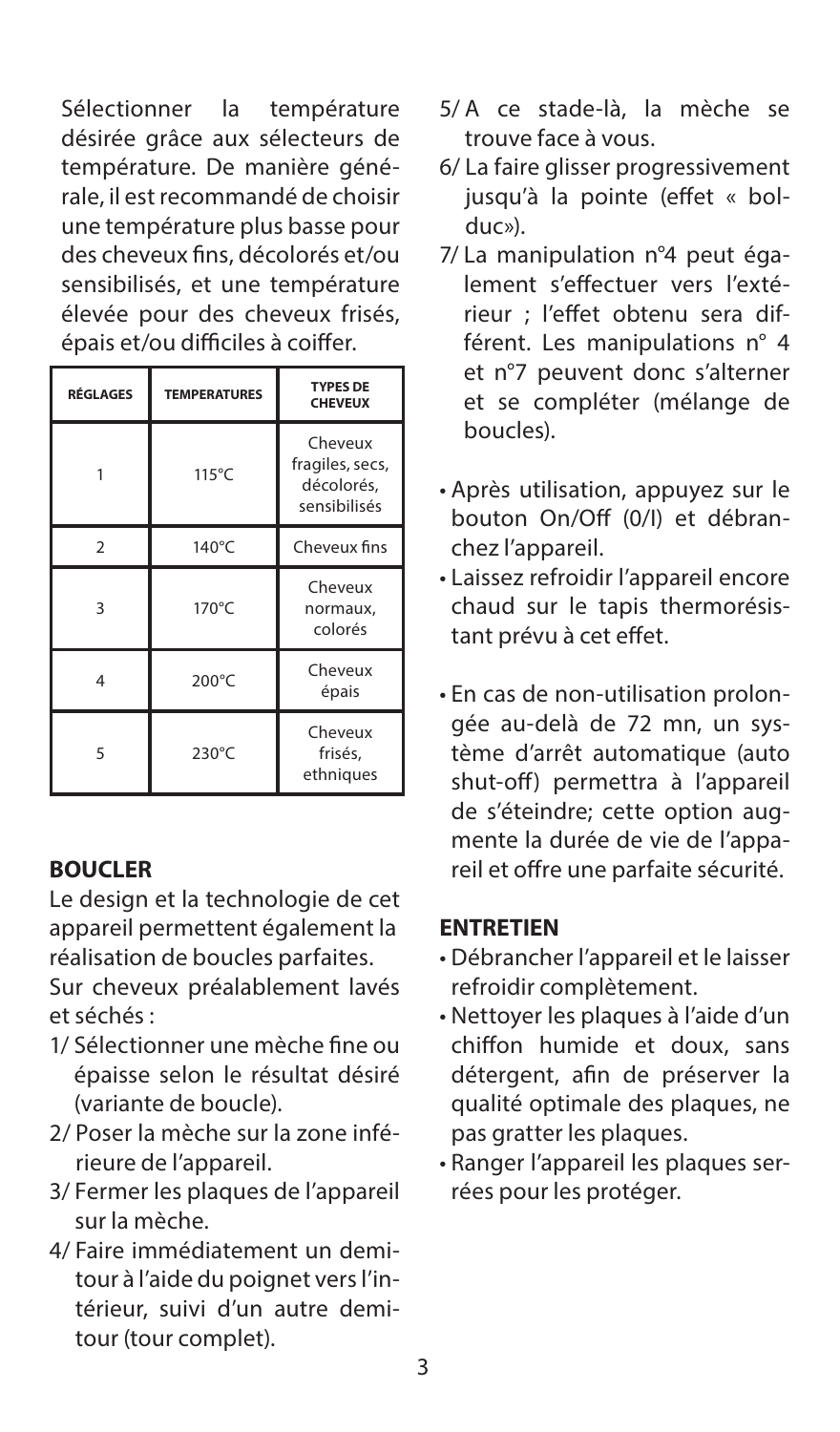# **ENGLISH**

**Please carefully read the safety instructions before using the appliance.** 

# **Straightening iron BAB2072EPE**

The BaBylissPRO® BAB2072EPE is a high-tech appliance that has been specially studied and designed to straighten any hair type perfectly in just one stroke.

#### **EP TECHNOLOGY 5.0**

A micrometric metallic coating obtained by electroplating, a very technical process similar to what is done in jewelry avoiding friction on hair for even more smoothness, containing no chemical agents for better resistance to high-heat and providing even heat distribution all through the plates.

- 3 x harder & longer lasting
- 3 x smoother
- Hard-wearing to chemicals
- Lasting & perfect results
- Hair respected & sublimated

### **Advanced Heat Management™ System**

The straightener combines the latest in self-regulating heating elements, the Advanced Heat Management™, which provides precise

and continuous electronic regulation of the temperature. This technology means the unit heats up immediately, reaching a very high temperature and maintaining the temperature to the nearest half degree. It also has a broad range of recuperation reaction and capacity.

#### **GENERAL FEATURES**

- Plates of exceptional size 24 x 120mm EP TECHNOLOGY 5.0
- On/Off switch
- Automatic switch off after 72 minutes
- Temperature control 5 settings (115°C-140°C-170°C-200°C-230°C)
- Protective gloves
- Swivel cord
- Includes heat mat. When using the unit, always rest it on its heat-resistant mat to protect your surfaces.

## **USE**

### **STRAIGHTENING**

- Prepare the hair for straightening: wash the hair and comb it through, then dry using a hair dryer.
- Divide the hair into sections. Pin the upper sections of the hair to the top of the head so that you can work with the sections underneath.
- Note the condition and type of the hair before straightening. Select the desired temperature using the temperature control. It is generally recommended, that you select a lower temperature for fine, bleached and/or damaged hair, and a high tempera-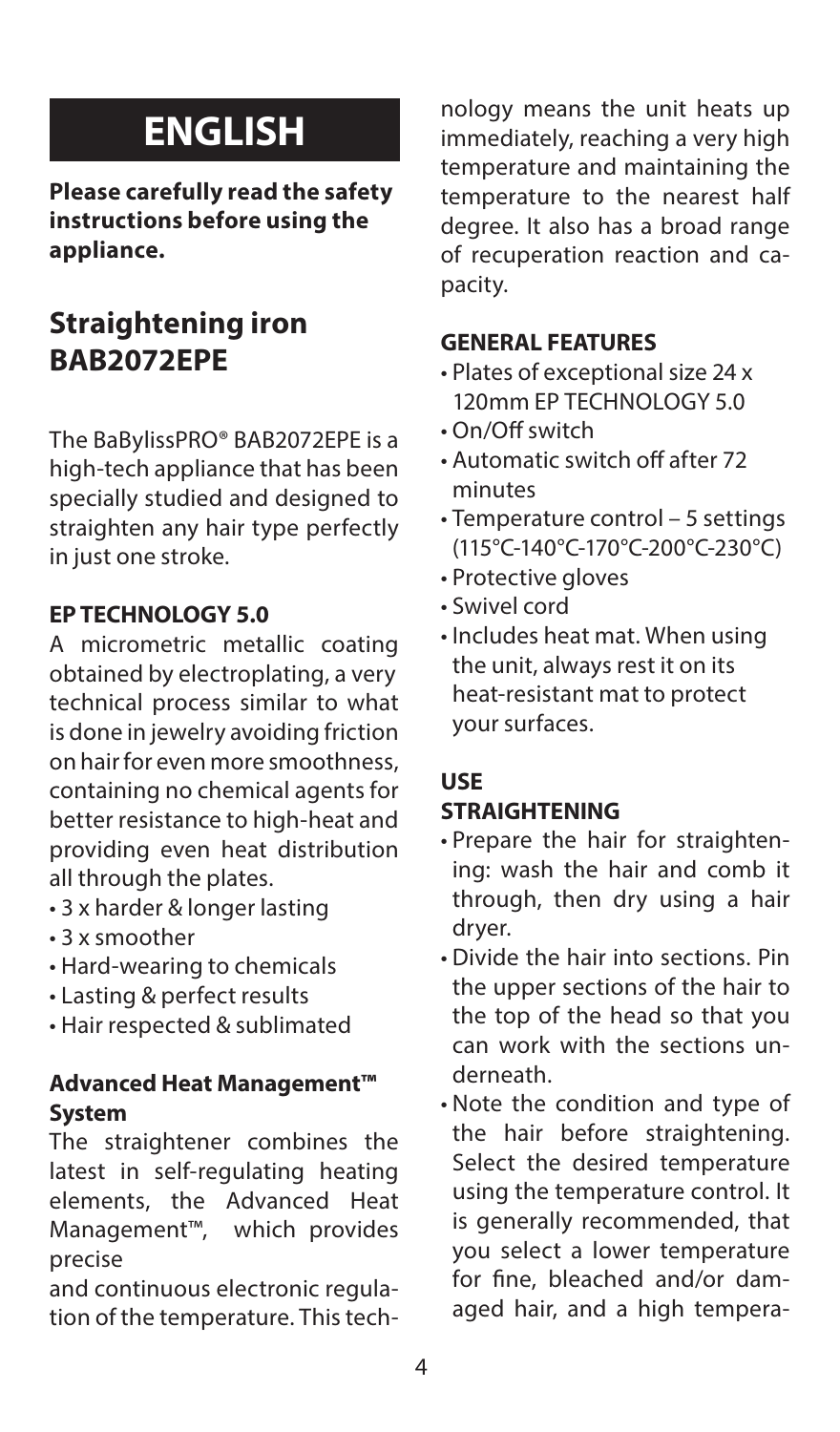ture for curly, thick and/or difficult to style hair.

| <b>SETTINGS</b> | <b>TEMPERATURE</b> | <b>SHAIR TYPES</b>                            |
|-----------------|--------------------|-----------------------------------------------|
|                 | 115°C              | Fragile, dry,<br>bleached,<br>damaged<br>hair |
| $\mathcal{P}$   | 140°C              | Fine hair                                     |
| 3               | 170°C              | Normal,<br>coloured<br>hair                   |
| 4               | 200°C              | Thick hair                                    |
| 5               | 230°C              | Curly, ethnic<br>hair                         |

## **CURL**

The design and technology of this unit also lets you create perfect curls. On hair that has been washed and dried:

- 1/ Take up a thin or thick section depending on the desired result (curl variation).
- 2/ Place the section on the lower part of the unit.
- 3/ Close the plates of the unit on the section.
- 4/ Now make a half turn under by turning the handle, followed by another half turn (full turn).
- 5/ At this stage, the section is facing you.
- 6/ Slide it gradually to the tips (the 'curling-ribbon' effect).
- 7/ Step 4 can also be carried out by turning the unit out; you will create a different effect.

Steps 4 and 7 may thus be alternated and complement each other (creating an assortment of curls).

- After use, press the ON/OFF button (0/I) and unplug the unit.
- Allow the hot unit to cool on the heat-resistant mat provided for this purpose.
- If the unit remains unused for longer than about 72 minutes, the auto shut-off will turn the unit off; this option increases the life of the barrels and provides greater safety.

### **MAINTENANCE**

- Unplug the unit and allow to cool completely.
- Clean the plates using a soft, damp cloth, without detergent, to preserve the optimal quality of the plates, do not scratch the plates.
- Store the unit with the plates closed against each other to protect them.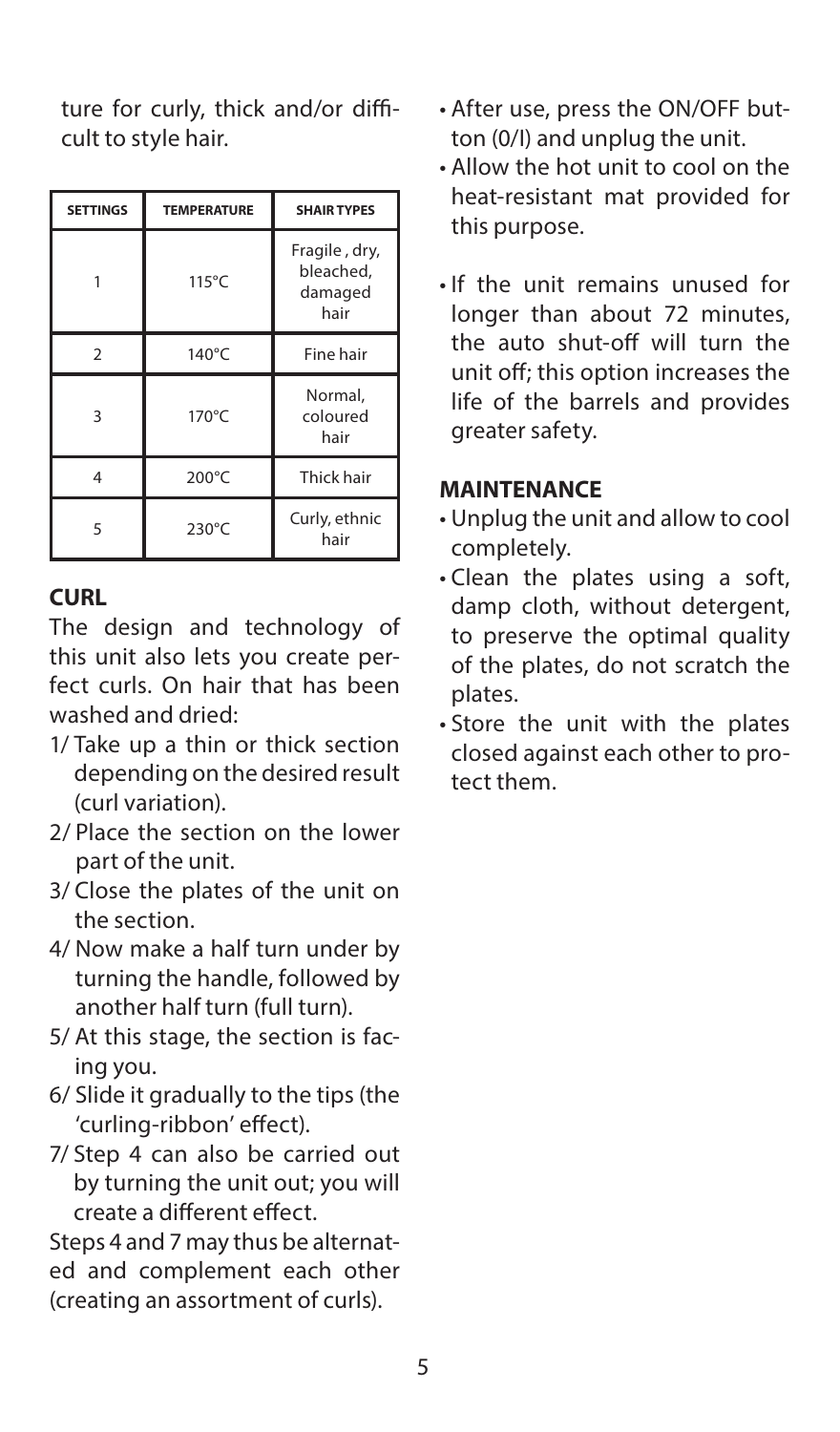# **DEUTSCH**

**Lesen Sie zuerst die Sicherheitshinweise.** 

# **Glätteisen BAB2072EPE**

Das Glätteisen BAB2072EPE von BaBylissPRO® ist ein High-Tech-Gerät, das besonders konzipiert wurde, um jeden Haartyp in einem einzigen Durchgang perfekt zu glätten.

### **EP TECHNOLOGY 5.0**

Hierbei wird eine Schicht Metallpartikel durch ein hoch technisches Galvanisierungsverfahren aufgebracht, das ähnlich auch für Schmuck angewendet wird. Noch weniger Reibung für ein noch sanfteres Plattengefühl.

Keinerlei Chemikalien und trotzdem noch größere Widerstandsfähigkeit gegenüber hohen Temperaturen. Gleichmäßige Verteilung der Hitze über die gesamte Plattenoberfläche.

- 3 x härter & robuster
- 3 x glatter
- Sehr widerstandsfähig gegen Chemikalien
- Perfektes & lange haltendes Glätten
- Geschontes, sublimiertes Haar

#### **Advanced Heat Management™ System**

Ihr Glätteisen verfügt auch über

ein selbstregulierendes Heizelement der jüngsten Generation, Advanced Heat Management™, das eine präzise und kontinuierliche elektronische Temperaturkontrolle ermöglicht. Diese Technologie sorgt dafür, dass das Gerät sofort aufheizt, sehr hohe Temperaturen erreicht, dass die Temperatur auf einen halben Grad genau erhalten bleibt und Temperaturschwankungen direkt erkannt und ausgeglichen werden

#### **ALLGEMEINE MERKMALE**

- Außergewöhnliche Plattengröße 24 x 120 mm EP TECHNOLOGY 5.0
- Ein-/Ausschalter
- Abschaltautomatik nach 72 Minuten
- 5-stufiger Temperaturregler (115°C-140°C-170°C-200°C-230°C)
- Schutzhandschuhe
- Drehkabel
- Isoliermatte Das Gerät während des Betriebs immer auf der Matte ablegen, um Ihre Oberflächen zu schützen.

#### **GEBRAUCHSHINWEISE GLÄTTEN**

- Vorbereitung des Haars auf das Glätten vor: das gewaschene und entwirrte Haar mit einem Haarfön trocknen.
- Das Haar in Abschnitte aufteilen. Die oberen Strähnen mit Trennklemmen anheben, um zuerst die unteren Strähnen zu bearbeiten.
- Vorher den Zustand des Haars untersuchen. Mit den Tempera-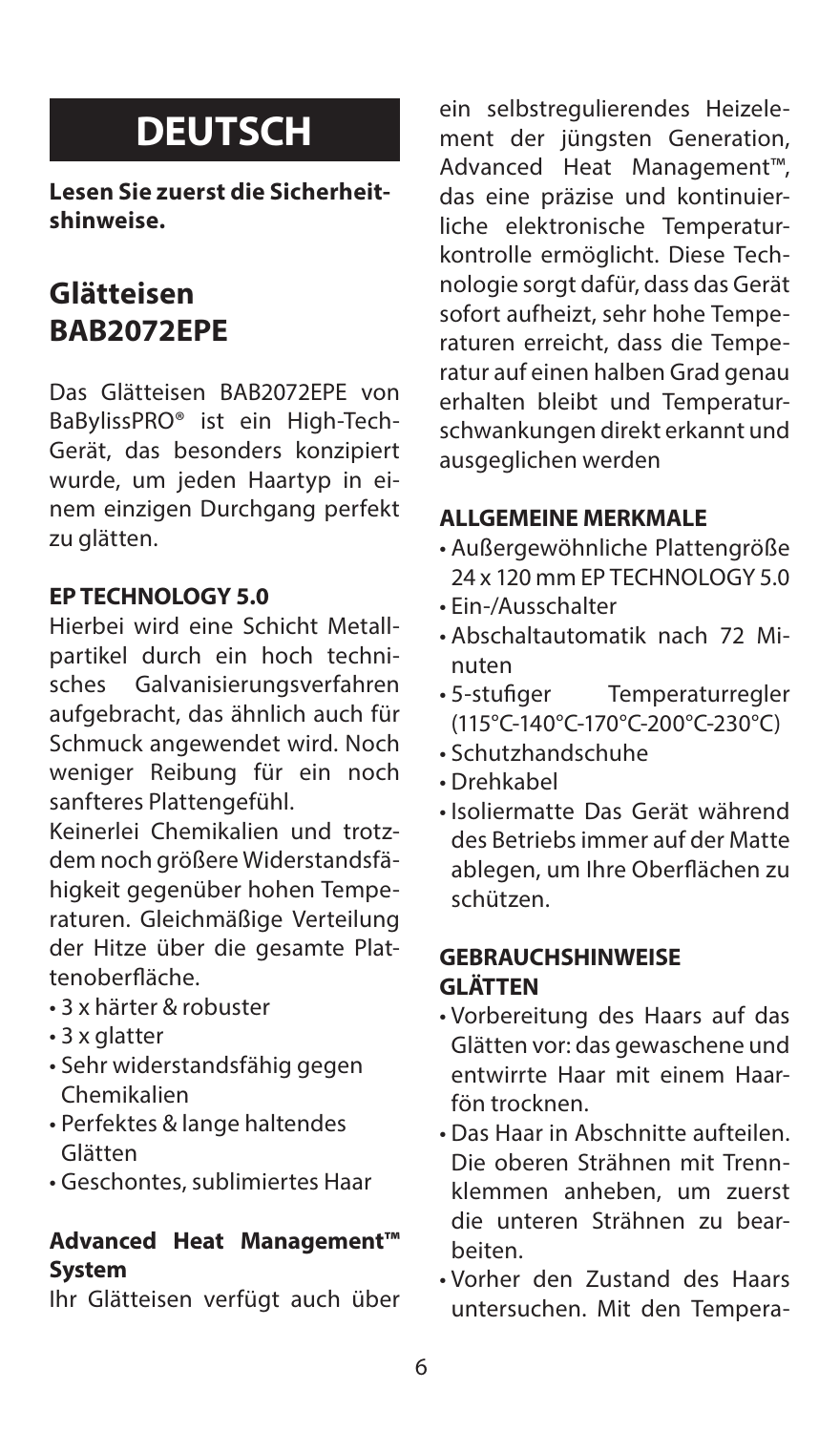turreglern die gewünschte Temperatur einstellen. Allgemein wird empfohlen, die niedrigste Temperatur für feines, dekoloriertes und/oder brüchiges Haar zu wählen, und eine höhere Temperatur für krauses, dickes und/ .<br>oder schwer frisierbares Haar.

| <b>EINSTELLUNG</b> | TEMPERA-<br><b>TUREN</b> | <b>HAARTYPEN</b>                                                    |
|--------------------|--------------------------|---------------------------------------------------------------------|
|                    | 115°C                    | Brüchiges,<br>trockenes.<br>dekoloriertes.<br>eansprucht es<br>Haar |
| $\overline{2}$     | 140°C                    | <b>Feines Haar</b>                                                  |
| 3                  | 170°C                    | Normales.<br>koloriertes,<br>Haar                                   |
| 4                  | 200°C                    | Dickes Haar                                                         |
| 5                  | 230°C                    | Krauses,<br>ethnisches<br>Haar                                      |

#### **LOCKEN FORMEN**

Design und Technologie dieses Geräts ermöglichen ebenfalls, das Haar in perfekte Locken zu formen.

Bei vorher gewaschenem und getrocknetem Haar:

- 1/ Je nach gewünschtem Ergebnis eine mehr oder weniger dicke Strähne auswählen.
- 2/ Die Strähne auf den unteren Bereich des Geräts legen.
- 3/ Die Platten des Geräts um die Strähne schließen.
- 4/ Sofort mit dem Griff eine halbe Drehung nach innen durchführen, gefolgt von einer weiteren

halben Drehung (volle Drehung).

- 5/ In dieser Phase befindet sich die Strähne Ihnen gegenüber.
- 6/ Nun die Strähne langsam bis an die Spitzen hinabgleiten lassen (« Bolduc-Effekt »).
- 7/ Der Schritt Nr. 4 kann auch nach außen durchgeführt werden; der erzielte Effekt ändert sich dementsprechend. Die Schritte Nr. 4 und Nr. 7 können gemischt werden und sich ergänzen (gemischte Locken).
- Nach dem Gebrauch den Knopf On/Off (O/I) drücken und den Netzstecker ziehen.
- Das heiße Gerät auf der zu diesem Zweck vorgesehenen hitzebeständigen Matte abkühlen lassen.
- Falls der Stab mehr als 72 Minuten lang nicht verwendet wird, kann das Gerät durch die Abschaltautomatik (auto shut-off) vollständig ausgeschaltet werden; diese Funktion verlängert die Lebensdauer des Geräts und bietet perfekte Sicherheit.

### **PFLEGE**

- Den Netzstecker ziehen und das Gerät vollständig abkühlen lassen.
- Die Platten mit einem weichen, feuchten Tuch ohne Reinigungsmittel säubern, um ihre optimale Qualität zu erhalten; die Platten nicht zerkratzen.
- Das Gerät mit geschlossenen Platten verwahren, um sie zu schützen.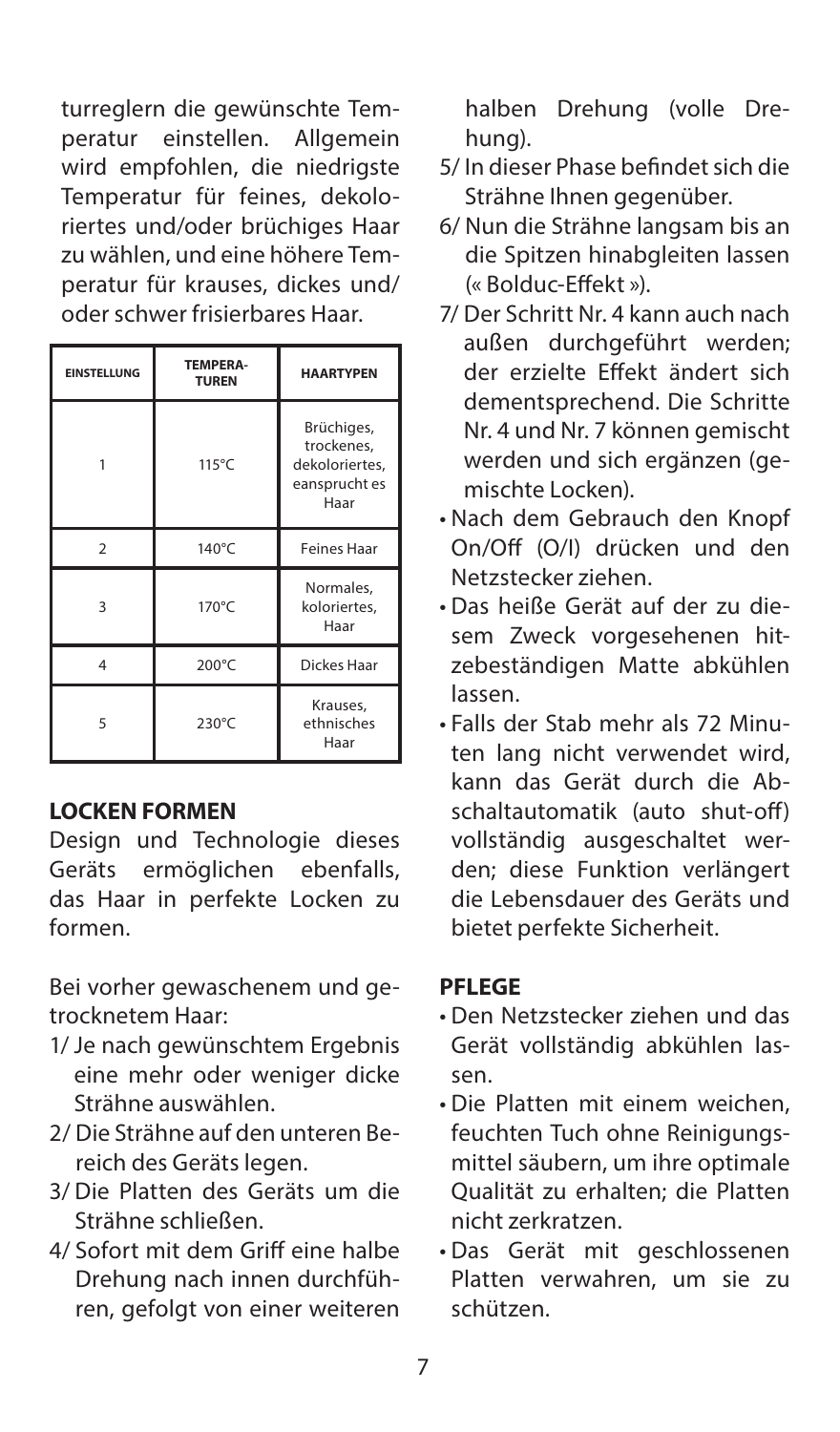# **NEDERLANDS**

**Deze veiligheidsrichtlijnen aandachtig lezen vooraleer het apparaat te gebruiken !**

# **Straightener BAB2072EPE**

Deze BAB2072EPE straightener van BaBylissPRO® is een hightechapparaat dat speciaal is ontwikkeld om in slechts 1 beweging elk haartype perfect steil en glad te maken.

### **EP TECHNOLOGY 5.0**

Hierbij wordt een laagje metaaldeelties verkregen door middel van galvanisatie, een zeer technisch procedé dat vergelijkbaar is met de methode die gebruikt wordt bij sieraden. Hierdoor is er nog minder wrijving en zijn de platen nog haarvriendelijker. Zonder chemische bestanddelen voor een nog betere bestandheid tegen hoge temperaturen.<br>Geliikmatige warmteve

warmteverdeling over het gehele plaatoppervlak.

- 3 x zo hard & sterk
- 3 x zo glad
- Zeer goed bestand tegen chemische producten
- Perfect & langdurig glad en steil haar
- Haarvriendelijk, voor subliem haar

# **Advanced Heat Management**

### **System**

Het ingebouwde, zelfregulerende

verwarmingsmechanisme van de straightener (het Advanced Heat Management™ systeem), is van het allernieuwste type en zorgt voor een volledig elektronische controle over de temperatuur, zodat die exact is en constant blijft. Dankzij deze technologie wordt het apparaat snel warm, zijn zeer hoge temperaturen mogelijk, is de temperatuur stabiel tot op de halve graad nauwkeurig en zijn de reactiviteit en herstelcapaciteit zeer groot.

### **ALGEMENE PRODUCTKENMERKEN**

- Speciaal formaat platen 24 x 120 mm EP TECHNOLOGY 5.0
- Aan/uit-schakelaar
- Automatische uitschakeling na 72 minuten
- Temperatuurkeuzeknop 5 standen (115°C-140°C-170°C-200°C-230°C)
- Beschermende handschoenen
- Meedraaiend snoer
- Hittebestendig matje. Leg tijdens gebruik uw warme apparaat altijd op het hittebestendige matje, om uw oppervlakken te beschermen.

### **GEBRUIKSAANWIJZING VOOR STEIL EN GLAD HAAR**

- Bereid het haar voor op het steil maken: droog het gewassen en ontwarde haar met de haardroger.
- Verdeel het haar in delen. Zet de plukken bovenop het hoofd vast met verdeelklemmen, zodat u het haar eronder kunt bewerken.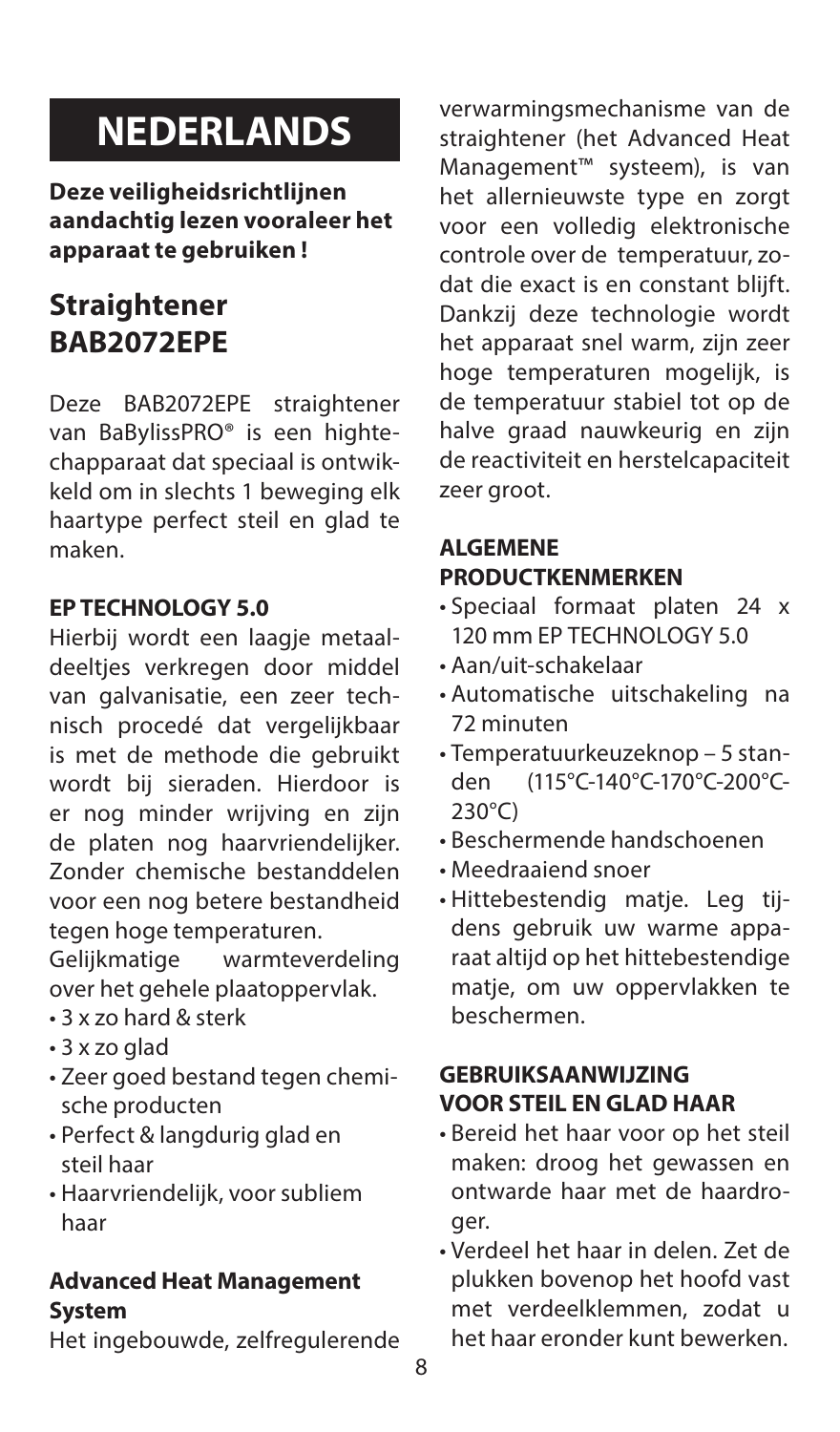• Beoordeel van tevoren de staat van het haar. Kies de gewenste temperatuur met de temperatuurkeuzeknop. Over het algemeen wordt geadviseerd om een lagere temperatuur te kiezen voor dun, ontkleurd en/of kwetsbaar haar, en een hogere temperatuur voor krullend of dik haar en/of haar dat moeilijk in model te brengen is.

| <b>INSTELLINGEN</b> | <b>TEMPERA-</b><br><b>TUREN</b> | <b>HAARTYPEN</b>                                         |
|---------------------|---------------------------------|----------------------------------------------------------|
|                     | 115°C                           | Kwetsbaar,<br>droog,<br>ontkleurd.<br>beschadigd<br>haar |
| $\mathfrak{p}$      | 140°C                           | Dun haar                                                 |
| 3                   | 170°C                           | Normaal,<br>gekleurd<br>haar                             |
| 4                   | 200°C                           | Dik haar                                                 |
| 5                   | 230°C                           | Krullend,<br>kroezend,<br>etnisch haar                   |

#### **VOOR KRULLEN**

Dankzij het ontwerp en de technologie van dit apparaat kunnen hiermee ook perfecte krullen worden gemaakt.

Op gewassen en gedroogd haar:

- 1/ Neem een dunne of dikke lok, afhankelijk van het gewenste resultaat (voor verschillende krullen).
- 2/ Plaats de haarlok op het onderste deel van het apparaat.
- 3/ Sluit de platen over de lok.
- 4/ Draai de tang vanuit de pols direct een halve slag naar binnen,

gevolgd door nog een halve slag (hele draai).

- 5/ De lok is nu naar u toe gericht.
- 6/ Laat de tang geleidelijk naar beneden glijden (net als verpakkingslint gekruld wordt).
- 7/ Handeling nr. 4 kan ook naar buiten toe uitgevoerd worden, het verkregen effect is dan anders. Handelingen 4 en 7 kunnen dus ook afwisselend uitgevoerd worden en elkaar aanvullen (combinatie van verschillende krullen).
- Druk na gebruik op het aan/uitknopje (0/I) en haal de stekker uit het stopcontact.
- Laat het nog warme apparaat afkoelen op het hittebestendige matie, dat speciaal daarvoor bedoeld is.
- Wanneer het apparaat langer dan 72 minuten niet gebruikt wordt, zorgt een automatisch uitschakelsysteem ervoor dat het apparaat uit gaat; deze optie verlengt de levensduur van het apparaat en biedt perfecte veiligheid.

## **ONDERHOUD**

- Haal de stekker uit het stopcontact en laat het apparaat volledig afkoelen.
- Reinig de platen met een vochtig doekje, zonder schoonmaakmiddel, zodat de platen van optimale kwaliteit blijven. Voorkom krassen op de platen.
- Berg het apparaat op met de platen tegen elkaar aan, zodat ze niet kunnen beschadigen.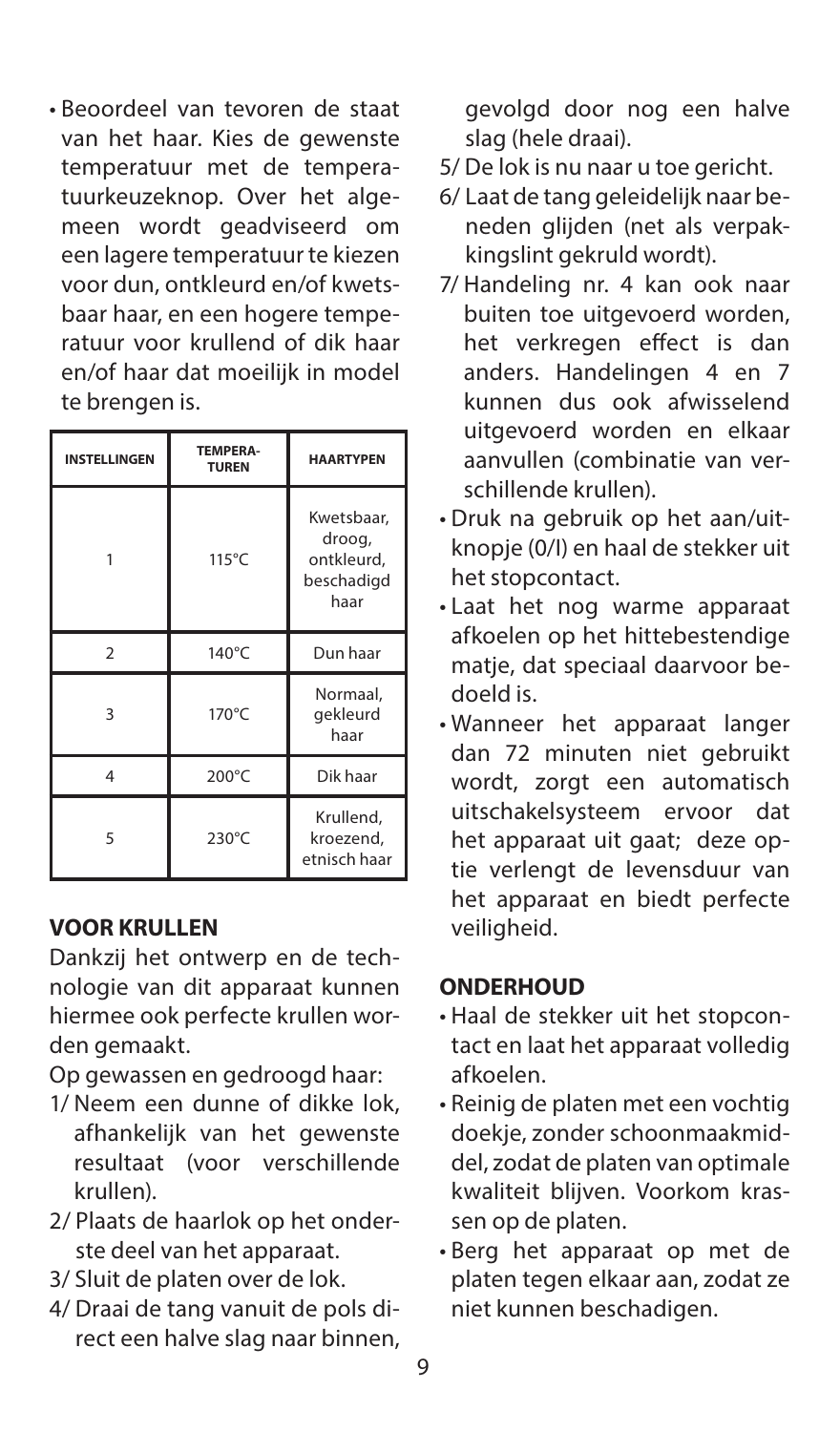# **ITALIANO**

**Leggere attentamente le presenti istruzioni di sicurezza prima di utilizzare l'apparecchio!** 

# **Piastra lisciacapelli BAB2072EPE**

La piastra lisciacapelli BAB2072EPE di BaBylissPRO® è un apparecchio di alta tecnologia appositamente studiato per lisciare perfettamente, con un solo movimento, tutte le capigliature.

### **EP TECHNOLOGY 5.0**

Consiste nell'ottenere uno strato di particelle meccaniche tramite elettrodeposizione, processo molto tecnico simile a quello utilizzato dai gioiellieri. Minore attrito per una maggiore delicatezza sulle piastre. Nessun agente chimico, per una maggiore resistenza alle alte temperature. Uniformità del calore su tutta la superficie delle piastre.

- 3 volte più dure e più resistenti
- 3 volte più lisce
- Alta resistenza ai prodotti chimici
- Lisciatura perfetta e di lunga durata
- Capelli rispettati e sublimati

#### **Advanced Heat Management™ System**

La piastra lisciacapelli ha, integra-

to, un agente riscaldante autoregolato di ultima generazione, l'Advanced Heat Management™, che permette di avere un controllo elettronico preciso e costante della temperatura. Questa tecnologia consente all'apparecchio di raggiungere immediatamente la temperatura di utilizzo (molto elevata), la stabilità di tale temperatura con approssimazione di mezzo grado, grande reattività e capacità di recupero.

### **CARATTERISTICHE GENERALI**

- Piastre di grandezza eccezionale 24 x 120 mm EP TECHNOLOGY 5.0
- Interruttore acceso/spento
- Spegnimento automatico dopo 72 minuti
- Selettore di temperatura 5 posizioni, (115°C-140°C-170°C-200°C-230°C)
- Guanti protettivi
- Cavo girevole
- Tappetino isolante. Durante l'utilizzo, poggiare sempre l'apparecchio sul suo tappetino isolante, in modo da proteggere le vostre superfici.

#### **ISTRUZIONI PER L'USO LISCIARE**

- Preparare i capelli alla lisciatura: asciugare con l'asciugacapelli i capelli precedentemente lavati e districati.
- Separare i capelli in sezioni. Rialzare le ciocche della parte superiore con delle pinze, in modo da lavorare sulle ciocche della parte inferiore.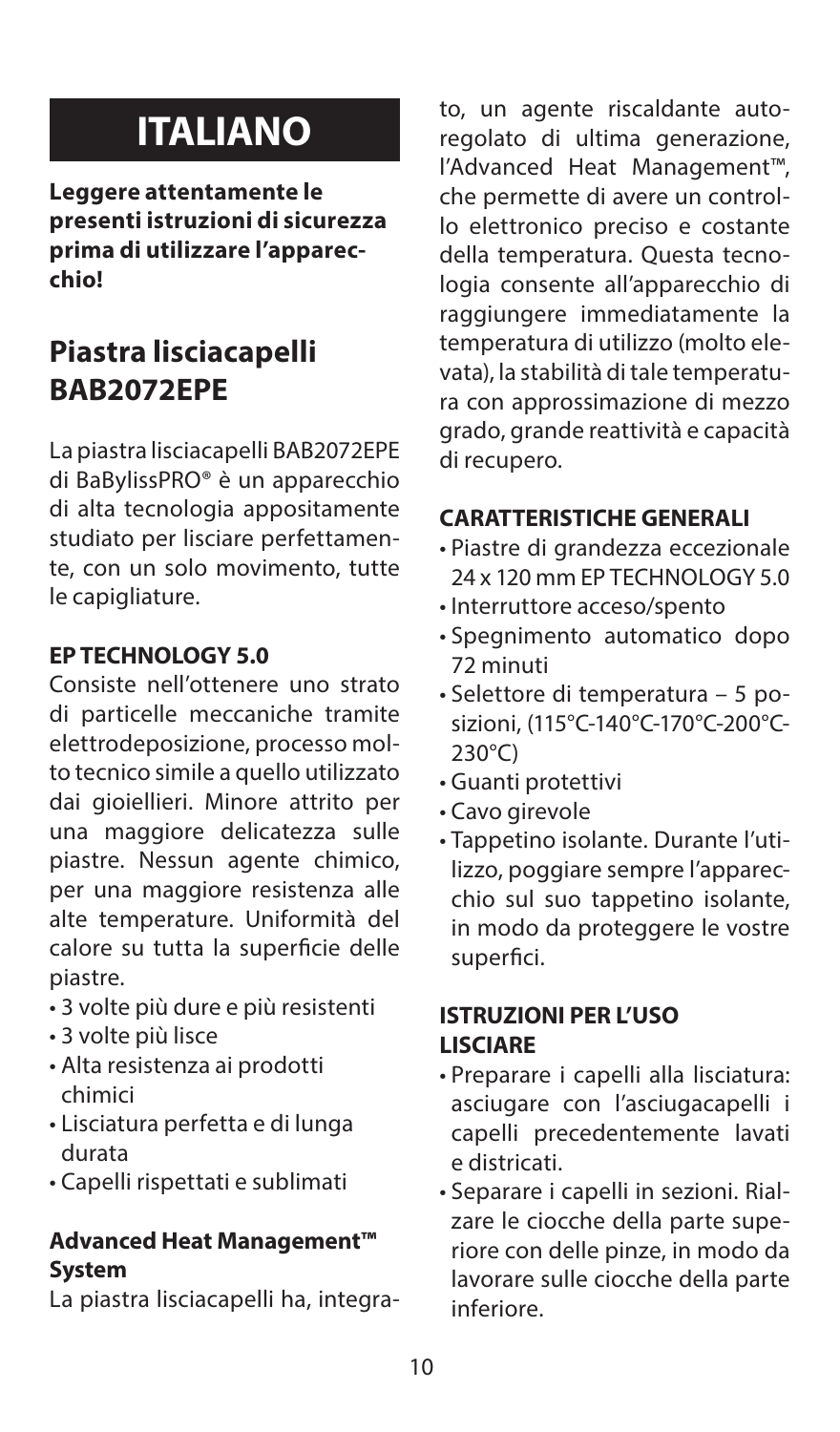• Eseguire, come prima cosa, una diagnosi dello stato della capigliatura. Selezionare la temperatura desiderata grazie agli appositi variatori di temperatura. In generale, si raccomanda di scegliere una temperatura più bassa per capelli sottili, scoloriti e/o sensibili, e una temperatura elevata per capelli ricci, spessi e/o difficili da acconciare.

| <b>REGOLAZIONE</b> | <b>TEMPERATUREN</b> | <b>TIPO DI</b><br>CAPELLO                                |
|--------------------|---------------------|----------------------------------------------------------|
|                    | $115^{\circ}$ C     | Capelli<br>fragili,<br>secchi<br>scoloriti,<br>sensibili |
| $\mathcal{P}$      | 140°C               | Capelli<br>sottili                                       |
| 3                  | 170°C               | Capelli<br>normali,<br>colorati                          |
| 4                  | 200°C               | Capelli<br>spessi                                        |
| 5                  | 230°C               | Capelli<br>ricci,<br>etnici                              |

### **ARRICCIARE**

Grazie al design e alla tecnologia di questo apparecchio, è possibile anche creare riccioli perfetti.

Su capelli precedentemente lavati e asciugati:

- 1/ Selezionare una ciocca sottile o spessa in funzione del risultato desiderato (variante di ricciolo).
- 2/ Posizionare la ciocca sulla zona inferiore dell'apparecchio.
- 3/ Chiudere le piastre dell'apparecchio sulla ciocca.
- 4/ Fare immediatamente un mezzo giro del polso verso l'interno, seguito da un altro mezzo giro (giro completo).
- 5/ A questo punto, la ciocca si trova di fronte a voi.
- 6/ Farla scorrere progressivamente fino alla punta (effetto "nastro arricciato").
- 7/ Il movimento n. 4 può anche avvenire verso l'esterno; l'effetto finale risulta diverso. I movimenti n. 4 e n. 7 possono quindi essere alternati e completarsi (mix di riccioli).
- Dopo l'utilizzo, premere il pulsante ON/OFF (0/I) e staccare l'apparecchio dalla corrente.
- Lasciar raffreddare l'apparecchio ancora caldo sull'apposito tappetino termoresistente.
- In caso di lunga inattività, oltre i 72 min., il sistema di spegnimento automatico (auto shut-off) permette all'apparecchio di spegnersi; questa funzione aumenta la durata di vita dell'apparecchio e garantisce la massima sicurezza

#### **MANUTENZIONE**

- Staccare l'apparecchio dalla corrente e lasciarlo raffreddare completamente.
- Pulire le piastre con un panno umido e delicato, senza detersivo, per preservarne la qualità ottimale; non graffiare le piastre.
- Riporre l'apparecchio con le piastre richiuse per proteggerle.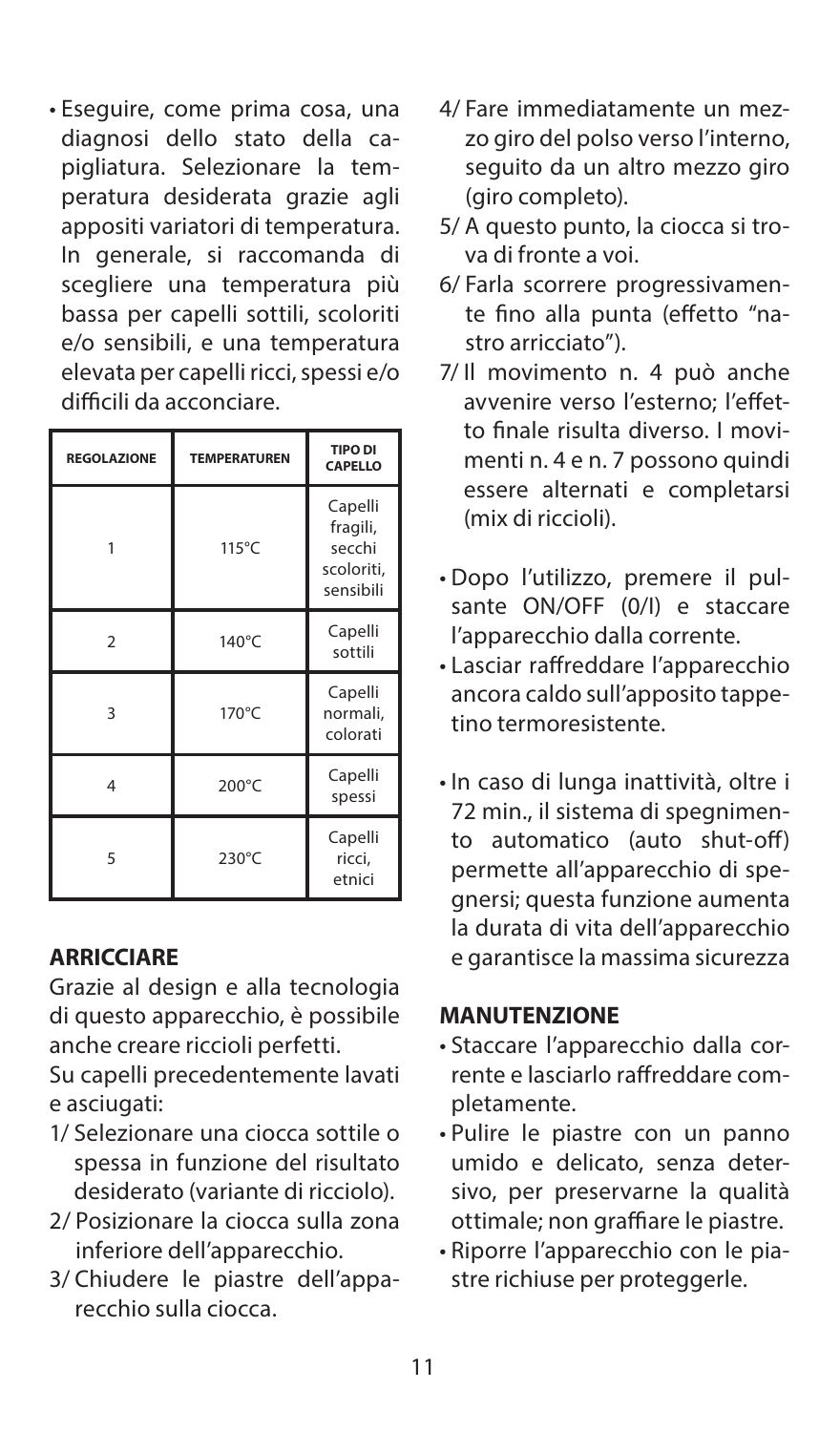# **ESPAÑOL**

**¡Lea atentamente estas consignas de seguridad antes de utilizar el aparato!** 

# **Alisador BAB2072EPE**

El alisador BAB2072EPE de BaBylissPRO® es un aparato de tecnología avanzada, especialmente diseñado y estudiado para alisar perfectamente y de una sola pasada todo tipo de cabello.

#### **EP TECHNOLOGY 5.0**

Se trata de obtener una capa de<br>partículas metálicas mediante partículas metálicas electrogalvanizado, un procedimiento de alta tecnología similar al que se utiliza en joyería. Placas más suaves y menos fricción. Sin agentes químicos, para reforzar la resistencia a las altas temperaturas. Calor homogéneo en toda la superficie de las placas.

- 3 x más duras y más resistentes
- 3 x más lisas
- Alta resistencia a los productos químicos
- Alisado perfecto y de larga duración
- Cabello protegido y más bello

### **Advanced Heat Management™ System**

El alisador incorpora un agente calentador autorregulado de la<br>última generación. Advanced última generación,

Heat Management™, que permite un control electrónico, preciso y continuo de la temperatura. Esta tecnología permite alcanzar de forma inmediata una temperatura muy elevada y estable, con una precisión de medio grado y gran capacidad de reacción y de recuperación.

#### **CARACTERÍSTICAS GENERALES**

- Placas de tamaño excepcional 24 x 120 mm EP TECHNOLOGY 5.0
- Interruptor encendido/apagado
- Apagado automático a los 72 min
- Selector de temperatura 5 posiciones (115°C-140°C-170°C-200°C-230°C)
- Guantes de protección
- Cable giratorio
- Alfombrilla aislante Cuando lo esté utilizando, deposite siempre el aparato sobre la alfombrilla aislante para proteger las superficies.

#### **CONSEJOS DE UTILIZACIÓN ALISAR**

- Prepare el cabello para el alisado: seque el cabello con el secador, después de lavarlo y desenredarlo.
- Separe el cabello en secciones. Sujete los mechones de la parte superior con ayuda de horquillas para poder trabajar con los de la parte inferior.
- Previamente, realice un diagnóstico del estado del cabello. Elija la temperatura deseada mediante los selectores de temperatura. En general, le recomendamos que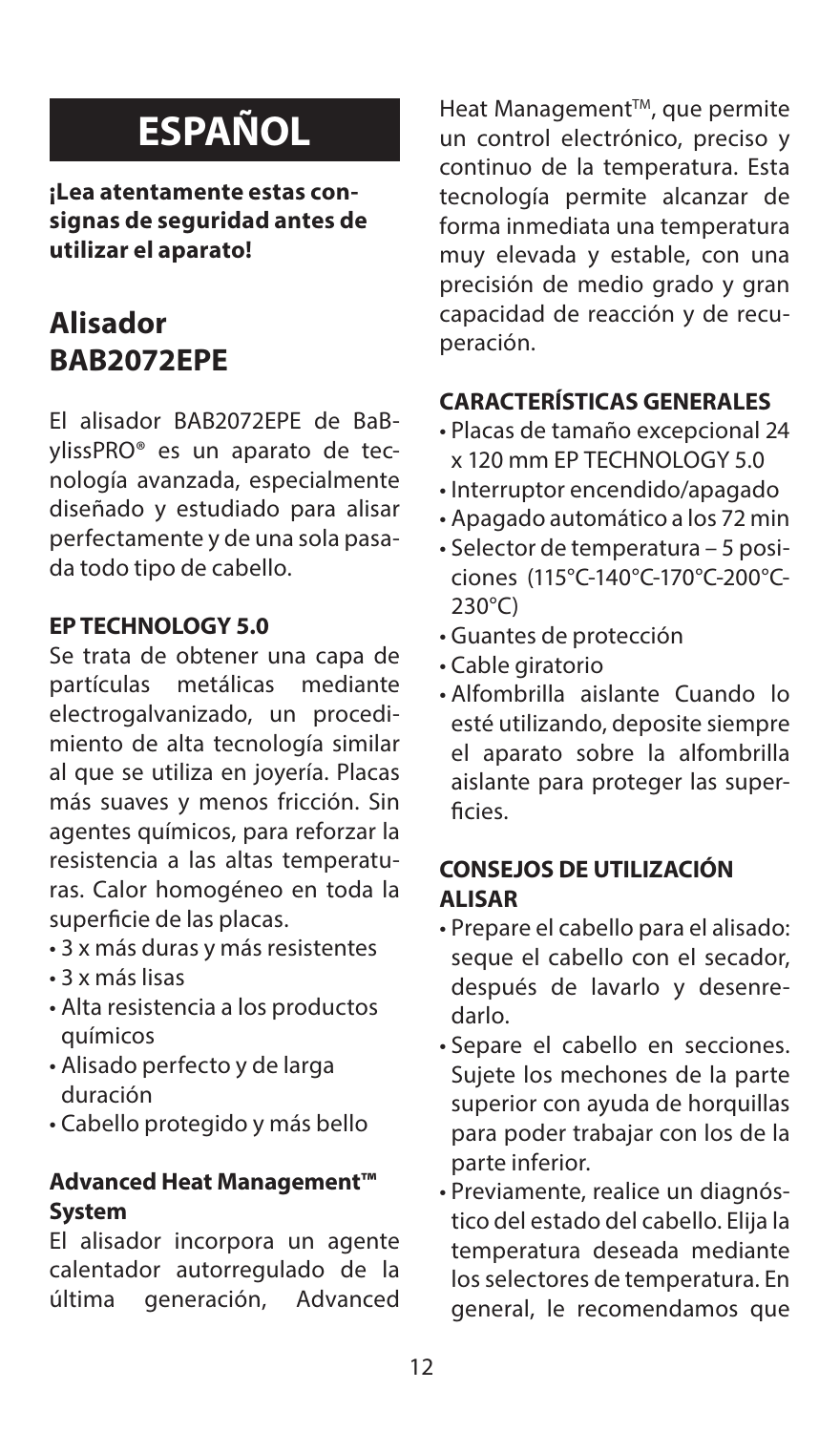elija una temperatura más baja para el cabello fino, decolorado o frágil y una temperatura elevada para el pelo rizado, áspero o difícil de peinar.

| <b>AJUSTE</b> | <b>TEMPERATURAS</b> | TIPO DI CABELLO                                     |
|---------------|---------------------|-----------------------------------------------------|
|               | $115^{\circ}$ C     | Cabello<br>frágil, seco<br>decolorado.<br>estropado |
| $\mathcal{P}$ | 140°C               | Cabello fino                                        |
| ঽ             | $170^{\circ}$ C     | Cabello<br>normal.<br>teñido                        |
| 4             | 200°C               | Cabello<br>grueso                                   |
| ς             | 230°C               | Cabello<br>rizado, étnico                           |

#### **RIZAR**

El diseño y la tecnología de este aparato también permiten la realización de rizos perfectos.

Sobre el cabello previamente lavado y secado:

- 1/ Seleccione un mechón fino o grueso según el resultado deseado (tipo de rizo).
- 2/ Coloque el mechón sobre la zona inferior del aparato.
- 3/ Cierre las placas del aparato sobre el mechón.
- 4/ Gire el aparato hacia el interior con ayuda de la muñeca y vuelva a girar hasta que haya dado una vuelta completa.
- 5/ El mechón se encuentra frente a usted en este momento.
- 6/ Deslice el mechón progresivamente hasta la punta (efecto «tirabuzón»)
- 7/ En el punto 4, puede girar también hacia el exterior: de esta forma obtendrá un efecto diferente. Los puntos 4 y 7 se pueden alternar para completarse (rizos alternados).
- Cuando termine, pulse el botón On/Off (0/I) y desenchufe el aparato.
- Deje que se enfríe el aparato sobre la alfombrilla termorresistente incluida.
- En caso de que deje de usarlo de forma prolongada, más de 72 min, un sistema de apagado automático (auto shut-off) permitirá que se apague solo; esta opción aumenta el tiempo de vida del aparato y ofrece una seguridad perfecta.

#### **MANTENIMIENTO**

- Desenchufe el aparato y déjelo enfriar completamente.
- Limpie las placas con ayuda de un trapo húmedo y suave, sin detergente, con el fin de preservar su calidad óptima. No rasque las placas.
- Guarde el aparato con las placas cerradas para protegerlas mejor.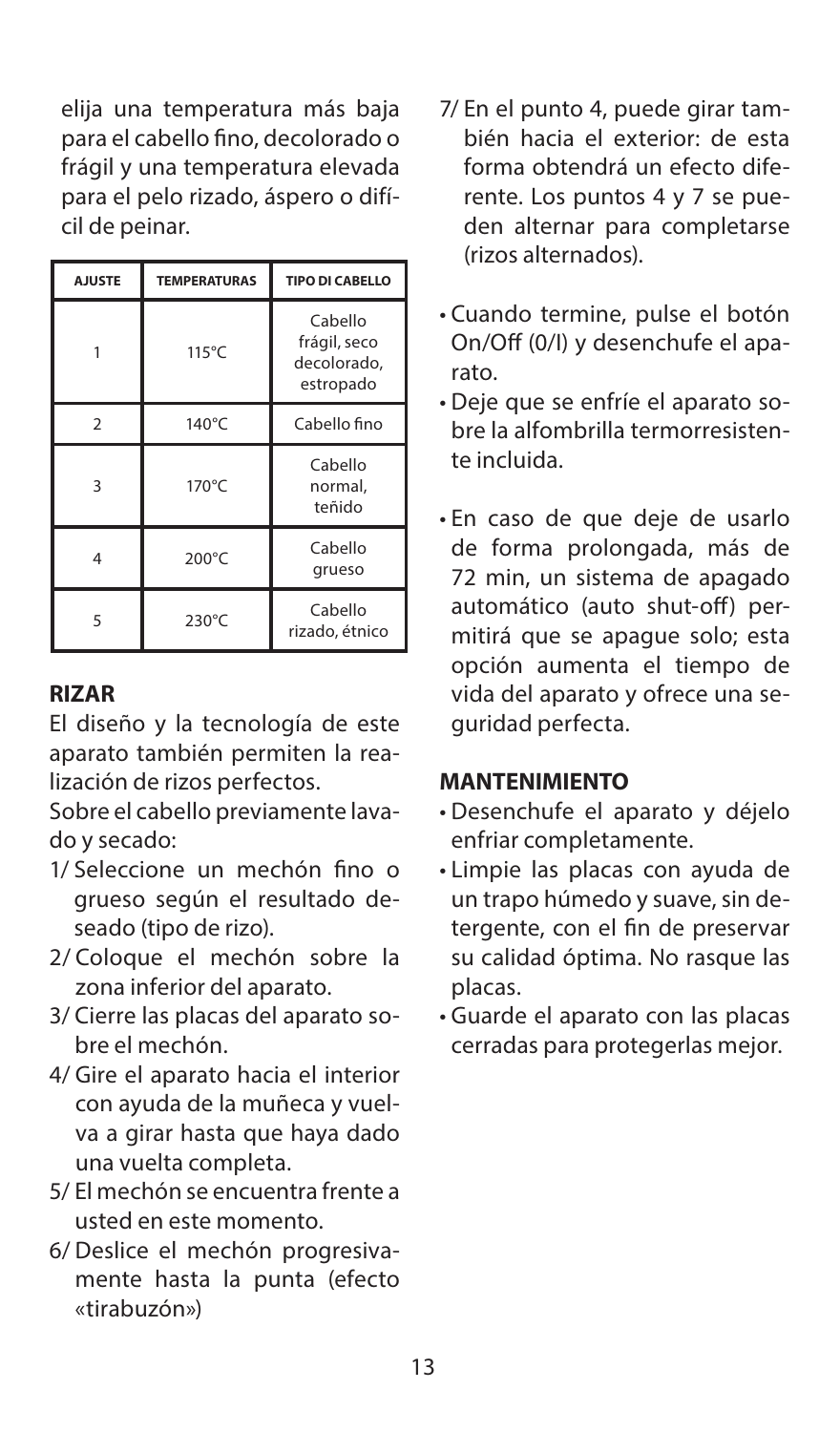# **PORTUGUÊS**

**Leia primeiro as instruções de segurança.** 

## **Pinça de alisar BAB2072EPE**

A pinça de alisar BAB2072EPE da BaBylissPRO® é um aparelho de alta tecnologia que foi especialmente estudado e concebido para alisar perfeitamente todos os tipos de cabelos numa única passagem.

#### **EP TECHNOLOGY 5.0**

Trata-se da obtenção de uma camada de partículas metálicas por electrogalvanização, processo técnico semelhante ao aplicado em ourivesaria. Ainda menos fricção para ainda mais suavidade nas placas. Nenhum agente químico para reforçar a resistência às temperaturas elevadas. Uma homogeneidade do calor em toda a superfície das placas.

- 3 x mais duras e mais resistentes
- 3 x mais lisas
- Elevada resistência aos produtos químicos
- Resultado perfeito e de longa duração
- Cabeleira respeitada e sublimada

#### **Advanced Heat Management™ System**

A pinça de alisar integra um elemento térmico auto-comandado de ultima geração, que utiliza a Advanced Heat Technology™. Esta permite o controlo electrónico exacto e permanente da temperatura. Esta tecnologia confere ao aparelho um aquecimento imediato, uma temperatura muito elevada e uma estabilidade de temperatura a meio grau, bem como grande capacidade de reacção e de recuperação.

### **CARACTERÍSTICAS GERAIS**

- Placas de tamanho excepcional de 24 mm x 120 mm com EP TE-CHNOLOGY 5.0
- Interruptor de alimentação
- Paragem automática após 72 minutos
- Selector de temperatura 5 posições (115°C-140°C-170°C-200°C- -230°C)
- Luvas de protecção
- Cabo giratório
- Tapete isolante. Durante a utilização, coloque sempre o aparelho sobre o tapete isolante para proteger as áreas de trabalho.

### **CONSELHOS DE UTILIZAÇÃO ALISAR**

- Prepare o cabelo para o alisamento: seque com o secador os cabelos previamente lavados e desembaraçados.
- Separe os cabelos em madeixas. Levante as madeixas superiores com a ajuda de pinças de separação para poder trabalhar as madeixas inferiores.
- Faça previamente um diagnóstico do estado do cabelo. Escolha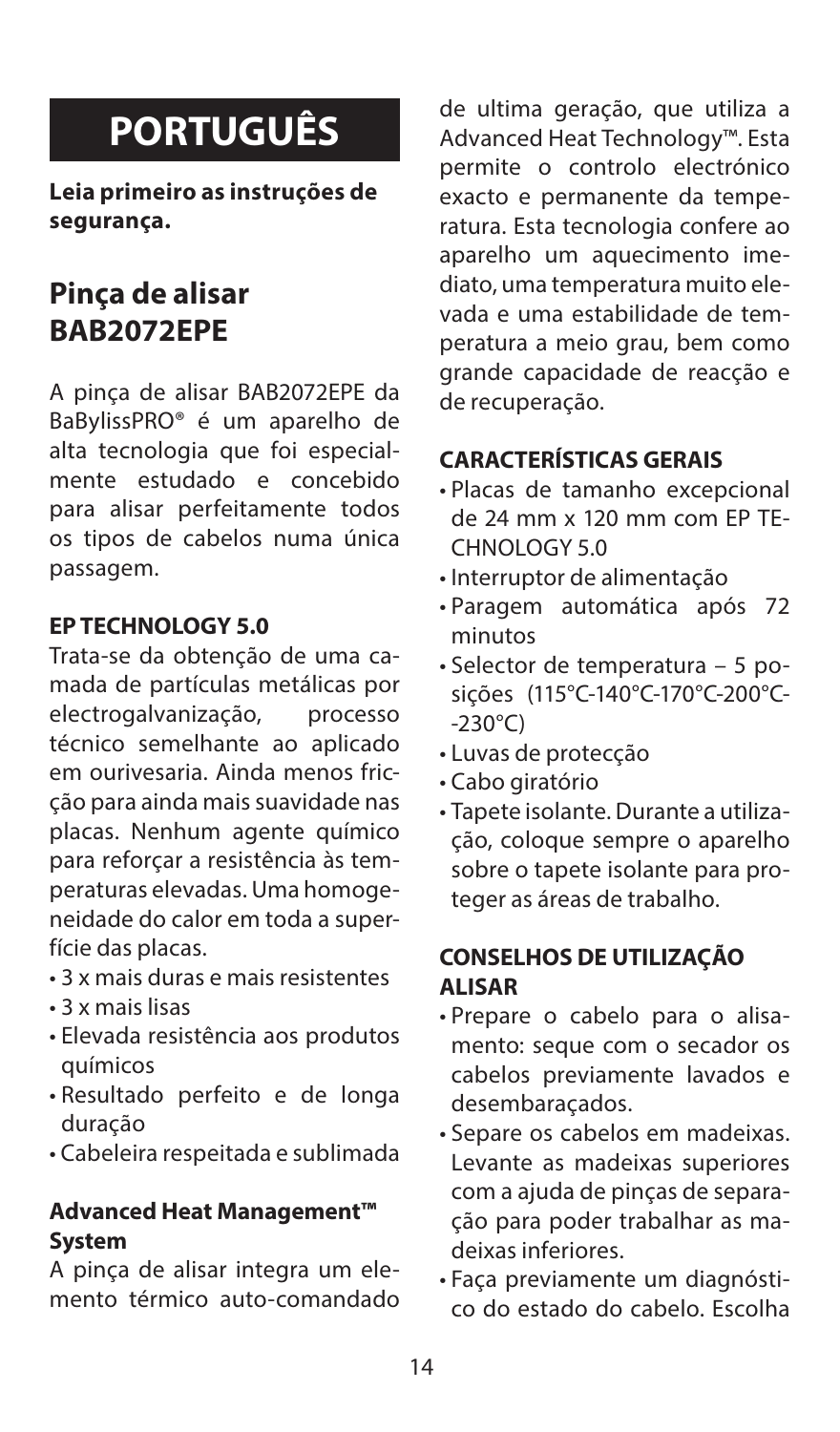a temperatura desejada com o selector de temperatura. De um modo geral, recomenda-se escolher uma temperatura mais baixa para cabelos finos, aclarados e/ ou sensibilizados, e uma temperatura alta para cabelos frisados, grossos e/ou difíceis de pentear.

| <b>REGULAÇÃO</b> | TEMPERA-<br><b>TURA</b> | TIPO DI CABELLO                                            |
|------------------|-------------------------|------------------------------------------------------------|
|                  | 115°C                   | Cabelos<br>frágeis, secos,<br>aclarados,<br>sensibilizados |
| $\overline{2}$   | 140°C                   | Cabelos finos                                              |
| R                | 170°C                   | Cabelos<br>normais,<br>pintados                            |
| 4                | 200°C                   | Cabelos<br>espessos                                        |
| 5                | 230°C                   | Cabelos<br>frisados,<br>étnicos                            |

#### **ENCARACOLAR**

A concepção e a tecnologia deste aparelho também permitem realizar caracóis perfeitos.

Em cabelos previamente lavados e secos:

- 1/ Seleccione uma madeixa fina ou grossa consoante o resultado desejado (tipo de caracol).
- 2/ Coloque a madeixa sobre a parte inferior do aparelho.
- 3/ Feche as placas do aparelho sobre a madeixa.
- 4/ Com a ajuda do punho imprima imediatamente um movimento

de meia rotação para dentro, seguido de um outro (rotação completa).

- 5/ Neste momento, a madeixa estará virada para si.<br>Faca-a deslizar
- 6/ Faça-a deslizar progressivamente até às pontas (efeito de nastro).
- 7/ A operação n° 4 também pode ser feita para fora; o efeito obtido será diferente. As operações n° 4 e n° 7 podem, pois, ser alternadas e completar-se (mescla de caracóis).
- Após cada utilização, carregue no botão de alimentação (O/I) e desligue o aparelho da rede eléctrica.
- Deixe arrefecer o aparelho sobre o tapete termorresistente previsto para o efeito.
- Em caso de não utilização prolongada para além de 72 minutos, um sistema de extinção automática (auto shut-off) permite que o aparelho se apague; esta opção aumenta a vida útil do aparelho e oferece segurança total.

### **MANUTENÇÃO**

- Desligue o aparelho e deixe-o arrefecer completamente.
- Limpe as placas com um pano húmido e suave, sem detergente, a fim de preservar a qualidade das placas, e não as esfregue.
- Guarde o aparelho com as placas fechadas para as proteger.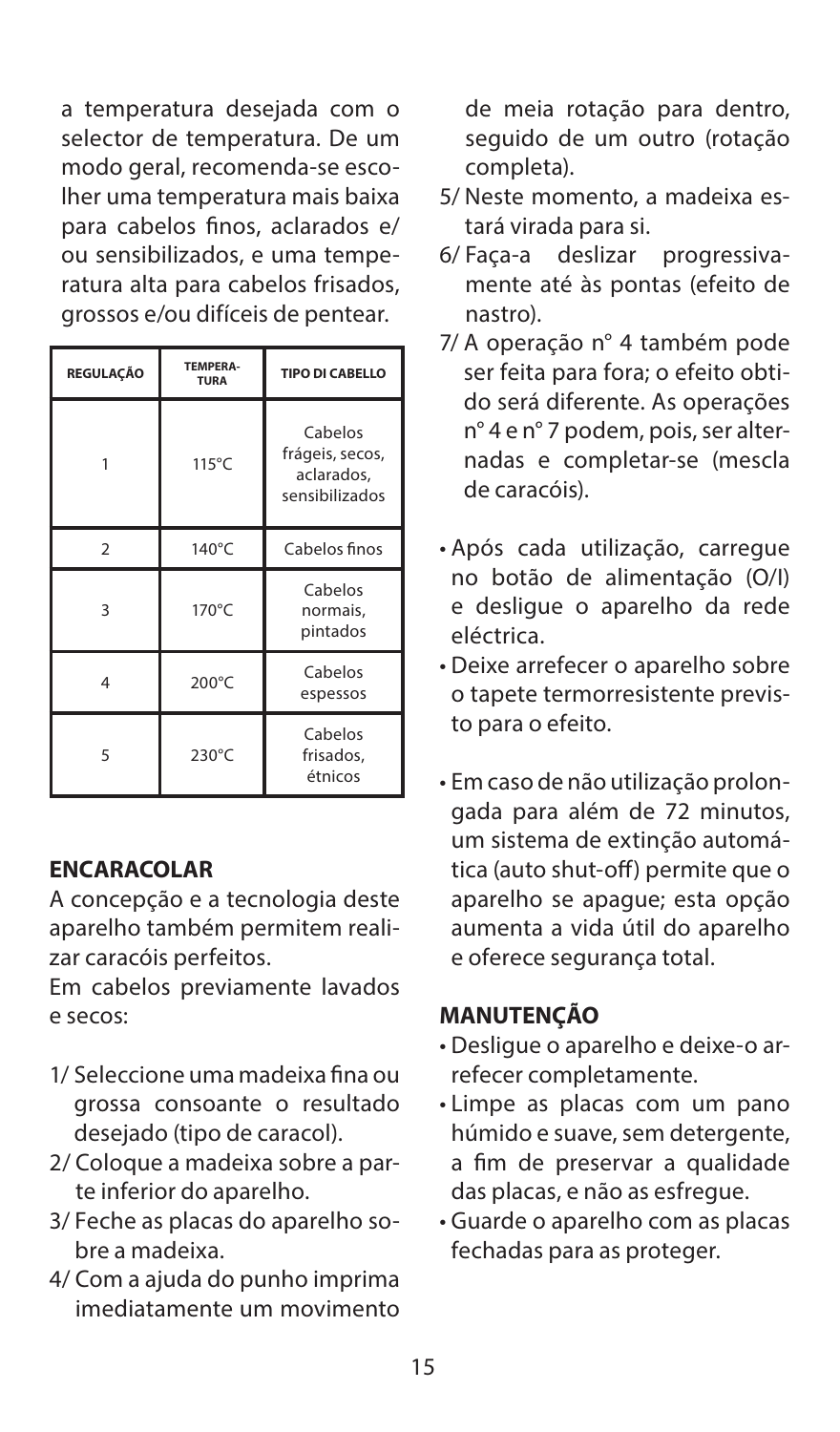# **DANSK**

**Læs først sikkerhedsanvisningerne.** 

# **Glattejern BAB2072EPE**

Glattejernet BAB2072EPE fra Ba-BylissPRO® er et højteknologisk apparat, der er specialdesignet til perfekt glatning i én arbejdsgang til enhver hårtype.

#### **EP TECHNOLOGY 5.0**

Dette er en meget teknisk fremgangsmåde. Der er tale om opnåelse af et lag metalpartikler ved elektrogalvanisering, der svarer til den fremgangsmåde, der anvendes i forbindelse med smykker. Der er endnu mindre friktion for endnu større blidhed på pladerne. Intet kemisk middel for en endnu bedre modstand over for høje temperaturer. Ensartet varmefordeling over pladernes fulde overflade.

- 3 x hårdere og mere holdbare
- 3 x glattere
- Meget modstandsdygtige over for kemikalier
- Perfekt glatning og lang holdbarhed
- Håret respekteres og gøres sublimt

#### **Advanced Heat Management™ System**

Glattejernet indeholder et selv-

regulerende varmelegeme fra sidste generation, Advanced Heat Management™, der muliggør en præcis og kontinuerlig temperaturstyring. Med denne teknologi er der mulighed for en øjeblikkelig temperaturstigning, en meget høj temperatur, en stabil temperatur inden for ½ grads præcision og en meget stor reaktionsevne og mulighed for genvinding.

### **GENERELLE EGENSKABER**

- Plader af enestående størrelse 24 x 120 mm EP TECHNOLOGY 5.0
- On/off-knap
- Automatisk stop efter 72 minutter
- Temperaturvælger 5 positioner  $(115 \text{ °C} - 140 \text{ °C} - 170 \text{ °C} - 200$  $\degree$ C – 230  $\degree$ C).
- Beskyttelseshandsker
- Roterende ledning
- Isolerende måtte. Læg altid apparatet, når det anvendes, fra dig på den isolerende måtte for at beskytte underlaget.

#### **ANVENDELSESRÅD GLATNING**

- Klargør håret til glatning: Tør håret, der forinden er vasket og friseret, med hårtørrer.
- Del håret op i portioner. Fastgør de øvre lokker med klemmer, så du kan arbejde med håret nedenunder.
- Test forinden hårets tilstand. Vælg den ønskede temperatur ved hjælp af temperaturvælgerne. Det anbefales generelt, at du vælger en lavere temperatur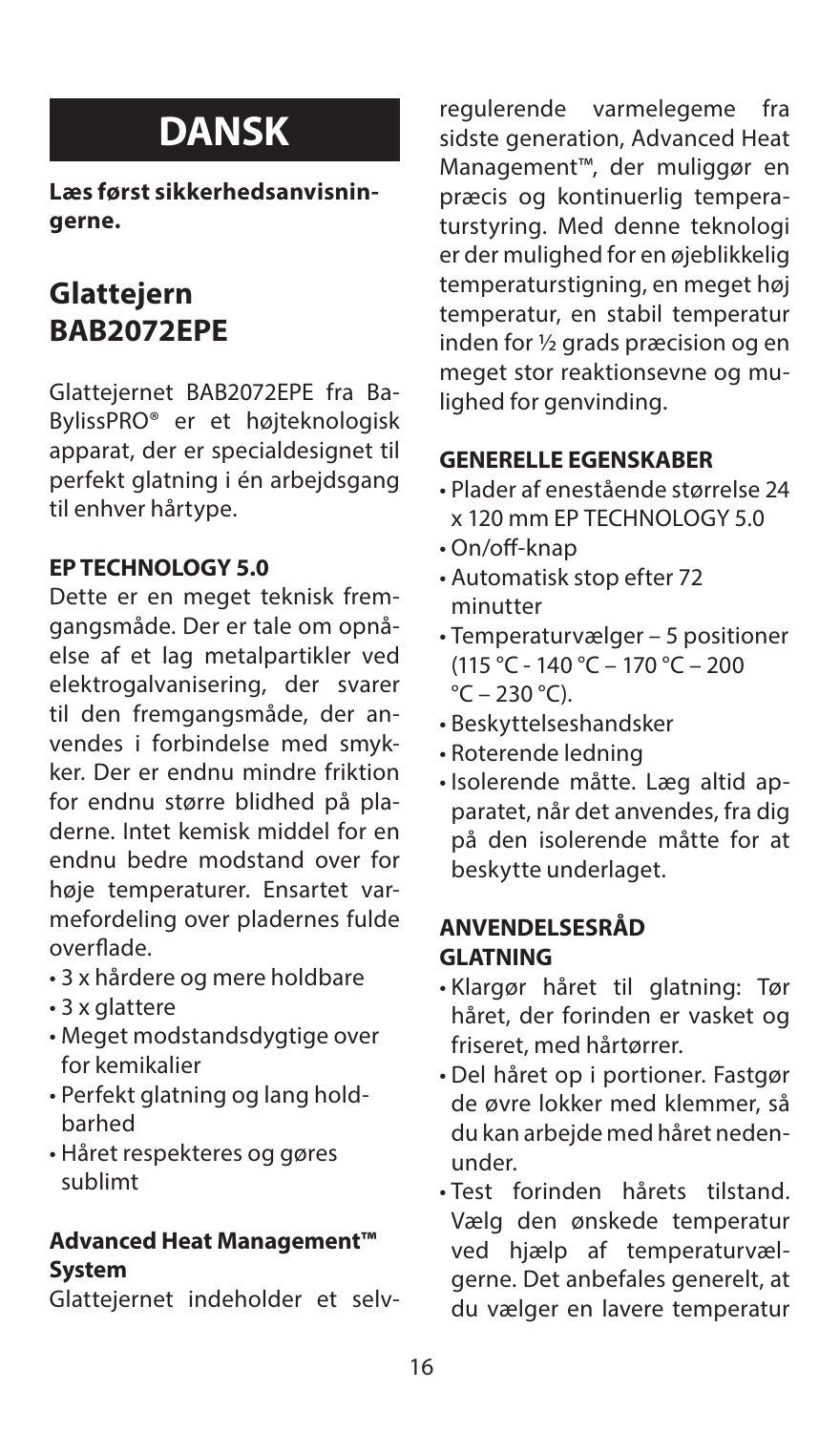til fint hår, afbleget hår og/eller beskadiget hår og en høj temperatur til krøllet og tykt hår eller til hår, der er vanskeligt at style.

| <b>REGULE-</b><br><b>RINGER</b> | <b>TEMPERATURER</b> | <b>HÅRTYPER</b>                                            |
|---------------------------------|---------------------|------------------------------------------------------------|
|                                 | 115°C               | Sart, tørt,<br>affarvet<br>eller<br>beska-<br>diget<br>hår |
| $\overline{2}$                  | 140°C               | Fint hår                                                   |
| 3                               | 170°C               | Normalt,<br>farvet<br>hår                                  |
| 4                               | 200°C               | Tykt hår                                                   |
| 5                               | 230°C               | Krøllet,<br>etnisk<br>hår                                  |

### **KRØLLER**

Dette apparats design og teknologi gør det også muligt at lave perfekte krøller.

I det forinden vaskede og tørrede hår:

- 1/ Vælges en fin eller tyk hårlok alt efter det ønskede resultat (krøllevariation).
- 2/ Læg lokken på den nedre del af apparat.
- 3/ Luk apparatets plader omkring lokken.
- 4/ Drej straks håndtaget en halv gang udefter efterfulgt af endnu en halv gang (en hel gang rundt).
- 5/ På dette trin befinder lokken sig foran dig.
- 6/ Lad den gradvist glide helt til spidsen (slangekrølleeffekt).
- 7/ Behandling nr. 4 kan ligeledes ske udefter. Den opnåede effekt bliver i så fald anderledes. Der kan veksles mellem behandling nr. 4 og 7 og de kan supplere hinanden (blanding af krøller).
- Når du er færdig, trykker du på ON/OFF-knappen (0/I) og tager stikket ud af kontakten.
- Lad det stadig varme apparat afkøle på den dertil beregnede varmebestandige måtte.
- Hvis apparatet ikke anvendes i en længerevarende periode over 72 minutter, slukker et automatisk stopsystem for apparatet. Denne mulighed forlænger apparatets levetid og giver en perfekt sikkerhed.

### **VEDLIGEHOLDELSE**

- Tag stikket ud af kontakten og lad apparatet køle helt af.
- Rengør pladerne med en fugtig klud uden rengøringsmiddel for at bevare pladernes optimale kvalitet. Undlad at ridse pladerne.
- Opbevar apparatet med pladerne mod hinanden for at beskytte dem.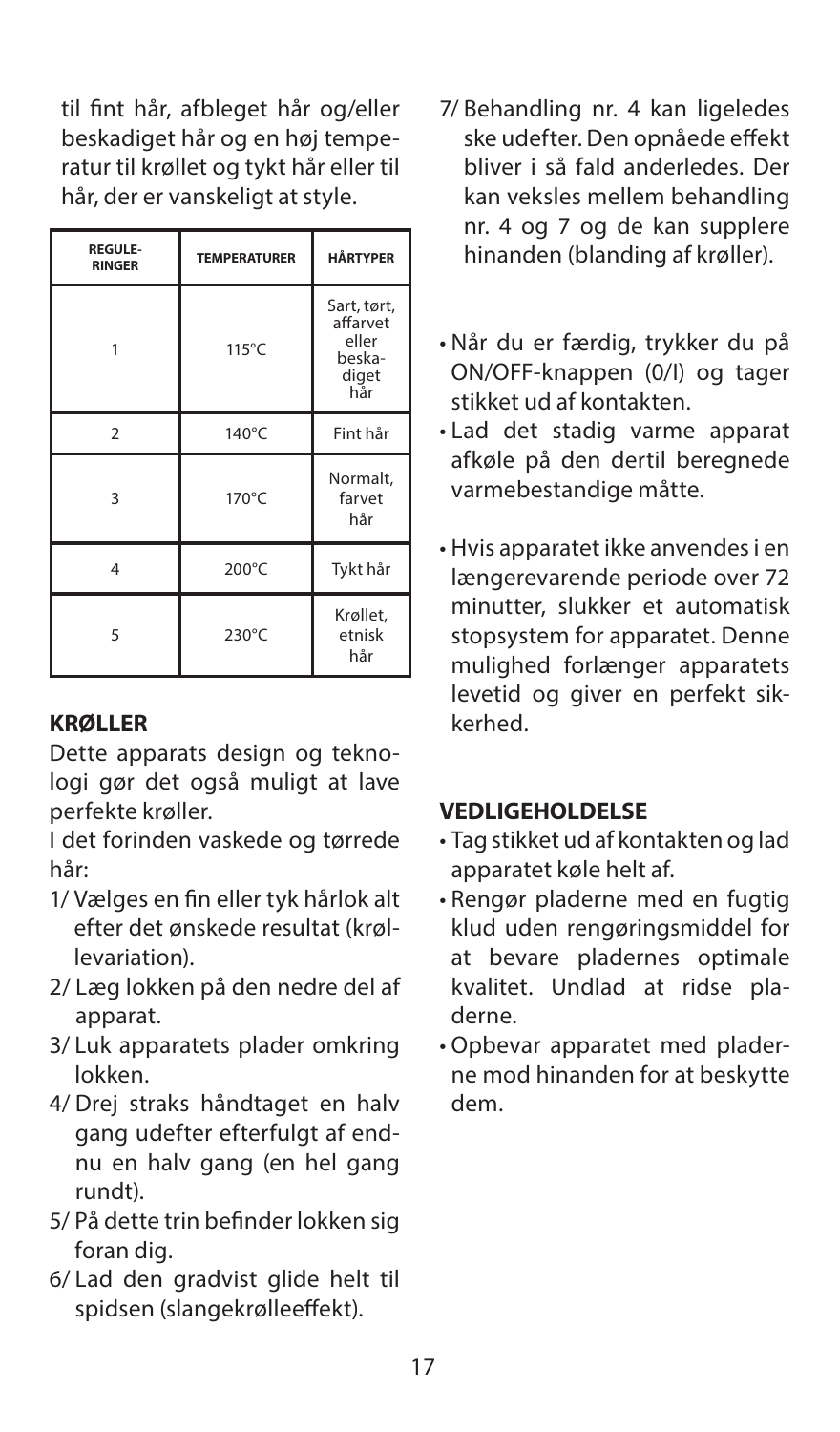# **SVENSKA**

**Läs säkerhetsanvisningarna innan du börjar.** 

# **Plattång BAB2072EPE**

Plattång BAB2072EPE från BaBylissPRO® är en högteknologisk produkt som särskilt utvecklats och konstruerats för att perfekt släta ut alla typer av hår med en enda behandling.

#### **EP TECHNOLOGY 5.0**

Det handlar om att med hjälp av elgalvanisering uppnå ett skikt av metallpartiklar – en metod som liknar den som används vid smyckestillverkning. Ännu lägre friktion gör det ännu mjukare mot plattorna. Genom att inga kemiska ämnen används blir motståndskraften mot höga temperaturer ännu större.

Värmen är jämnt fördelad över hela plattornas ytor.

- Tre gånger hårdare och mer motståndskraftiga
- Tre gånger slätare
- Hög motståndskraft mot kemiska produkter
- Plattar ut perfekt med långtidseffekt
- Håret skyddas och framhävs

#### **Advanced Heat Management™ System**

Plattången innehåller den senaste

generationens självreglerande<br>värmeförmedlare – Advanced värmeförmedlare – Advanced<br>Heat Management™ – som Heat Management™ medger exakt och kontinuerlig elektronisk kontroll av temperaturen. Tack vare denna teknologi blir tången omedelbart varm, kan uppnå mycket hög temperatur och klarar att hålla denna temperatur på en halv grad när, vilket ger kort reaktionstid och mycket snabb återhämtning.

### **ALLMÄNNA EGENSKAPER**

- Exceptionellt stora plattor 24 x 120 mm EP TECHNOLOGY 5.0
- Brytare för på/av
- Autostopp efter 72 minuters användning
- Temperaturreglage med fem lägen (115 °C – 140 °C – 170 °C –  $200 °C - 230 °C$
- Skyddshandskar
- Roterande nätsladd
- Isolerande matta. Lägg vid användning alltid tången på den isolerande mattan för att skydda underlaget.

#### **RÅD FÖR ANVÄNDNING PLATTA UT**

- Förbered håret för att plattas ut: torka håret med hårtork efter att först ha tvättat och rett ut det.
- Dela upp håret i slingor. Lyft upp slingorna med hjälp av hårnålar så att du kan arbeta med slingorna underifrån.
- Granska först hårets skick innan du börjar platta ut. Välj önskad temperatur med hjälp av temperaturreglaget. Vi rekommen-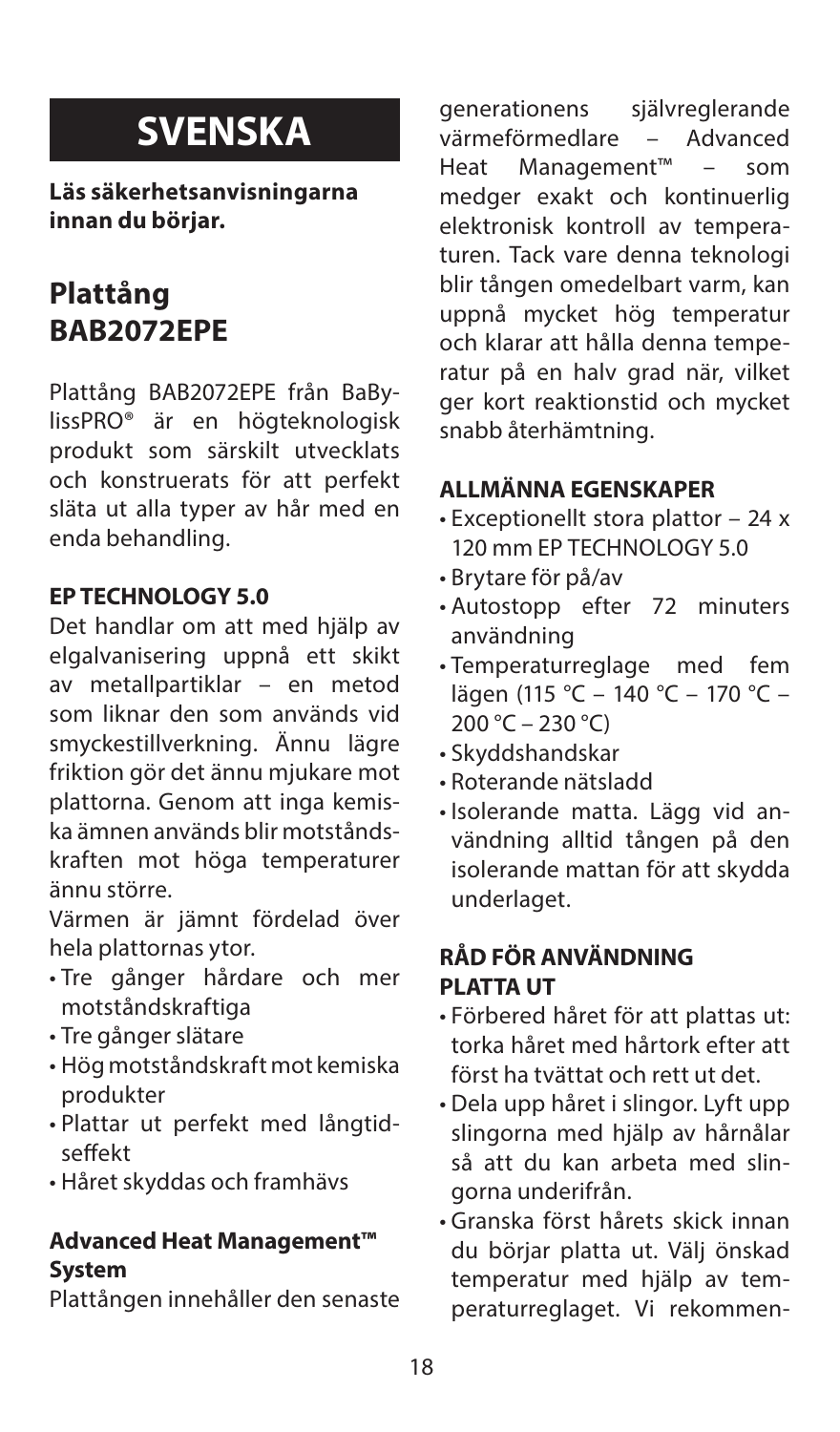derar generellt att man väljer en lägre temperatur för tunnare, blekt och/eller känsligt hår och en högre temperatur för lockigt, tjockt och/eller svårskött hår.

| <b>INSTÄLLN-</b><br><b>INGAR</b> | <b>TEMPERATUR</b> | <b>TYP AV HÅR</b>                                 |
|----------------------------------|-------------------|---------------------------------------------------|
|                                  | $115^{\circ}$ C   | Sprött,<br>torrt.<br>blekt och<br>känsligt<br>hår |
| $\mathfrak{p}$                   | 140°C             | Tunt hår                                          |
| 3                                | 170°C             | Normalt,<br>färgat hår                            |
| 4                                | 200°C             | Tjockt hår                                        |
| 5                                | 230°C             | Krusigt och<br>etniskt hår                        |

#### **LOCKA**

Tack vare tångens konstruktion och teknologi kan du också skapa perfekta lockar.

På hår som först tvättats och torkats:

- 1/ Beroende på vad du vill göra (typ av lockar) väljer du ut en tunnare eller tjockare slinga.
- 2/ Lägg slingan på tångens undre del.
- 3/ Stäng tångens plattor över slingan.
- 4/ Vrid omedelbart ett halvt varv inåt med handtaget och därefter ytterligare ett halvt varv (ett helt varv tillsammans).
- 5/ I det läget befinner sig slingan framför dig.
- 6/ Låt den gradvis glida fram till spetsen (samma effekt som

med presentsnören).

- 7/ Man kan också utföra rörelse nr. 4 utåt och uppnår då en annan effekt. Man kan alltså variera mellan rörelse nr. 4 och 7 och låta dem komplettera varandra (blandade lockar).
- Tryck efter användning på knappen On/Off (0/I) och stäng av apparaten.
- Låt den varma tången svalna på den särskilda värmetåliga mattan.
- Om apparaten inte använts på 72 minuter gör ett system för autostopp (auto shut-off) att apparaten stängs av. Det gör att den håller längre och ger optimal trygghet.

#### **UNDERHÅLL**

- Dra ur sladden och låt apparaten svalna helt.
- Rengör plattorna med en mjuk fuktad trasa utan rengöringsmedel. Bevara plattornas optimala egenskaper genom att inte repa dem.
- Förvara tången med plattorna mot varandra för att skydda dem.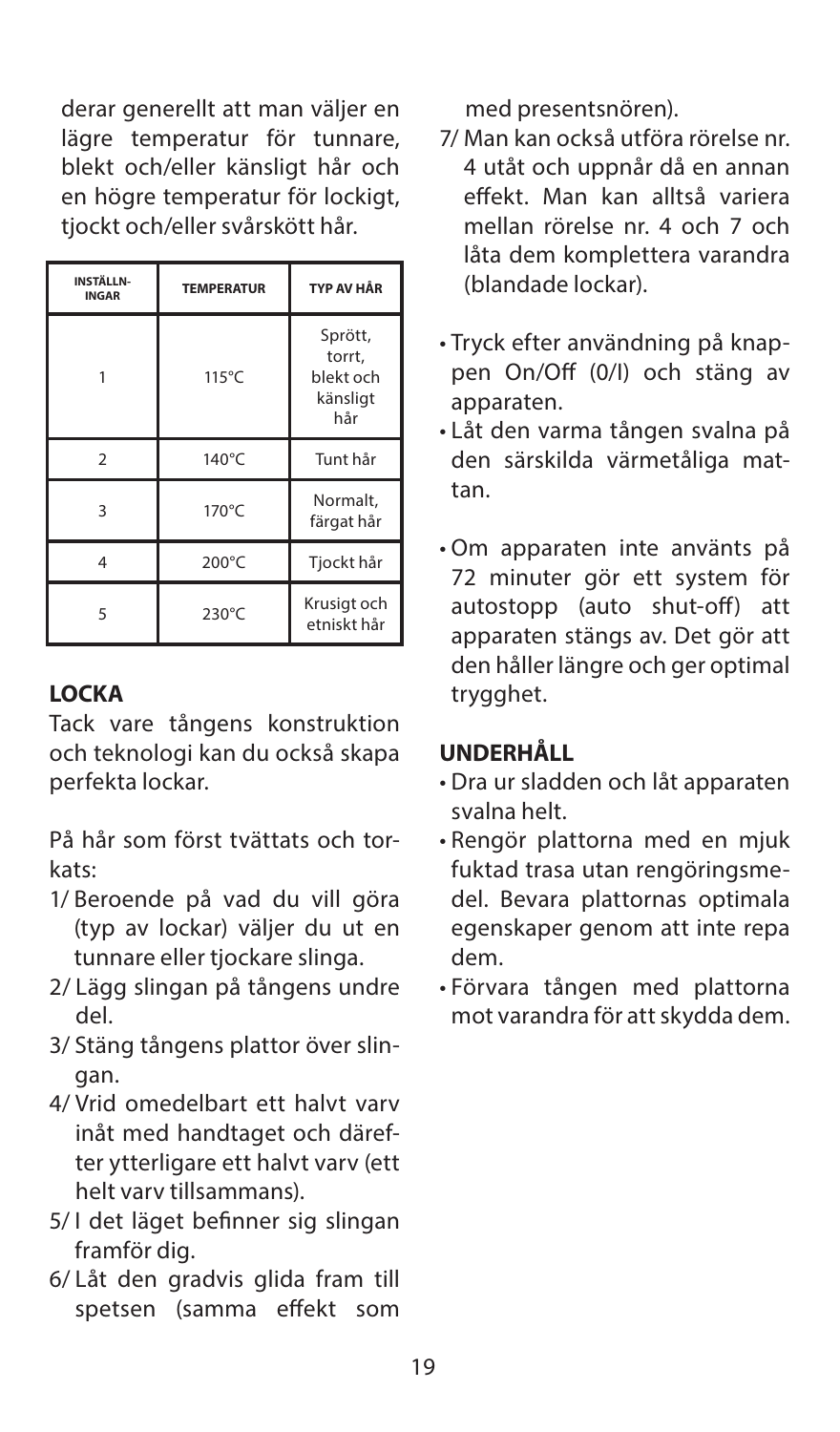# **NORSK**

**Les sikkerhetsinstruksjonene først.** 

## **Rettetang BAB2072EPE**

Rettetangen BAB2072EPE fra Ba-BylissPRO® er et høyteknologisk apparat som er spesielt utviklet og designet til å rette ut enhver hårtype med én enkelt overgang.

#### **EP TECHNOLOGY 5.0**

Dette er en veldig teknisk teknikk som ligner på den som brukes i forbindelse med smykker. Fremgangsmåten består av å oppnå et lag av metallpartikler ved elektrogalvanisering. Der er enda mindre friksjon for enda mer skånsomhet på platene. Ingen kjemiske stoffer for en enda bedre motstand ovenfor høye temperaturer. En ensartet varmefordeling over hele platenes overflate.

- 3 x hardere og mer holdbare
- 3 x glattere
- Meget motstandsdyktige overfor kjemikalier
- Perfekt resultat og lang holdbarhet
- Håret respekteres og gjøres sublimt

#### **Advanced Heat Management™ System**

Rettetangen inneholder et selvregulerende varmeelement av

siste generasjon: Advanced Heat Management™, som gir en presis og kontinuerlig elektronisk temperaturkontroll. Denne teknologien tillater en øyeblikkelig temperaturøkning, en meget høy temperatur, en stabil temperatur innen en halv grads presisjon, og en meget stor reaktivitet og gjenvinningsevne.

#### **GENERELLE EGENSKAPER**

- Plater av en eksepsjonell størrelse 24 x 120 mm EP TECHNO-LOGY 5.0
- ON/OFF-knapp
- Automatisk stans etter 72 minutter
- Temperaturregulering 5 nivåer: (115°C-140°C-170°C-200°C-230°C)
- Vernehansker
- Roterende ledning
- Isolerende matte. Når apparatet er i bruk og skal legges ned, legg det alltid ned på den isolerende matten for å beskytte underlaget.

#### **BRUKERVEILEDNING RETTING**

- Klargjør håret til retting: Tørk håret med hårføner, etter å ha vasket det og greid ut floker.
- Del håret inn i deler. Fest håret på toppen med en klemme så du kan arbeide med hår under.
- Gjennomfør en diagnose av hårets tilstand. Velg ønsket temperatur med temperaturvelgeren. Vanligvis anbefaler vi å stille inn temperaturen på et lavt nivå for tynt, bleket hår og/eller ska-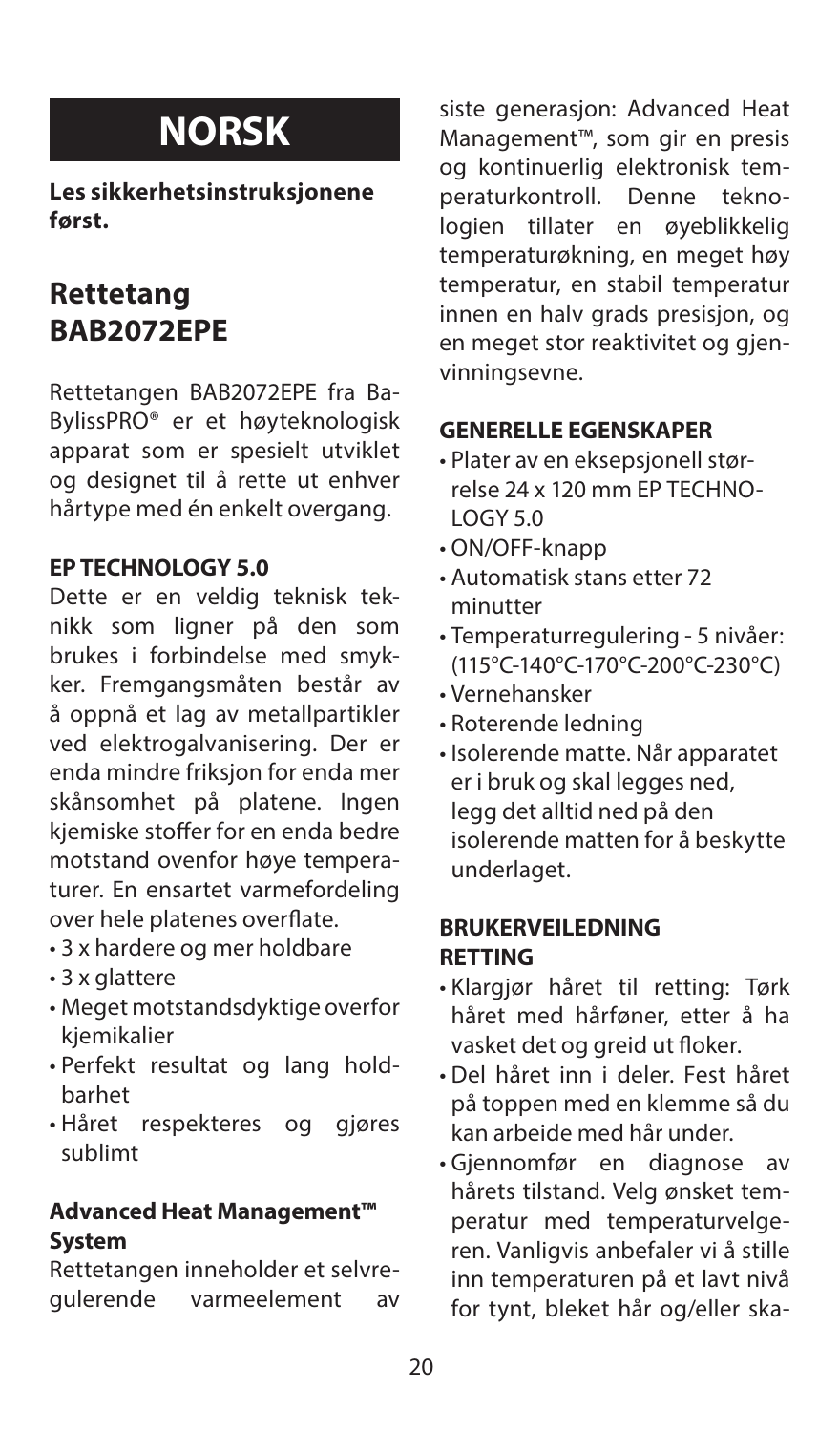det hår, og til en høyere temperatur for krøllet, tykt hår og/eller hår som er vanskelig å forme.

| <b>INNSTILL-</b><br><b>INGER</b> | <b>TEMPERATURER</b> | <b>HÅRTYPER</b>                             |
|----------------------------------|---------------------|---------------------------------------------|
|                                  | $115^{\circ}$ C     | Skjørt,<br>tørt, bleket<br>og skadet<br>hår |
| $\mathfrak{p}$                   | 140°C               | Tynt hår                                    |
| 3                                | 170°C               | Normalt<br>og farget<br>hår                 |
| 4                                | 200°C               | Tykt hår                                    |
| 5                                | 230°C               | Krøllet og<br>etnisk hår                    |

#### **KRØLLING**

Apparatets utforming og teknologi tillater også å lage perfekte krøller.

På hår som er vasket og tørket:

- 1/ Velg en tynn eller tykk hårlokk, avhengig av ønsket resultat (krølletype).
- 2/ Plasser hårlokken på apparatets nedres område.
- 3/ Lukk apparatets plater rundt hårlokken.
- 4/ Foreta en halvsirkel innover ved hielp av håndleddet, etterfulgt av en ny en halvsirkel (full sirkel).
- 5/ På dette stadiet vil hårlokken være foran deg.
- 6/ La dem gli gradvis helt til tuppen (virkning: «twist-effekt»).
- 7/ Trinn nr. 4 kan også utføres i retningen utover: den oppnådde virkningen vil være annerledes.

Trinnene nr. 4 og nr. 7 kan derfor alterneres og komplettere hverandre (blanding av krøller).

- Etter bruk trykker du på On/Off (0/I)-knappen og kobler apparatet fra strømkilden.
- La det fortsatt varme apparatet kjøle seg ned på den varmebestandige matten som er spesielt til dette formålet.
- Om apparatet ikke brukes på 72 minutter, vil systemet for automatisk stans (auto shut-off) slå av apparatet. Dette alternativet øker apparatets levetid; og gir en perfekt sikkerhet.

#### **VEDLIKEHOLD**

- Koble apparatet fra strømkilden og la det avkjøle seg fullstendig.
- Rengjør platene med en myk, fuktig klut uten rengjøringsmidler for å ta vare på den optimale kvaliteten på platene, unngå å skrape platene.
- Oppbevar apparatet med platene lukket for å beskytte dem.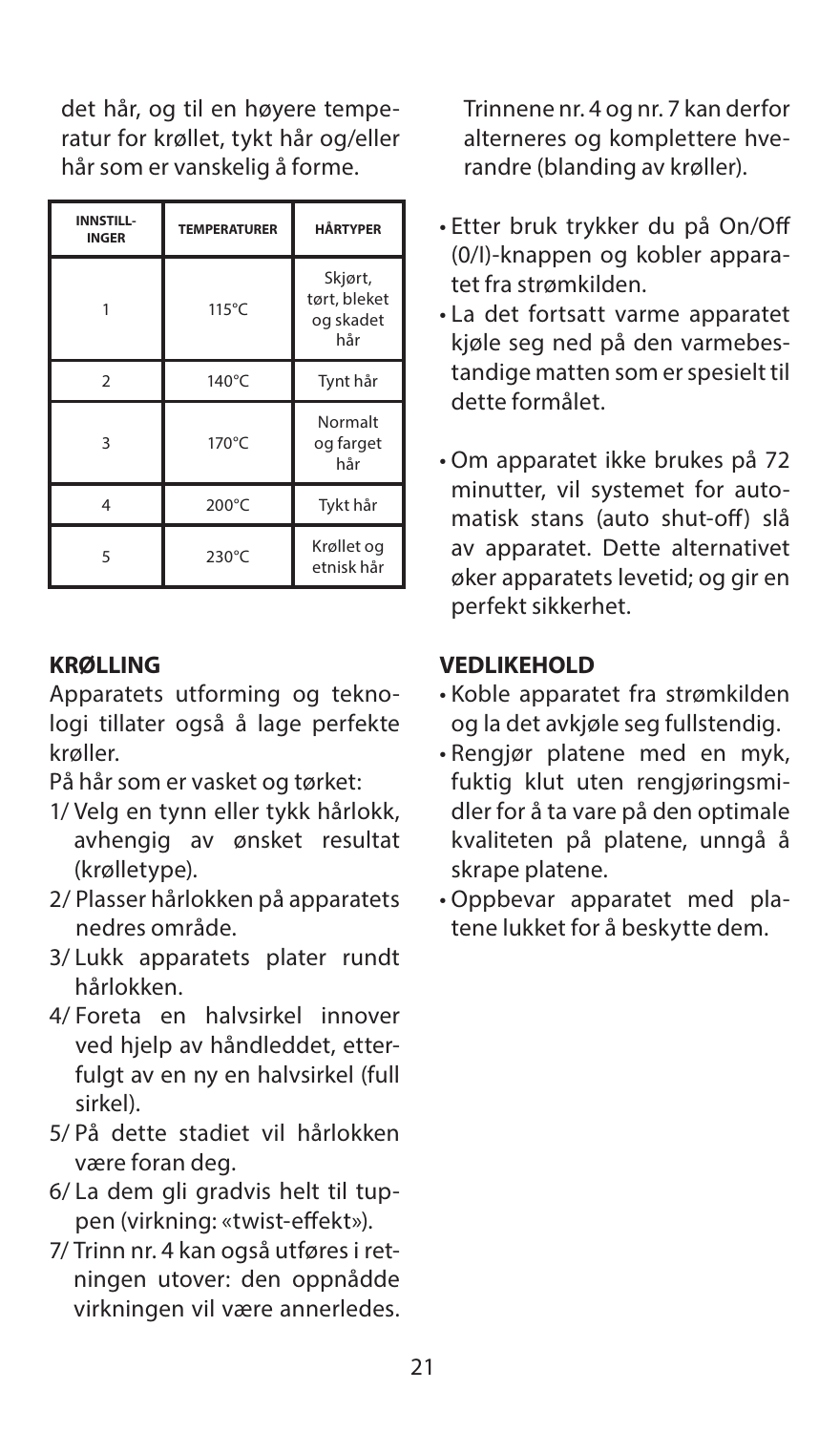# **SUOMI**

**Lue turvaohjeet ensin.** 

# **Suoristusrauta BAB2072EPE**

BaBylissPRO® suoritusrauta BA-B2072EPE on korkean tekniikan laite, joka on suunniteltu ja valmistettu erityisesti kaiken tyyppisten hiusten suoristamiseen yhdellä sipaisulla.

#### **EP-TEKNIIKKA 5.0**

Kyseessä on elektrolyyttisellä pinnoituksella aikaan saatu metallihiukkaskerros, joka muistuttaa koruteollisuudessa tekniikkaa. Tekniikka takaa vähemmän sähköiset hiukset ja entistä sileämmät levyt. Levyt eivät sisällä kemiallisia aineita, ja ne kestävät paremmin korkeita lämpötiloja. Lämpö jakautuu tasaisemmin levyjen pinnalle.

- 3 x kestävämmät ja pitkäikäisemmät
- 3 x sileämmät
- Kestää hyvin kemiallisia aineita
- Täydellinen ja hiustensuoristus
- Hiuksia kunnioittava ja ylevöittävä tekniikka

## **Advanced Heat Management™ -järjestelmä**

Suoristusrauta sisältää viimeisen sukupolven itsesäätelevän lämpöelementin, Advanced Heat Management™, joka tarjoaa lämpötilan tarkan ja jatkuvan elektronisen hallinnan. Tämä tekniikka mahdollistaa laitteelle lämpötilan välittömän nousun, erittäin korkean lämpötilan, lämpötilan vakauden puolen asteen tarkkuudella sekä erittäin suuren reaktiokyvyn ja palautuskyvyn.

#### **YLEISET OMINAISUUDET**

- Ainutlaatuisen kokoiset levyt 24 x 120 mm EP TECHNOLOGY 5.0
- Virtakatkaisin
- Automaattinen sammutus 72 minuutin jälkeen
- Lämpötilan valitsin 5 asentoa (115°C-140°C-170°C-200°C-230°C)
- Suojakäsineet
- Pyörivä johto
- Eristävä matto. Kun käytät laitetta, aseta se aina eristävän maton päälle pintojen suojaamiseksi.

## **KÄYTTÖOHJEET SUORISTUS**

- Valmista hiukset suoristusta varten: kuivaa valmiiksi pestyt ja kammatut hiukset hiustenkuivaajalla.
- Jaa hiukset hiustupsuihin. Nosta ylemmät hiustupsut pinneillä suoristaaksesi alemmat hiustupsut.
- Määrittele hiustyyppisi ennen suoristusta. Valitse haluttu lämpötila lämpötilan valitsimella. Yleisesti on suositeltavaa valita alhaisempi lämpötila ohuille, vaalennetuille ja/tai hauraille hiuksille ja korkeampi lämpötila kiharille, paksuille ja/tai vaikeasti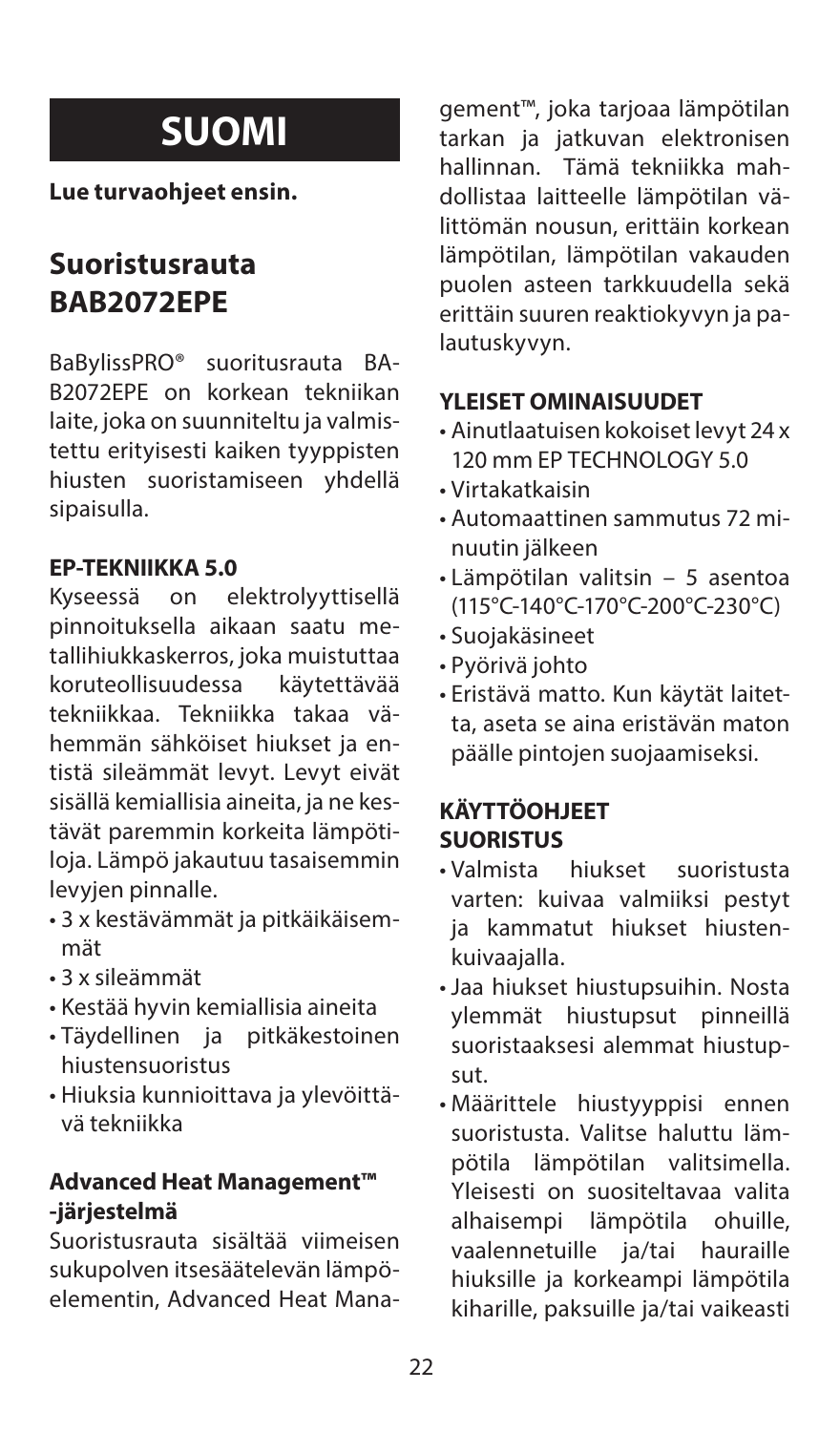kammattaville hiuksille.

| <b>SÄÄDÖT</b> | <b>LÄMPÖTILAT</b> | <b>HIUSTYYPIT</b>                                          |
|---------------|-------------------|------------------------------------------------------------|
|               | $115^{\circ}$ C   | Hennot,<br>kuivat,<br>vaalennetut<br>ja hauraat<br>hiukset |
| $\mathcal{P}$ | 140°C             | Ohuet<br>hiukset                                           |
| 3             | 170°C             | Normaalit<br>ja värjätyt<br>hiukset                        |
| 4             | 200°C             | Paksut<br>hiukset                                          |
| 5             | 230°C             | Kiharat<br>ja etniset<br>hiukset                           |

### **KIHARRUS**

Laite on suunniteltu teknisesti niin, että se sopii myös

täydellisten kiharoiden luomiseen.

Pese ja kuivaa hiukset ja:

- 1/ Valitse ohut tai paksu hiustupsu haluamasi lopputuloksen mukaan (kiharan muuntelu).
- 2/ Aseta hiustupsu laitteen alempaan osaan.
- 3/ Sulje laitteen levyt hiustupsun päälle.
- 4/ Käännä laitetta välittömästi puoli kierrosta ranneliikkeellä ja heti perään puoli kierrosta niin, että kierrät laitteen kokonaan ympäri.
- 5/ Tässä vaiheessa hiustupsu on kasvojesi edessä.
- 6/ Liu'uta laitetta tasaisesti hiustupsun päällä latvoihin asti

(kiharanauha-efekti).

- 7/ Voit suorittaa vaiheen 4 myös ulospäin; näin luot erilaiset kiharat. Vaiheita 4 ja 7 voi käyttää vuorotellen ja toisiaan täydentäen (erilaisten kiharoiden sekoitus).
- Käytön jälkeen paina On/Offpainiketta (0/I) ja kytke laite irti sähköverkosta.
- Anna kuuman laitteen jäähtyä laitteelle tarkoitetulla lämpöeristävällä matolla.
- Jos laitetta ei käytetä 72 minuuttiin, automaattinen sammutusjärjestelmä (auto shut-off) sammuttaa laitteen. Tämä toiminto pidentää laitteen käyttöikää ja tarjoaa täydellisen turvallisuuden.

### **HUOLTO**

- Kytke laite irti sähköverkosta ja anna sen jäähtyä kunnolla.
- Puhdista levyt kostealla ja pehmeällä liinalla ilman puhdistusaineita levyjen optimaalisen laadun säilyttämiseksi. Älä raaputa levyjä.
- Säilytä laitetta levyt toisissaan kiinni niiden suojaamiseksi.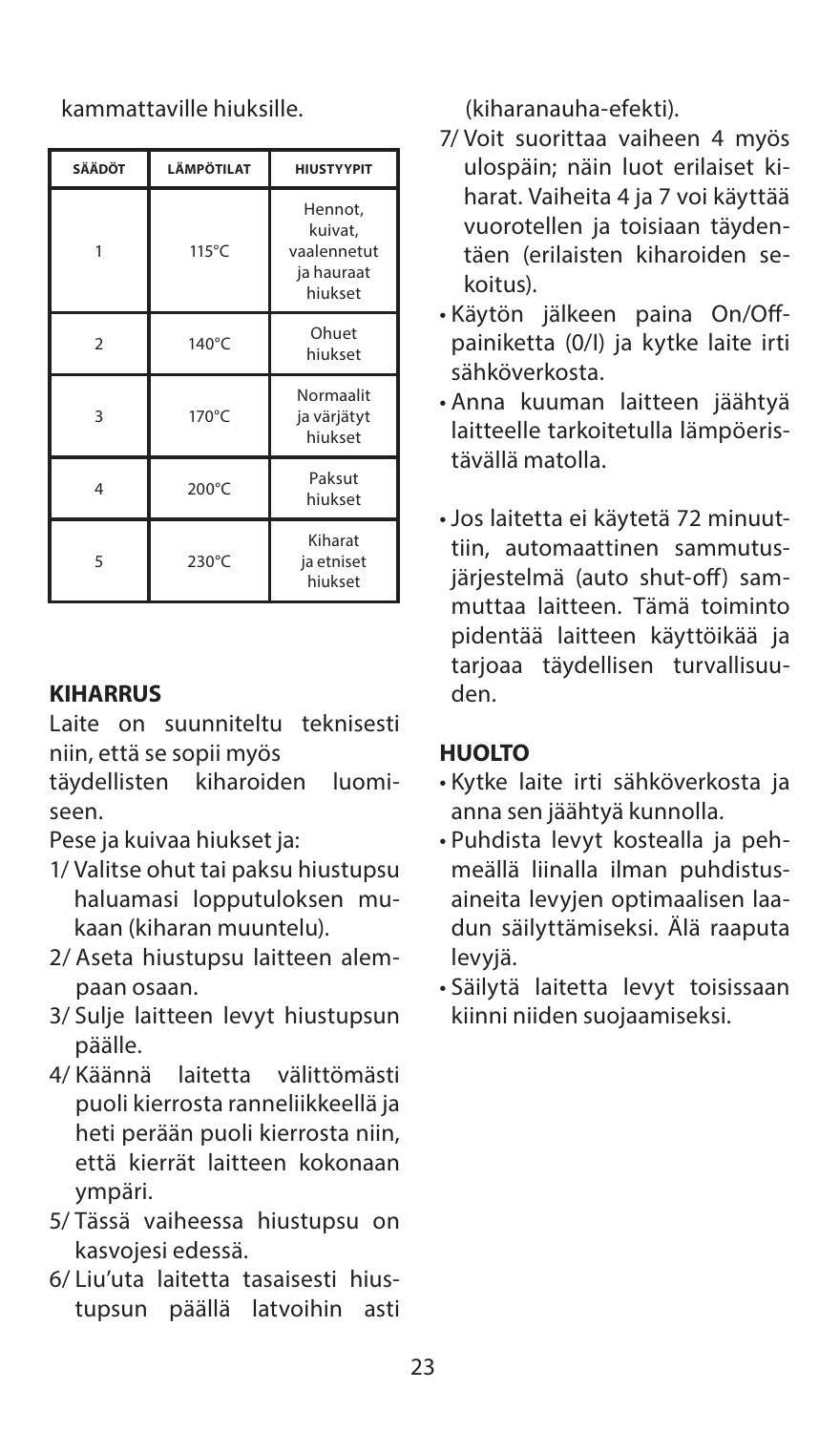# **ΕΛΛΗΝΙΚΑ**

**Συμβουλευτείτε πρώτα τις οδηγίες ασφαλείας** 

### **Straightener / Ψαλίδι ισιώματος BAB2072EPE**

Το ψαλίδι ισιώματος BAB2072EPE de BaBylissPRO® είναι μία συσκευή υψηλής τεχνολογίας η οποία σχεδιάστηκε και δημιουργήθηκε ειδικά για να ισιώνει τέλεια με ένα μόνο πέρασμα όλους τους τύπους των μαλλιών.

### **EP TECHNOLOGY 5.0**

Πρόκειται για τη δημιουργία ενός στρώματος μεταλλικών σωματιδίων με τη μέθοδο της ηλεκτρολυτικής επιμετάλλωσης, δηλαδή μια πολύ τεχνική επεξεργασία όμοια με αυτή που χρησιμοποιείται στην κοσμηματοποιία . Ακόμη λιγότερη τριβή για ακόμη περισσότερη απαλότητα στις πλάκες. Κανένας χημικός παράγοντας για πιο ενισχυμένη ανθεκτικότητα στις υψηλές θερμοκρασίες. Ομοιομορφία θερμότητας σε όλη την επιφάνεια των πλακών.

- 3 x πιο σκληρές και πιο ανθεκτικές.
- 3 x πιο λείες.
- Υψηλή ανθεκτικότητα στα χημικά προϊόντα.
- Τέλειο ίσιωμα μεγάλης διάρκειας.
- Προστασία και περιποίηση των μαλλιών.

### **Advanced Heat Management™ System**

Το ψαλίδι ισιώματος έχει ενσωματωμένο ένα αυτορυθμιζόμενο θερμαινόμενο στοιχείο τελευταίας γενιάς, το Advanced Heat Management™, το οποίο δίνει τη δυνατότητα για ηλεκτρονικό έλεγχο ακριβείας καθώς και συνεχή έλεγχο της θερμοκρασίας. Αυτή η τεχνολογία δίνει τη δυνατότητα στη συσκευή να επιτυγχάνει άμεση άνοδο της θερμοκρασίας, πολύ υψηλή θερμοκρασία, σταθερότητα αυτής της θερμοκρασίας στον πλησιέστερο μισό βαθμό και πολύ μεγάλη αντίδραση και ικανότητα ανάκτησης.

## **ΓΕΝΙΚΑ ΧΑΡΑΚΤΗΡΙΣΤΙΚΑ**

- Πλάκες EP TECHNOLOGY 5.0, μοναδικού μεγέθους 24 x 120 mm.
- Διακόπτης έναρξης/διακοπής λειτουργίας.
- Αυτόματη διακοπή λειτουργίας μετά από 72 λεπτά
- Κουμπί επιλογής της θερμοκρασίας – 5 θέσεις (115°C-140°C-170°C-200°C-230°C).
- Γάντια προστασίας.
- Περιστρεφόμενο καλώδιο.
- Θερμομονωτικό επίστρωμα. Κατά τη χρήση, να τοποθετείτε πάντοτε τη συσκευή στο θερμομονωτικό της επίστρωμα για να προστατεύετε τις επιφάνειές σας.

#### **ΟΔΗΓΙΕΣ ΧΡΗΣΗΣ ΙΣΙΩΜΑ**

- Προετοιμάστε τα μαλλιά για το ίσιωμα: στεγνώστε με το σεσουάρ τα μαλλιά που προηγουμένως έχετε λούσεις και ξεμπλέξει.
- Χωρίστε τα μαλλιά σε τμήματα. Πιάστε τις επάνω τούφες με κλάμερ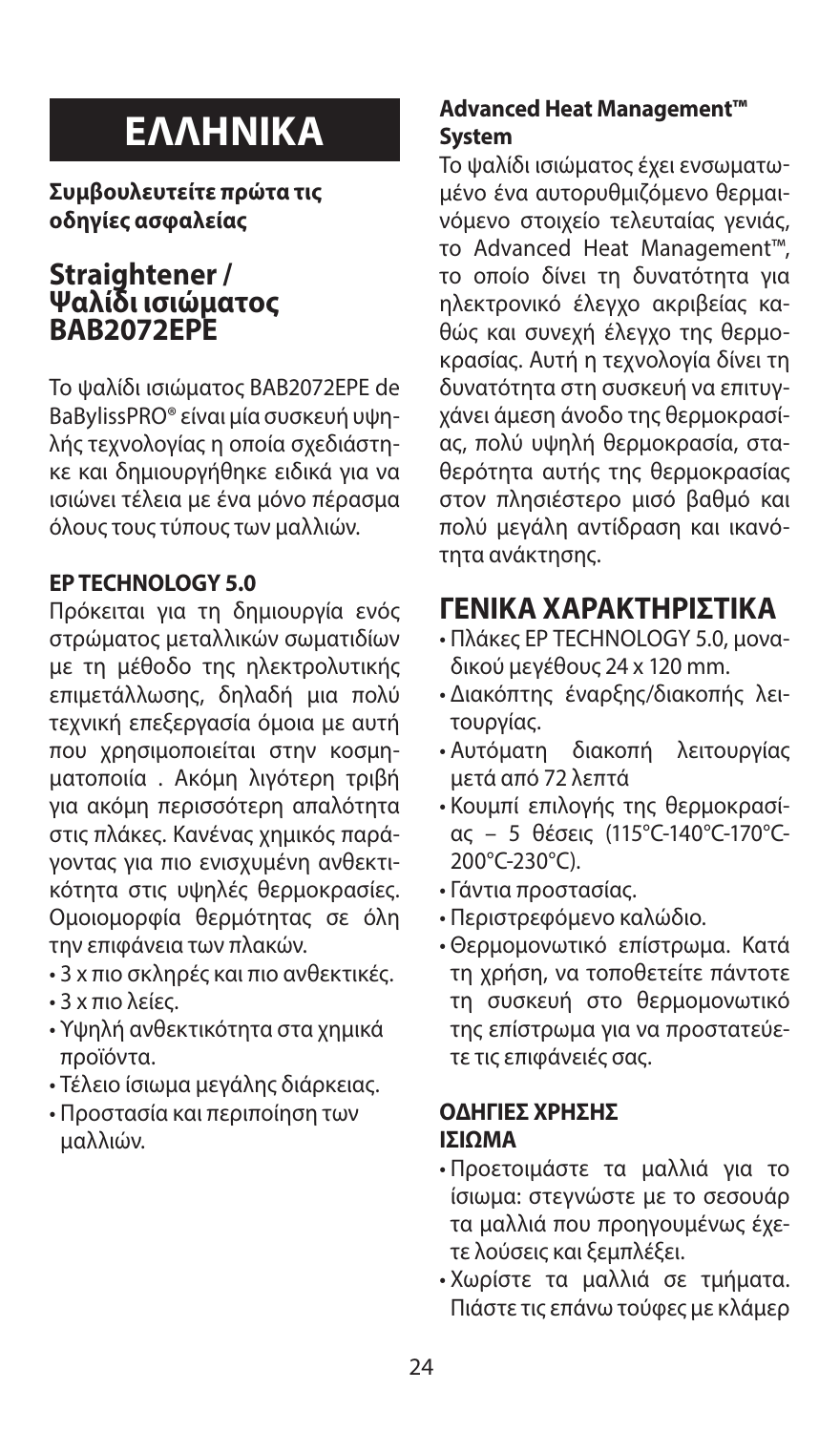για να αρχίσετε να δουλεύετε με τις τούφες από τα κάτω.

• Προηγουμένως κάνετε μία δοκιμή για την κατάσταση των μαλλιών. Επιλέξτε τη θερμοκρασία που επιθυμείτε με το κουμπί επιλογής της θερμοκρασίας. Γενικά, συνιστάται να επιλέγετε μια θερμοκρασία χαμηλή για τα λεπτά, ξεβαμμένα και/ή ευαίσθητα μαλλιά και μια υψηλή θερμοκρασία για τα κατσαρά, χοντρά και/ή δύσκολα στο χτένισμα μαλλιά.

| ΡΥ ΌΜΙΣΗ       | ΘΕΡΜΟΚΡΑΣΙΕΣ    | ΤΥΠΟΣ<br>ΜΑΛΛΙΩΝ                                                |
|----------------|-----------------|-----------------------------------------------------------------|
|                | $115^{\circ}$ C | Μαλλιά<br>εύθραυστα,<br>λεπτά, ξηρά,<br>ξεβαμμένα,<br>ευαίσθητα |
| $\mathfrak{p}$ | 140°C           | Μαλλιά λεπτά                                                    |
| 3              | 170°C           | Μαλλιά<br>κανονικά,<br>βαμμένα                                  |
|                | 200°C           | Μαλλιά<br>χοντρά                                                |
| 5              | 230°C           | Μαλλιά<br>φριζαρισμένα,<br>έθνικ                                |

#### **ΜΠΟΥΚΛΕΣ**

Ο σχεδιασμός και η τεχνολογία αυτής της συσκευής δίνουν τη δυνατότητα να δημιουργήσετε επίσης τέλειες μπούκλες.

Σε μαλλιά που προηγουμένως έχετε λούσει και στεγνώσει:

- 1/ Επιλέξτε μια λεπτή ή χοντρή τούφα ανάλογα με το αποτέλεσμα που επιθυμείτε (παραλλαγή μπούκλας).
- 2/ Βάλτε την τούφα στην χαμηλότερη περιοχή της συσκευής.
- 3/ Κλείστε τις πλάκες της συσκευής στην τούφα.
- 4/ Κάνετε αμέσως μισή στροφή, γυρίζοντας τον καρπό προς τα μέσα, και στη συνέχεια μια άλλη μισή στροφή (μία πλήρης στροφή).
- 5/ Στο στάδιο αυτό, η τούφα βρίσκεται μπροστά σας.
- 6/ Γλιστρήστε τη συσκευή σιγά σιγά μέχρι την άκρη (λουκ «μπούκλακορδέλα»).
- 7/ Το βήμα αριθ. 4 μπορεί επίσης να γίνει προς τα έξω· το αποτέλεσμα θα είναι διαφορετικό. Έτσι, τα βήματα αριθ. 4 και αριθ. 7 μπορούν να αλλάξουν και να συμπληρωθούν (ανάμειξη από μπούκλες).
- Μετά τη χρήση, πατήστε το κουμπί έναρξης/διακοπής λειτουργίας (0/I) και βγάλτε τη συσκευή από την πρίζα.
- Αφήστε τη συσκευή να κρυώσει, ενώ είναι ακόμη ζεστή, επάνω στο θερμομονωτικό επίστρωμα.<br>• Σε περίπτωση παρατετι
- Σε περίπτωση παρατεταμένης μη χρήσης, μετά από 72 λεπτά, το σύστημα αυτόματης διακοπής (auto shut-off) απενεργοποιεί τη συσκευή• αυτή η επιλογή αυξάνει τη διάρκεια ζωής της συσκευής και προσφέρει απόλυτη ασφάλεια.

### **ΣΥΝΤΗΡΗΣΗ**

- Βγάλτε τη συσκευή από την πρίζα και την αφήνετε να κρυώσει εντελώς.
- Καθαρίστε τις πλάκες με ένα υγρό και απαλό πανί, χωρίς απορρυπαντικό, ώστε έτσι να διατηρήσετε την άριστη ποιότητα των πλακών· μην ξύνετε τις πλάκες.
- Αποθηκεύετε τη συσκευή με τις πλάκες κλειστές για να τις προστατέψετε.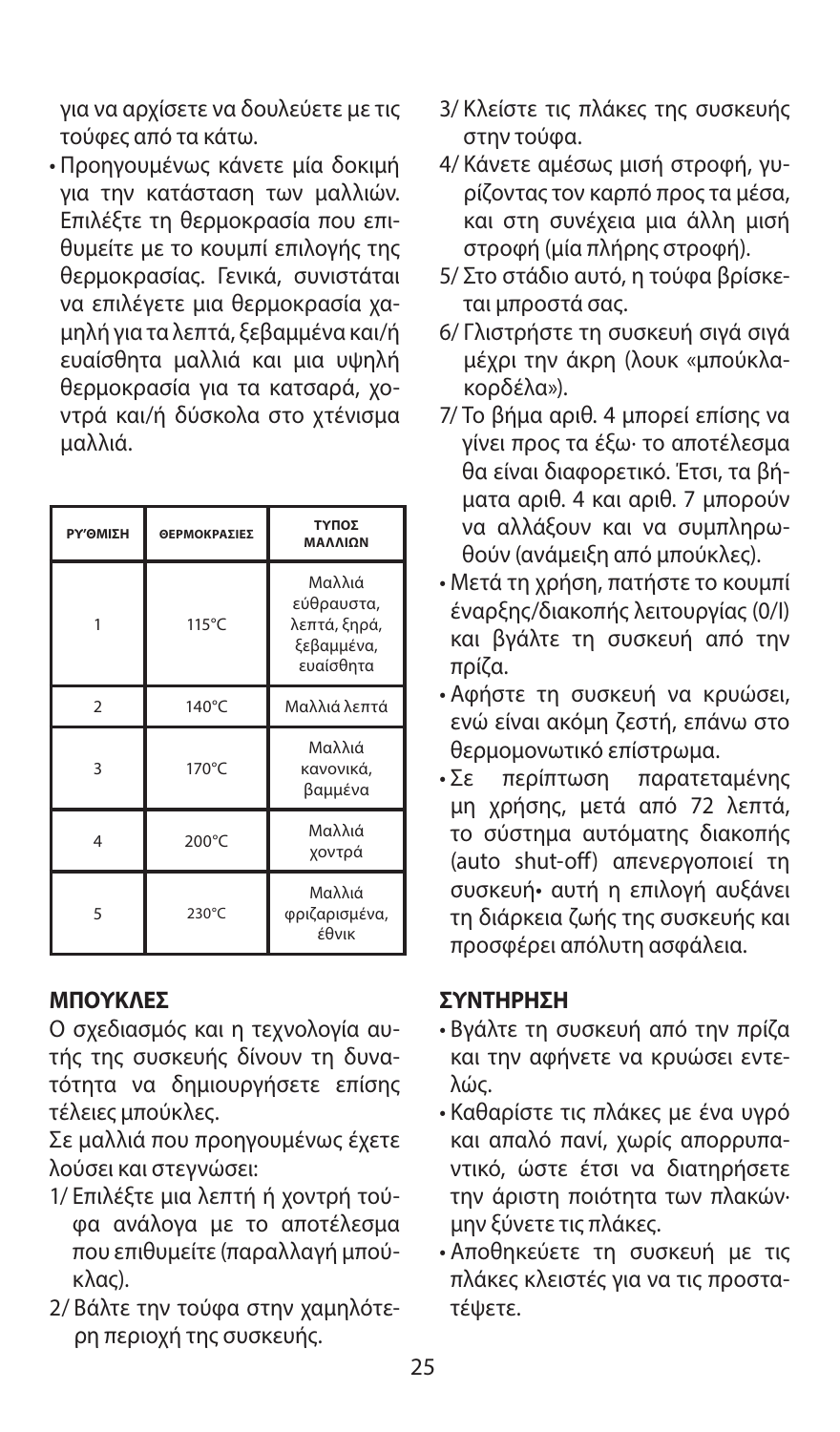# **MAGYAR**

**Először olvassa el a biztonsági utasításokat!** 

# **Hajsimító BAB2072EPE**

A BaBylissPRO<sup>®</sup> BAB2072EPE<br>haisimítóia feilett technológiai haisimítóia feilett termék, amelyet kifejezetten úgy terveztek és gyártottak, hogy egyetlen húzással tökéletesen simítson bármilyen hajtípust.

#### **EP TECHNOLOGY 5.0**

Egy galvanizálással felvitt fémrészecskékből álló rétegről van szó, ami az ékszerészetben alkalmazott technikához hasonló eljárás. Még kevesebb súrlódás, még finomabb lapok. Vegyszerek nélkül még jobban ellenáll a magas hőmérsékleteknek. A lapok teljes felületén egyenletes hőmérséklet. • 3 x keményebbek és tartósabbak

- 3 x simábbak
- Nagy vegyszerállóság
- Tökéletes és hosszantartó simítás
- Megkímélt és nemesebbé vált haj

#### **Advanced Heat Management™ System**

A hajsimító a legújabb generációs önszabályozó Advanced Heat Management™ fűtőelemet tartalmazza, amelynek segítségével a hőmérséklet pontosan és folyamatosan szabályozható. Ezzel a

technológiával a készülék azonnal, nagyon magas hőmérsékletre felfűthető, fél fok pontossággal tartia ezt a hőmérsékletet, gyorsan reagál és képes a hőmérséklet visszanyerésére.

### **ÁLTALÁNOS JELLEMZŐK**

- EP TECHNOLOGY 5.0 kivételes méretű, 24 x 120 mm-es simítólapok
- Be- / kikapcsoló
- Önműködő leállás 72 perc elteltével
- Hőmérséklet kiválasztó kapcsoló – 5helyzet, 115°C – 140°C – 170°C  $200 °C - 230 °C$
- Védőkesztyű
- Forgó tápkábel
- Szigetelő lap. Használat közben mindig tegye vissza a készüléket a lapra, hogy óvja a munkafelületeket.

### **HASZNÁLATI TANÁCSOK SIMÍTÁS**

- Készítse elő a hajat a hajsimításhoz: szárítsa meg hajtszárítóval a megmosott és kifésült hajat.
- Válassza szét a hajat szakaszokra. Emelje fel a felső tincseket elválasztó csipeszekkel, és az alsó hajtincseken kezdjen el dolgozni.
- Előzőleg mérje fel a haj állapotát. ki a hőmérséklet kiválasztó kapcsolóval a kívánt hőmérsékletet. Általában ajánlott alacsonyabb<br>hőmérsékletet választani a hőmérsékletet választani a<br>vékony szálú színtelen és/ vékony szálú, színtelen és/ vagy érzékeny hajra, magasabb hőmérsékletet pedig a göndör,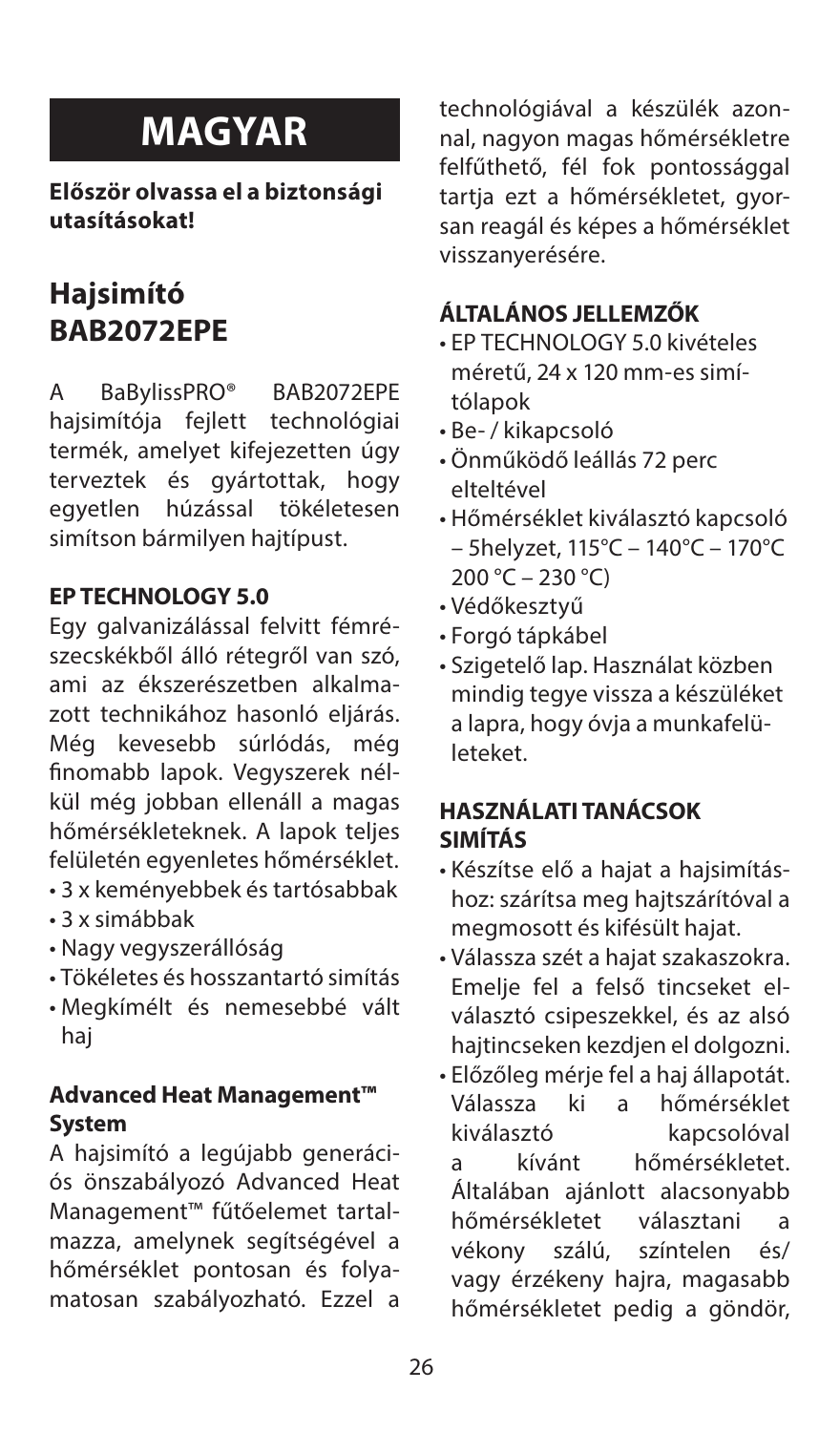erős szálú és/vagy nehezen fésülhető hajra.

| <b>BEÁLLÍTÁ-</b><br>SOK | HÖMÉRSÉKLETEK | <b>HAJTÍPUS</b>                                       |
|-------------------------|---------------|-------------------------------------------------------|
|                         | 115°C         | Törékeny,<br>száraz,<br>szőkített,<br>érzékeny<br>haj |
| $\mathfrak{p}$          | 140°C         | Vékony<br>szálú haj                                   |
| 3                       | 170°C         | Normál,<br>festett haj                                |
| 4                       | 200°C         | Erős szálú<br>haj                                     |
| 5                       | 230°C         | Göndör,<br>nagyon<br>göndör<br>haj                    |

## **FÜRTÖK KÉSZÍTÉSE**

A készülék kialakításának és technológiájának köszönhetően tökéletes

fürtök göndörítése is lehetséges.

A korábban megmosott és megszárított hajon:

- 1/ Válasszon ki egy vékony vagy vastag hajtincset a kívánt eredménytől függően (a fürt változatossága).
- 2/ Tegye a készülék alsó részére a hajtincset.
- 3/ Zárja össze a készülék lapjait a hajtincsen.
- 4/ Végezzen egy fél fordulatot azonnal a markolattal befelé, majd ismét egy fél fordulatot (teljes fordulat).
- 5/ Ebben a szakaszban a hajtincs

szemben van Önnel.

- 6/ Csúsztassa fokozatosan a hajvégek felé ("dugóhúzó» hatás).
- 7/ A 4. műveletet végezheti kifelé is; így más lesz a kapott hatás. A 4. és 7. műveletet váltogathatja egymással és kiegészítheti őket (vegyes fürtök).
- Használat után nyomja meg az ON/OFF (0/I) gombot és húzza ki a konnektorból a készüléket.
- Hagyja a még meleg készüléket lehűlni az erre a célra szolgáló hőálló alátéten.
- Ha 72 percnél tovább nem használja, az automatikus kikapcsoló rendszer (auto shut -off) kikapcsolja a készüléket; ez az opció megnöveli a készülék<br>élettartamát és tökéletes élettartamát és biztonságot nyújt.

#### **KARBANTARTÁS**

- Húzza ki a készüléket a konnektorból és hagyja teljesen lehűlni.
- Tisztítsa meg a lapokat puha, nedves törlőkendővel, tisztítószer nélkül, hogy a lapok megőrizzék optimális minőségüket és ne karcolódjon össze a felületük.
- A készüléket összezárt lapokkal tárolia, hogy védie őket.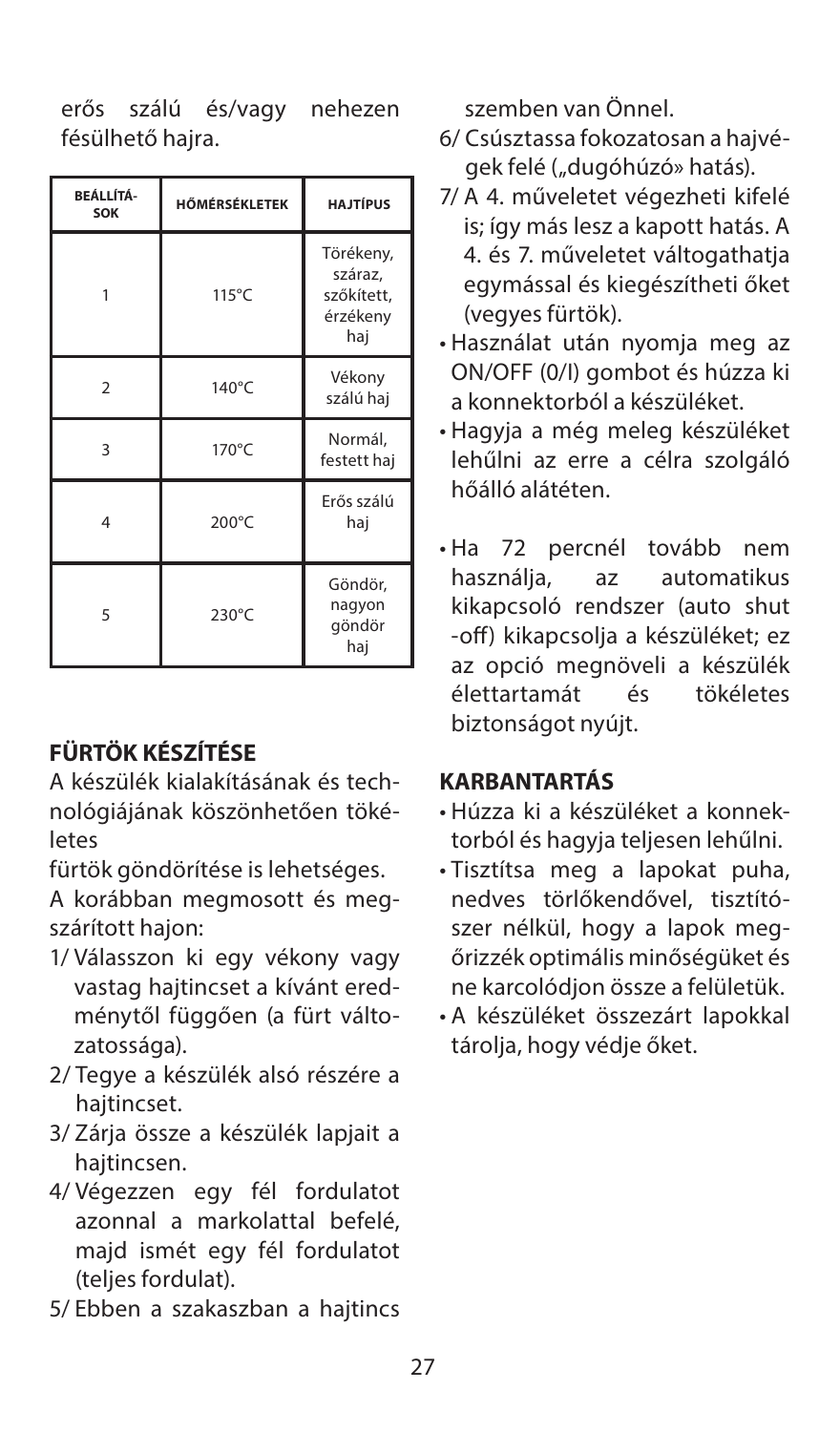# **POLSKI**

**Należy najpierw przeczytać instrukcje bezpieczeństwa.** 

## **Prostownica do włosów BAB2072EPE**

Prostownica do włosów BAB2072E-PE firmy BaBylissPRO® jest bardzo nowoczesnym urządzeniem, specjalnie opracowanym do idealnego prostowania jednym pociągnięciem wszystkich rodzajów włosów.

#### **EP TECHNOLOGY 5.0**

Polega na uzyskaniu powierzchni zbudowanej z cząsteczek metalu metoda elektrogalwanizacji. Metoda, bardzo skomplikowana pod względem technicznym, jest podobna do tej wykorzystywanej w jubilerstwie. Dzięki temu, tarcie jest jeszcze mniejsze, a płytki o wiele bardziej delikatne. Brak

środków chemicznych i jeszcze większa odporność na wysoką temperaturę. Równomierne rozłożenie temperatury na całej powierzchni płytek.

- 3 x twardsze i wytrzymalsze
- 3 x gładsze
- Wysoka odporność na środki chemiczne
- Doskonałe rezultaty na dłużej
- Chronią włosy i nadają im subtelnego wyglądu

### **Advanced Heat Management™ System**

Prostownica wyposażona jest w automatyczny element grzejny najnowszej generacji Advanced Heat Management™, który w sposób elektroniczny umożliwia precyzyjne i stałe ustawienie temperatury. Dzięki zastosowanej technologii, urządzenie bardzo szybko nagrzewa się do wysokiej temperatury i utrzymuje ją z dokładnością bliską pół stopnia; urządzenie posiada również krótki czas reakcji i dużą zdolność odzyskiwania ciepła.

### **PARAMETRY OGÓLNE**

- Płytki o wyjątkowym rozmiarze 24 x 120 mm, EP TECHNOLOGY 5.0
- Przełącznik włącz/wyłącz
- Automatyczne wyłączenie po 72 minutach
- Przełącznik temperatury z 5 ustawieniami: (115°C-140°C-170°C- -200°C-230°C)
- Rękawice ochronne
- Obrotowy przewód
- Podkładka izolacyjna. W trakcie używania, zawsze odkładać urządzenie na podkładkę izolacyjną, aby zabezpieczyć powierzchnie mebli.

#### **ZALECENIA DOTYCZĄCE UŻYTKOWANIA PROSTOWANIE WŁOSÓW**

- Przygotować włosy do prostowania: umyć, rozczesać, a następnie wysuszyć włosy suszarką.
- Podzielić włosy na kosmyki. Podnieść i spiąć górną część włosów tak, aby móc prostować kosmyki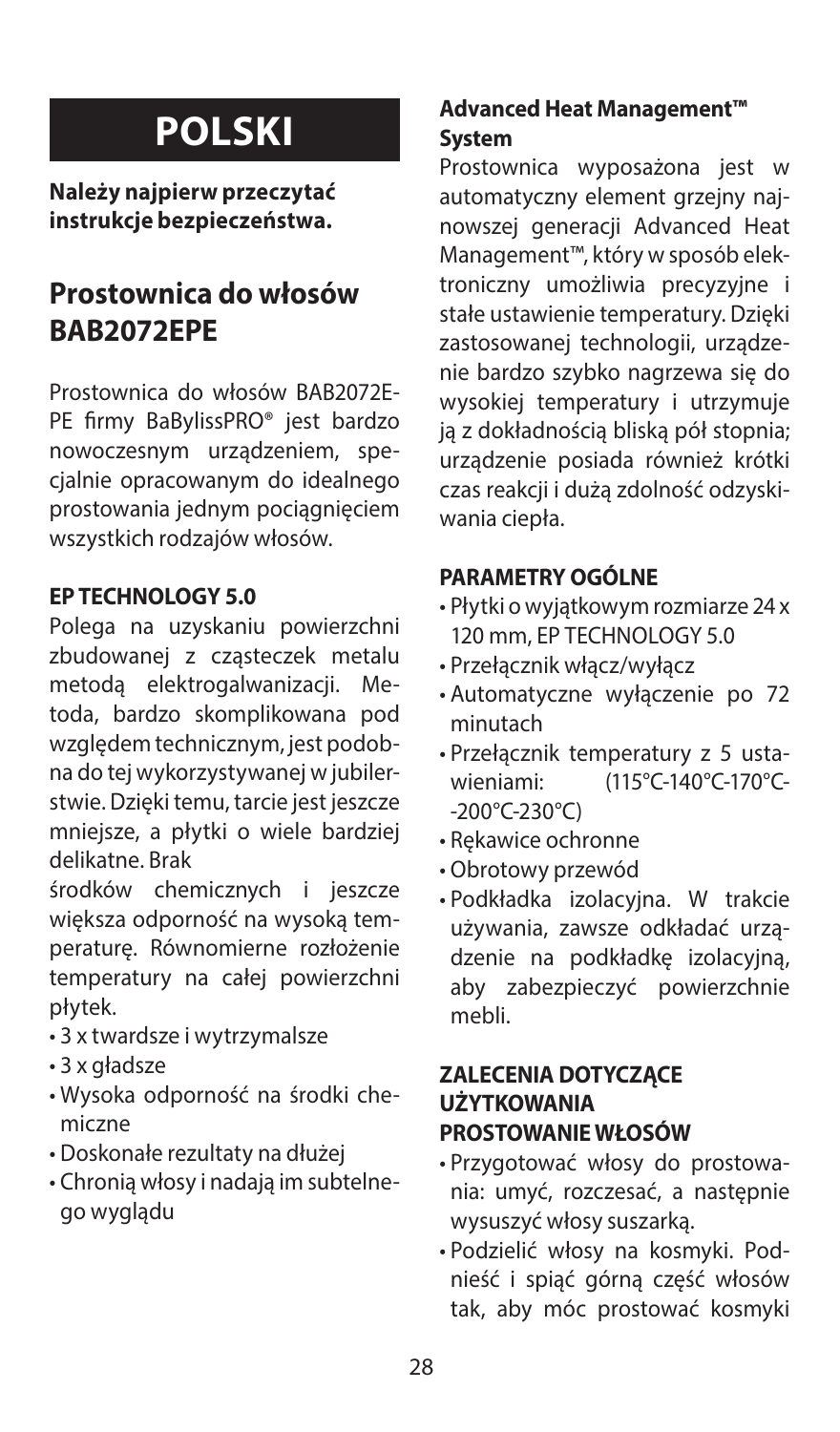pod spodem.

• Pamiętać o wcześniejszym sprawdzeniu rodzaju włosów. Wybrać odpowiednią temperaturę za pomocą regulatora temperatury. Niska temperatura zalecana jest do włosów cienkich, rozjaśnianych i/lub wrażliwych, natomiast wysoka temperatura do włosów kręconych, gęstych i/lub trudnych w układaniu.

| <b>USTAWIE-</b><br><b>NIE</b> | <b>TEMPERATURA</b> | <b>RODZAJ</b><br>WŁOSÓW                                  |
|-------------------------------|--------------------|----------------------------------------------------------|
|                               | 115°C              | Włosy<br>delikatne.<br>suche,<br>odbarwione.<br>wrażliwe |
| $\mathfrak{p}$                | 140°C              | Włosy<br>cienkie                                         |
| 3                             | 170°C              | Włosy<br>normalne,<br>farbowane                          |
| 4                             | 200°C              | Włosy geste                                              |
| 5                             | 230°C              | Włosy<br>krecone,<br>etniczne                            |

### **LOKOWANIE**

Budowa oraz zastosowana w urządzeniu technologia, pozwala również

idealnie lokować włosy.

Po umyciu i wysuszeniu włosów:

- 1/ Oddzielić cienki lub gruby kosmyk w zależności od pożądanego wyniku (rodzaj loku).
- 2/ Umieścić kosmyk wewnątrz urządzenia.
- 3/ Zamknąć płytki urządzenia na kosmyku.
- 4/ Natychmiast wykonać półobrotu rączką do wewnątrz, a następnie

kolejny półobrót (aby uzyskać pełen obrót).

- 5/ Na tym etapie, kosmyk znajduje się przed Tobą.
- 6/ Przeciągnąć kosmyk przez prostownicę, aż do końca (aby uzyskać "skręt").
- 7/ Czynność opisaną w etapie 4 można również wykonać na zewnątrz; efekt będzie inny. Czynności opisane w etapie 4 i 7 mogą być wykonywane na przemian i się uzupełniać (pomieszanie loków).
- Po zakończeniu, nacisnąć przycisk On/Off (0/I), a następnie wyłączyć urządzenie z prądu.
- Pozostawić jeszcze ciepłe urządzenie do ostygnięcia na specjalnej podkładce odpornej na wysoką temperaturę.
- Jeżeli prostownica nie jest używana przez ponad 72 minuty, system automatycznego wyłączania (auto shut-off) wyłączy urządzenie; opcja ta wydłuży trwałość urządzenia i zapewni większe bezpieczeństwo.

### **CZYSZCZENIE**

- Wyłączyć urządzenie z prądu i pozostawić do całkowitego ostygniecia.
- W celu utrzymania wysokiej jakości płytek, czyścić je za pomocą delikatnej wilgotnej szmatki, bez środka czyszczącego, nie skrobać płytek.
- Przed schowaniem urządzenia, zacisnąć płytki dla ich zabezpieczenia.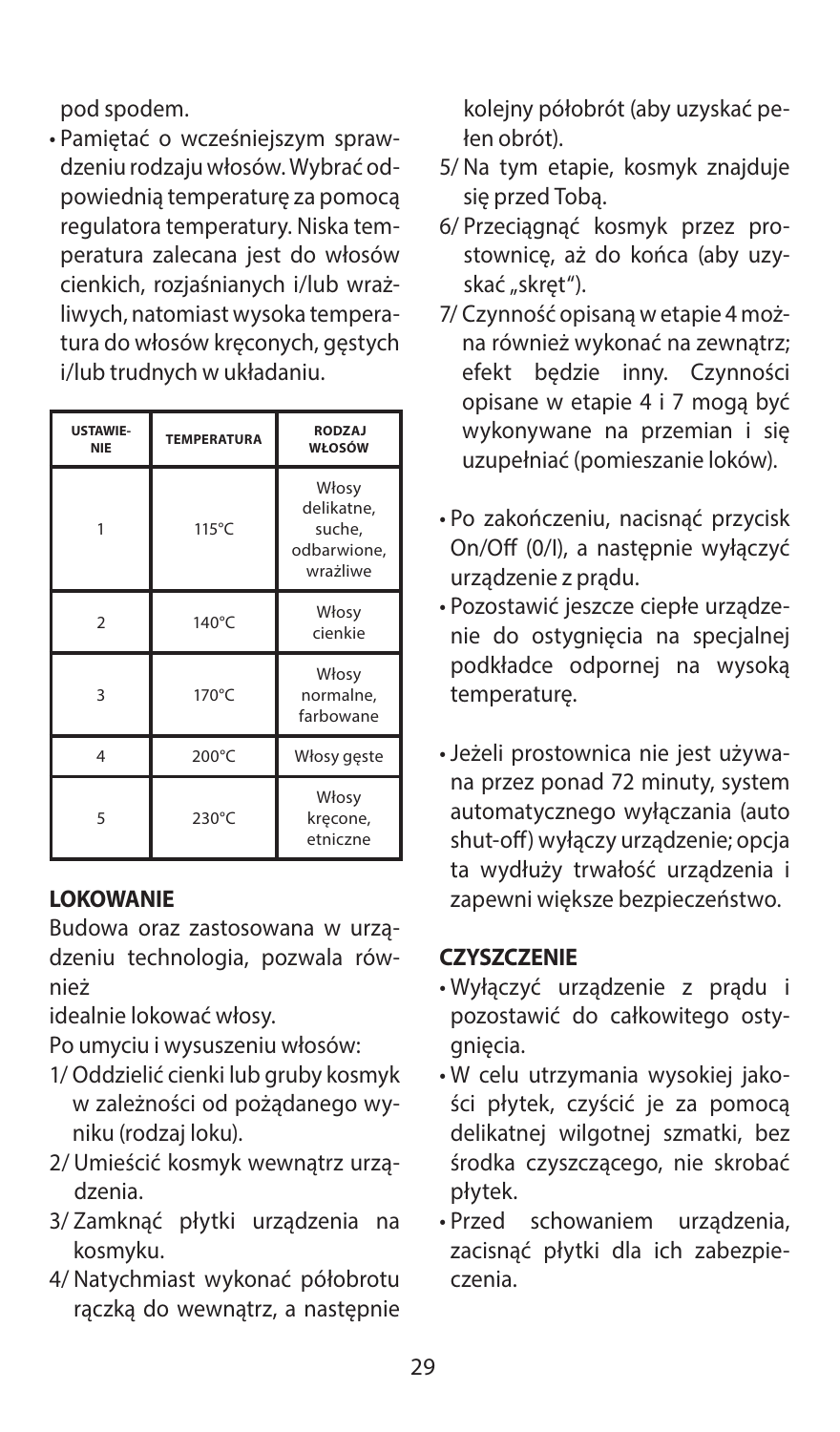# **ČESKY**

**Nejprve si přečtěte bezpečnostní pokyny.** 

# **Žehlící kleště BAB2072EPE**

Při výrobě žehlících kleští BaBylissPRO® BAB2072EPE byly použity nejnovější technologie. Tento přístroj byl speciálně vyvinut pro dokonalé vyhlazení vlasů jakéhokoliv typu jedním tahem.

### **EP TECHNOLOGY 5.0**

Jde o vrstvu kovových částic obdržených elektrogalvanizací, což je technický postup podobný metodě používané v klenotnictví. Ještě méně tření a tudíž šetrnější desky. Žádná chemická činidla a ještě vyšší odolnost proti vysokým teplotám. Teplo se rovnoměrně rozvádí po celém povrchu desek.

- 3 x tvrdší & odolnější
- 3 x hladší
- Vysoká odolnost proti chemickým látkám
- Dokonale & dlouhodobě narovnané vlasy
- Šetrně ošetřené a zušlechtěné vlasy

#### **Advanced Heat Management™ System**

Žehlící kleště obsahují topný segment se samočinnou regulací nejnovější technologie, Advanced Heat Management™, který zajišťuje přesnou a stálou elektronickou kontrolu teploty. Tato technologie umožňuje okamžité zahřátí přístroje, dosažení velmi vysoké teploty, zajištění teplotní stability s přesností na půl stupně, velmi vysokou reaktivitu a regenerační schopnost.

#### **VŠEOBECNÉ CHARAKTERISTIKY**

- Extra velké desky 24 x 120 mm EP TECHNOLOGY 5.0
- Přepínač zapnuto/vypnuto
- Automatické zastavení po 72 mn
- Nastavení teploty 5 poloh (115°C-140°C-170°C-200°C-230°C)
- Ochranné rukavice
- Otočná šňůra
- Izolační podložka. Abyste nepoškodili povrch nábytku, přístroj při používání vždy odkládejte na izolační podložku.

### **NÁVOD K POUŽITÍ NAROVNÁVÁNÍ VLASŮ**

- Příprava vlasů před narovnáváním: umyté a rozčesané vlasy nejprve vysušte fénem.
- Vlasy rozdělte do několika částí. Prameny na temeni hlavy připněte skřipcem, abyste mohli pracovat na spodních pramenech.
- Nejprve prověřte stav svých vlasů. Zvolte požadovanou teplotu pomocí přepínačů teploty. Většinou se doporučuje zvolit nižší teplotu pro jemné, odbarvené a/ nebo zcitlivělé vlasy, a vyšší teplotu pro kudrnaté, husté a/nebo těžko upravitelné vlasy.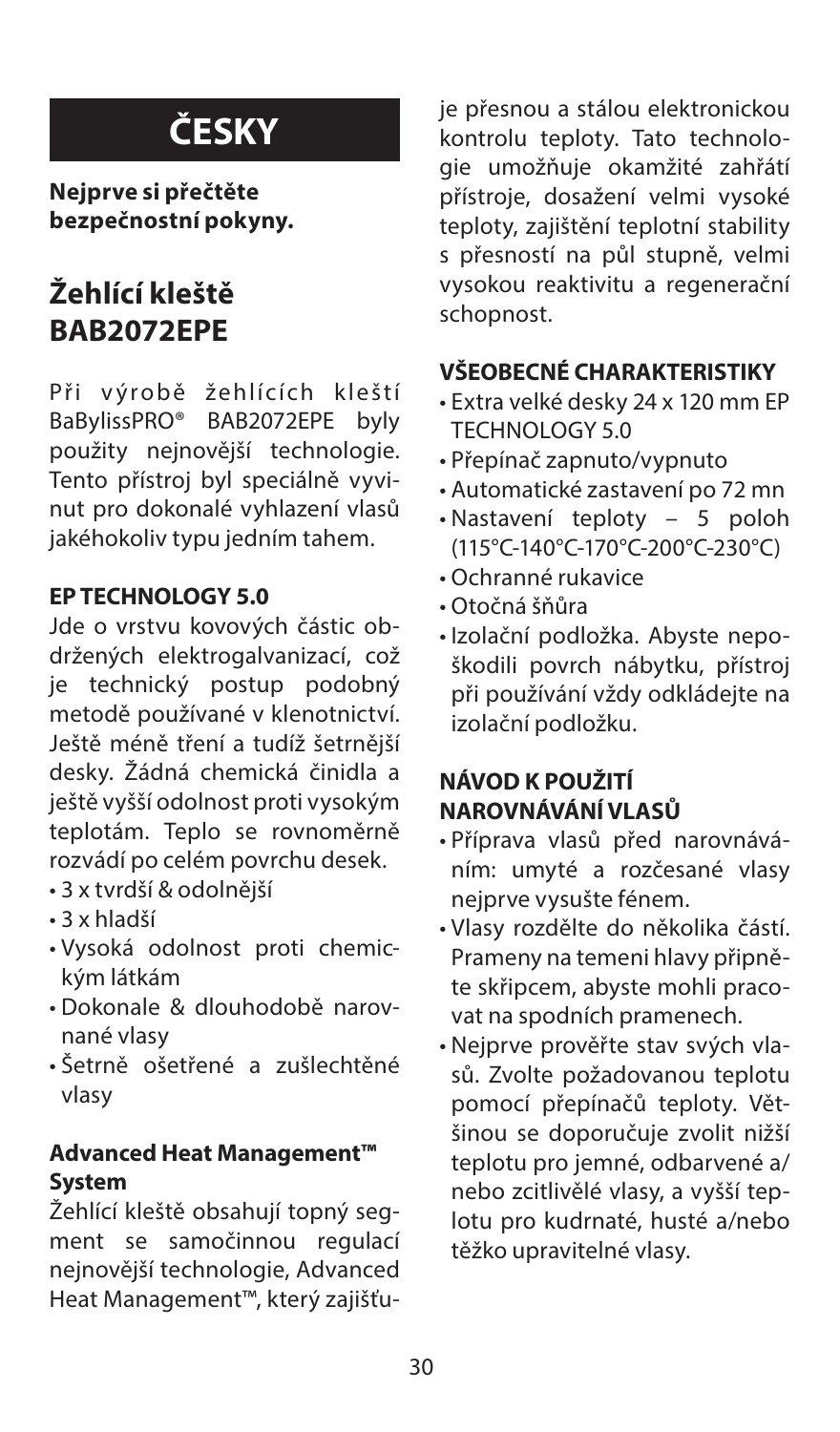| <b>NASTAVENÍ</b> | <b>TEPLOTY</b> | <b>TYPY</b><br>VLASŮ                                          |
|------------------|----------------|---------------------------------------------------------------|
|                  | 115°C          | Křehké,<br>suché,<br>odbarvené<br>nebo<br>zcitlivělé<br>vlasy |
| $\overline{2}$   | 140°C          | Jemné vlasy                                                   |
| 3                | 170°C          | Normální<br>nebo<br>barvené<br>vlasy                          |
| $\overline{4}$   | 200°C          | Husté vlasy                                                   |
| 5                | 230°C          | Kudrnaté,<br>velmi<br>kudrnaté<br>vlasy (tzv.<br>«etnické»).  |

### **KADEŘENÍ VLASŮ**

Díky designu a technologii tohoto přístroje můžete rovněž vytvářet dokonalé kadeře.

Po umytí a vysušení vlasů:

- 1/ Podle požadovaného výsledku (podle typu kadeře) zvolte tenký nebo silný pramen vlasů.
- 2/ Položte pramen vlasů na dolní část přístroje.
- 3/ Sevřete pramen mezi obě desky přístroje.
- 4/ Hned pootočte zápěstím o 180°směrem dovnitř, a ještě jednou o 180° (tj. celá otočka o 360°).
- 5/ V této fázi je pramen před vámi.
- 6/ Postupně přístrojem posunujte až ke konečkům pramene (efekt "kudrny").
- 7/ Ve fázi č. 4 lze vlasy natáčet rovněž směrem ven; výsledný efekt bude odlišný. Fáze č. 4 a

7 lze tudíž střídat a vzájemně doplňovat (směs různých druhů kadeří).

- Po použití přístroj vypněte pomocí tlačítka On/Off (O/I) a přístroj odpojte od elektrické sítě.
- Nechte přístroj vychladnout na teplovzdorné podložce, která je k tomu určena.
- V případě používání delšího než 72 minut umožní systém automatického vypnutí (auto shut- -off) vypnutí přístroje, tento systém zvyšuje životnost přístroje a zaručuje dokonalou bezpečnost.

### **ÚDRŽBA**

- Odpojte přístroj od elektrické sítě a nechte jej zcela vychladnout.
- Žehlící desky čistěte vlhkou a měkkou tkaninou, bez saponátů; aby byla zachována vysoká kvalita žehlících desek, žehlící desky neškrábejte.
- Přístroj skladujte s kleštěmi sevřenými k sobě, aby se nepoškodily.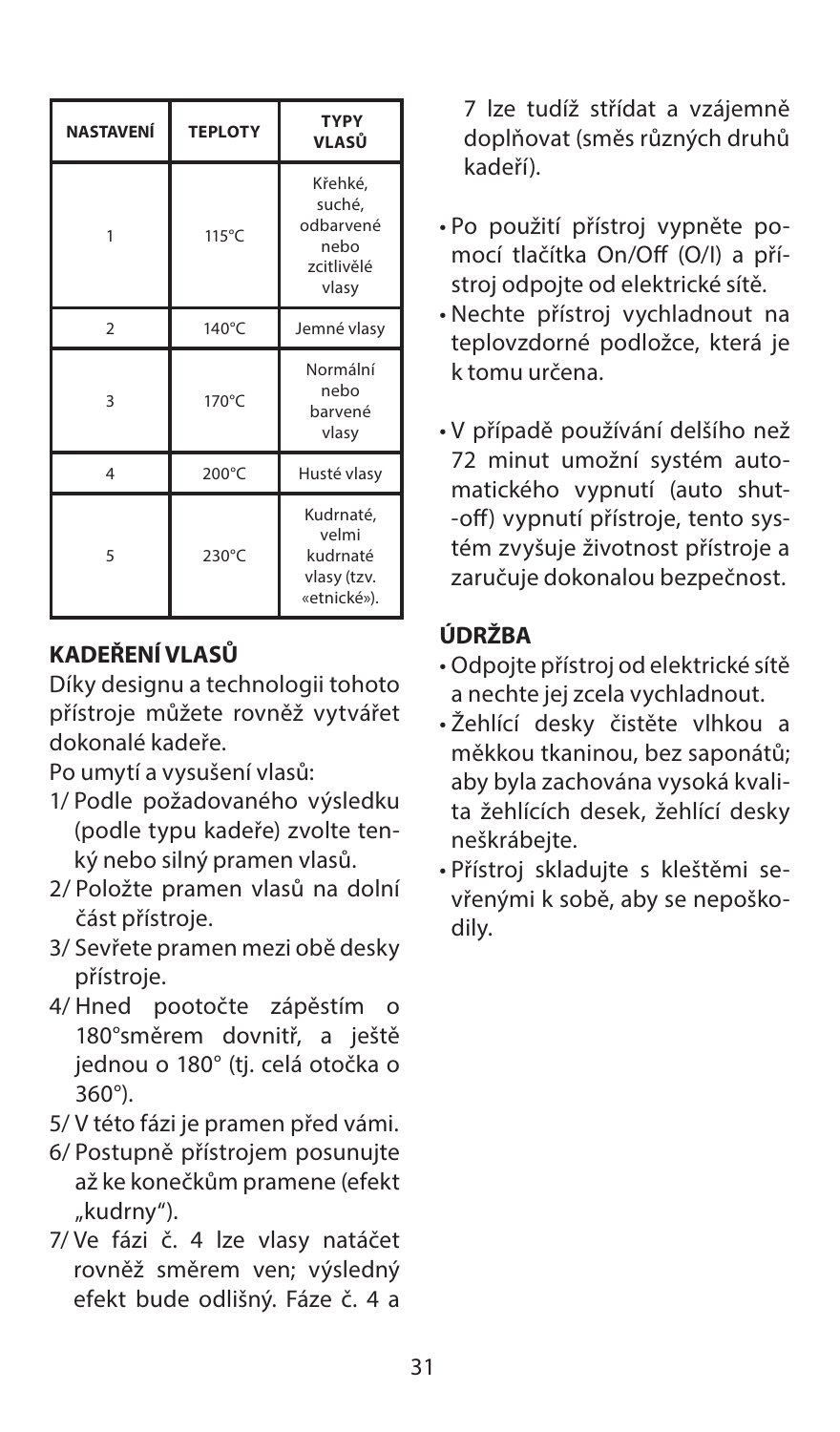# **РУССКИЙ**

**Предварительно ознакомьтесь с указаниями по технике безопасности.** 

## **Щипцы для разглаживания волос BAB2072EPE**

Щипцы для разглаживания волос BAB2072EPE от BaBylissPRO® - это высокотехнологичный аппарат, концепция которого была специально разработана для того, чтобы безупречно разглаживать волосы любого типа за один проход.

#### **ТЕХНОЛОГИЯ EP TECHNOLOGY 5.0**

Процесс заключается в нанесении микрометрического металлического покрытия путем электрогальванизации; это высокотехничный метод, похожий на тот, которым пользуются в ювелирном деле. Трения становится еще меньше, а пластины - еще более гладкими. Еще более усиливается сопротивляемость высоким температурам, безо всяких химических реагентов. Тепло равномерно распределяется по всей поверхности пластин.

Пластины:

- в 3 раза более прочные и надежные
- в 3 раза более гладкие
- Обладают высокой устойчивостью к воздействию химических препаратов
- Обеспечивают безупречное разглаживание и долговременный результат
- Гарантируют бережное отношение к волосам и подчеркивание их достоинств

#### **Система Advanced Heat Management™**

Щипцы для разглаживания волос включают в себя саморегулирующийся нагревательный элемент последнего поколения Advanced Heat Management™, который обеспечивает точный и непрерывный электронный контроль температуры. Данная технология позволяет аппарату мгновенно нагреваться до очень высокой температуры, гарантирует стабильность нагрева с точностью до полу-градуса, а также высокую реактивность и восстановительную способность.

#### **ОБЩИЕ ХАРАКТЕРИСТИКИ**

- Пластины исключительных размеров 24 х 120 мм, изготовленные по технологии EP TECHNOLOGY 5.0
- Переключатель вкл./выкл.
- Автоматическая остановка после 72 минут
- Регулятор температуры 5 положений (115°C-140°C-170°C-200°C-230°C)
- Защитные перчатки
- Вращающийся шнур
- Изолирующий коврик. В процессе пользования аппарат следует всегда класть на изолирующий коврик, это защитит поверхности от повреждения.

#### **КАК ПОЛЬЗОВАТЬСЯ АППАРАТОМ ЧТОБЫ РАЗГЛАДИТЬ ВОЛОСЫ**

- Подготовьте волосы к разглаживанию: вымойте, тщательно расчешите и высушите феном.
- Разделите волосы на участки. Приподнимите и закрепите зажимами верхние пряди, чтобы получить доступ к нижним прядям.
- Проведите предварительно диагностику состояния волос. С помощью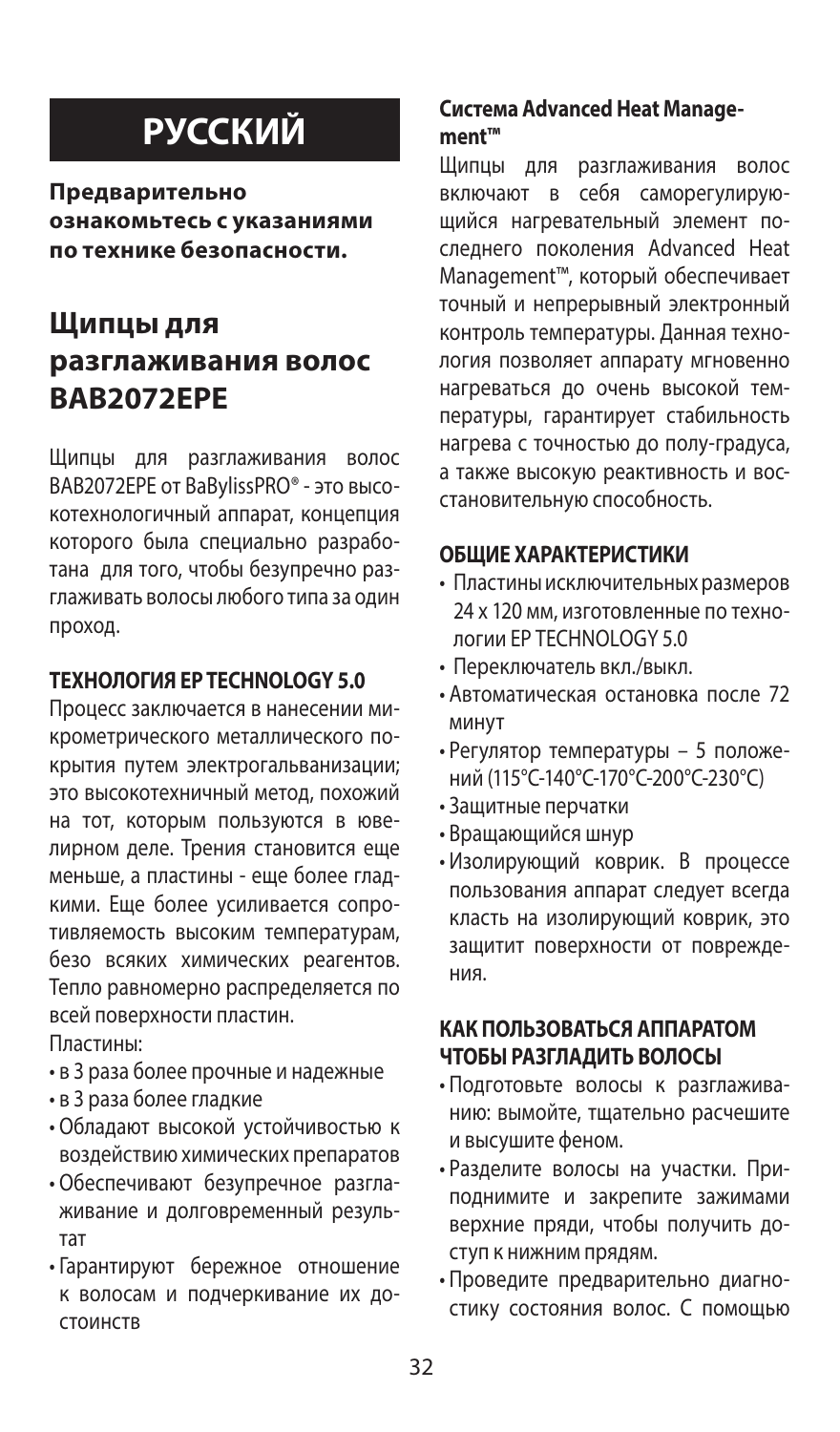регулятора выберите желаемую температуру нагрева. В принципе для тонких, обесцвеченных и/или ослабленных волос рекомендуется выбрать более низкую температуру, для вьющихся, густых и/или трудно поддающихся укладке волос – более высокую температуру.

| <b>РЕГУЛИРОВКА</b> | <b>ТЕМПЕРАТУРА</b> | ТИП ВОЛОС                                                 |
|--------------------|--------------------|-----------------------------------------------------------|
|                    | $115^{\circ}$ C    | Ломкие, сухие,<br>обесцвеченные,<br>ослабленные<br>волосы |
| 2                  | 140°C              | Тонкие<br>волосы                                          |
| 3                  | 170°C              | Нормальные,<br>окрашенные<br>волосы                       |
| 4                  | 200°C              | Густые волосы                                             |
| ς                  | 230°C              | Вьющиеся,<br>этнические<br>волосы                         |

#### **ЧТОБЫ УЛОЖИТЬ ВОЛОСЫ ЛОКОНАМИ**

Дизайн и технология данного аппарата позволят вам также уложить волосы безупречными локонами.

Предварительно вымойте и высушите волосы и затем:

- 1. Отделите тонкую или толстую прядь волос в зависимости от желаемого результата (разные варианты локона)
- 2. Расположите прядь в нижней части аппарата
- 3. Сомкните пластины на пряди волос
- 4. Сразу поверните аппарат внутрь на пол оборота, держась за ручку, затем еще на пол оборота (в целом на полный оборот).
- 5. На этом этапе прядь окажется прямо перед вами.
- 6. Постепенно дайте пряди соскользнуть с аппарата, до самых кончиков волос (эффект закрученной ленты для перевязки пакетов).
- 7. Движение №4 можно выполнить в противоположном направлении – наружу; полученный эффект будет иным. Можно чередовать движение №4 и №7, которые дополняют друг друга (смешение разных видов локонов)
- Закончив пользоваться аппаратом, нажмите на кнопку On/Off (0/I) (вкл./ выкл.) и отключите аппарат от сети.
- Дайте аппарату остыть, положив его на теплозащитный коврик, предусмотренный для этой цели.
- Если прибором долго не пользоваться, то по истечении 72 минут сработает система автоматической остановки (auto shut-off), которая выключит его; данная опция продляет срок службы прибора и обеспечивает безопасность его применения.

### **УХОД**

- Отключите аппарат от сети и дайте ему полностью остыть.
- Протрите пластины мягкой влажной тряпочкой, не пользуясь моющими средствами; чтобы предохранить оптимальное качество пластин, их не следует скрести.
- Храните аппарат с закрытыми пластинами, это предохранит их от повреждений.

Щипцы для укладки волос Производитель: BABYLISS SARL 99 Авеню Аристид Бриан 92120, Монруж, Франция Факс 33 (0) 1 46 56 47 52 Сделано в Китае Дата производства (неделя, год): см. на товаре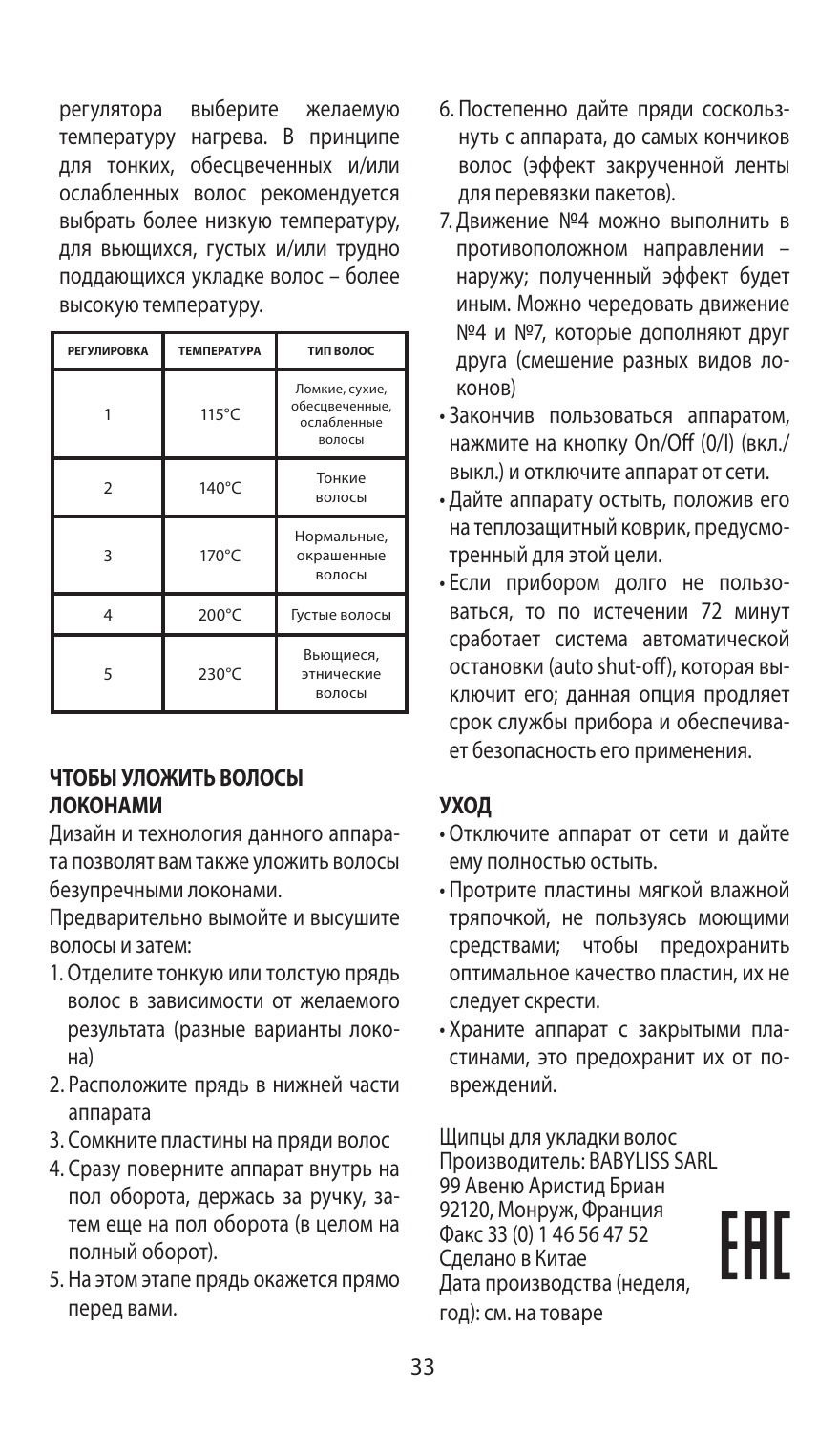# **TÜRKÇE**

**Önce güvenlik talimatlarını okuyun.** 

# **Saç düzleştirici BAB2072EPE**

BaBylissPRO® BAB2072EPE saç düzleştirici, her saç tipini tek bir geçişle kusursuz bir şekilde düzleştirmek için özel olarak araştırılmış ve tasarlanmış yüksek teknolojiye sahip bir cihazdır.

#### **EP TECHNOLOGY 5.0**

Bu teknoloji, bijuteri sektöründe kullanılana benzer çok teknik bir yöntem olan elektro galvanizasyon ile metalik bir partikül tabakası elde etmekten ibarettir. Plakalar üzerinde daha fazla yumuşaklık için daha az sürtünme. Yüksek sıcaklıklara daha da güçlendirilmiş bir dayanıklılık için hiç bir kimyasal ajan bulunmamaktadır. Plakaların tüm yüzeyi üzerinde eşit oranda sıcaklık dağılımı.

- 3 x daha sert & daha dayanıklı
- 3 x daha düz
- Kimyasal ürünlere yüksek dayanıklılık
- Kusursuz & uzun süre kalıcı düzlestirme
- Saça uyum ve mükemmellik

#### **Advanced Heat Management™ System**

Saç düzleştirici, sıcaklığın hassas ve sürekli bir şekilde elektronik olarak kontrol edilmesini sağlayan yeni nesil otomatik ayarlı ısıtıcı bir ajan olan Advanced Heat Management™ içermektedir. Bu teknoloji cihazın sıcaklığının anında yükselmesini, çok yüksek bir sıcaklık elde edilmesini, bu sıcaklığın sabitliğinin yarım dereceye kadar korunmasını ve büyük bir geri toplama kapasitesi sağlamaktadır.

## **GENEL ÖZELLİKLER**

- Özel boyutlarda plakalar 24 x 120 mm EP TECHNOLOGY 5.0
- Açma/kapama düğmesi
- 72 dakika sonra otomatik kapanma
- Sıcaklık seçme düğmesi 5 pozisyon (115°C-140°C-170°C-200°C-230°C)
- Koruma eldivenleri
- Döner kablo
- Isı geçirmez bant. Kullanım esnasında yüzeyleri korumak için cihazı her zaman ısı geçirmez bantı üzerine koyun.

### **KULLANIM ÖNERİLERİ DÜZLEŞTİRME**

- Saçları düzleştirme işlemine hazırlayın: önceden yıkanmış ve taranmış saçları saç kurutma makinesi ile kurutun.
- Saçları ayırın. Altta kalan saçlar üzerinde çalışmak için üstteki saçları toka ile tutturun.
- Önceden saçın durumunu tespit edin. Sıcaklık seçme düğmeleri yardımıyla arzu edilen sıcaklığı seçin. Genel olarak ince telli, rengi açılmış ve/veya hassaslaşmış saçlar için daha düşük bir sıcaklık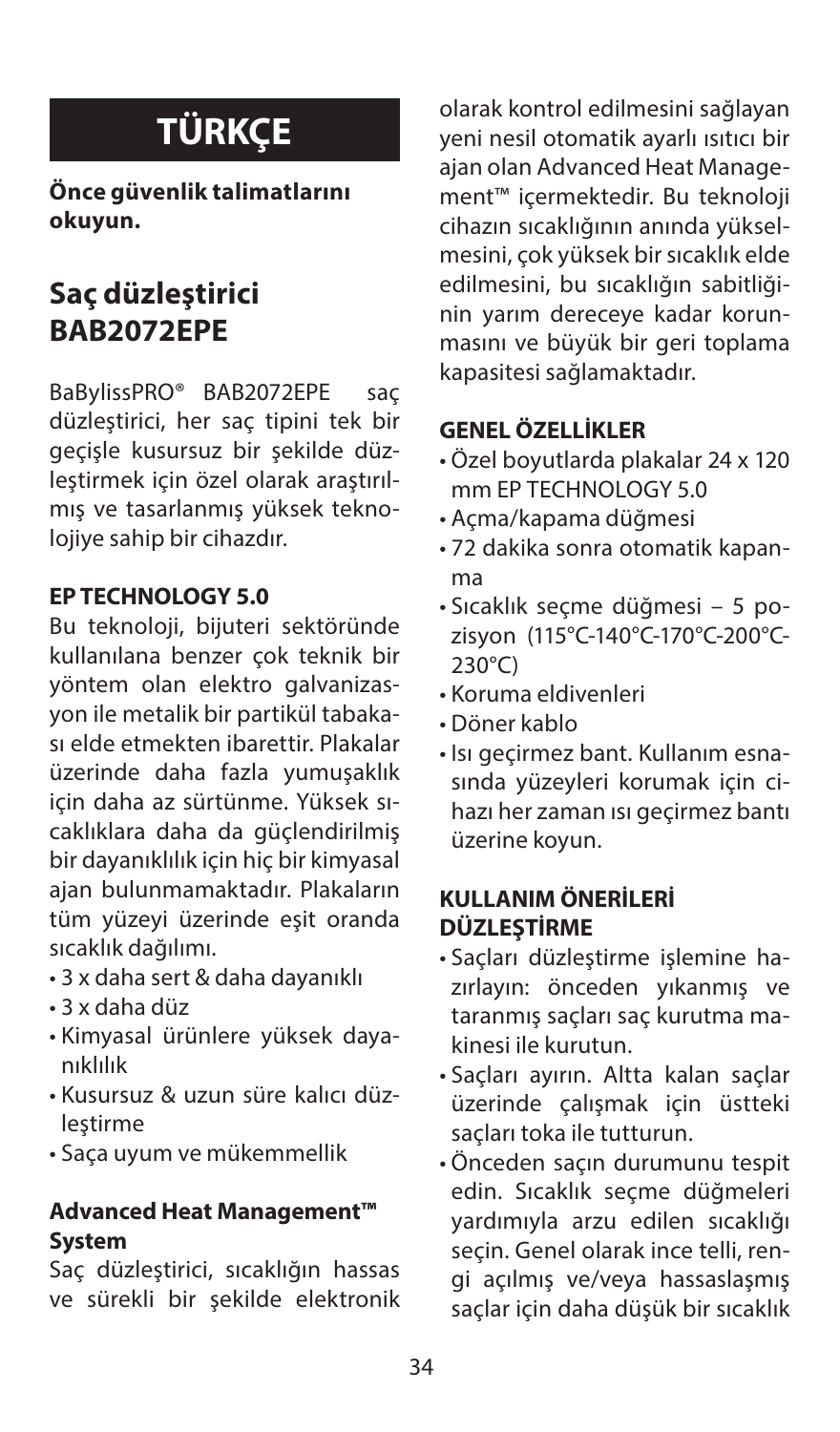ve kıvırcık, kalın telli ve/veya zor şekillenen saçlar için daha yüksek bir sıcaklık kullanılması önerilmektedir.

| <b>AYAR</b>    | <b>SICAKLIK</b> | <b>SAC TIPLERI</b>                                     |
|----------------|-----------------|--------------------------------------------------------|
|                | 115°C           | Hassas, kuru,<br>rengi açılmış,<br>yıpranmış<br>saclar |
| $\mathfrak{p}$ | 140°C           | İnce telli saçlar                                      |
| 3              | $170^{\circ}$ C | Normal, boyalı<br>saçlar                               |
| 4              | 200°C           | Kalın telli saçlar                                     |
| ς              | 230°C           | Kıvırcık, etnik<br>saclar                              |

#### **SAÇTA BUKLELER OLUŞTURMAK**

Bu cihazın tasarımı ve teknolojisi aynı zamanda kusursuz buklelerin de oluşturulmasını sağlamaktadır. Önceden yıkanmış ve kurutulmuş saçlar üzerinde:

- 1/ Arzu edilen bukle şekline göre ince veya kalın bir saç tutamı ayırın. (bukleye göre değişir).
- 2/ Saç tutamını cihazın alt bölgesi üzerine yerleştirin.
- 3/ Cihazın plakalarını saç tutamının üzerine kapatın.
- 4/ Hemen cihazın sapı yardımıyla içeriye doğru önce bir yarım tur ardından bir yarım tur daha çevirin (tam tur).
- 5/ Bu aşamada saç tutamı sizin önünüzde olacaktır.
- 6/ Saçın ucuna kadar yavaş yavaş kaydırın ( « bolduc» etkisi).
- 7/ 4 numaralı hareket ayrıca dışa doğru da yapılabilir; elde edilen sonuç farklı olacaktır. Dolayısıy-

la 4 ve 7 numaralı hareketler değiştirilebilir ve birbirini tamamlayabilir (karışık bukle).

- Kullanım sonrasında, On/Off (0/I) düğmesi üzerine basın ve cihazın fişini elektrik prizinden çekin.
- Halen sıcak olan cihazın ısıya dayanıklı bant üzerinde soğumasını bekleyin.
- 72 dakikadan daha uzun bir süre kullanılmaması durumunda, bir otomatik kapama sistemi cihazın kapanmasını sağlayacaktır; bu seçenek cihazın kullanım ömrünü uzatır ve kusursuz bir güvenlik sağlar.

#### **BAKIM**

- Cihazın fişini elektrik prizinden çekin ve tamamen soğumasını bekleyin.
- Plakaların kalitesinin korunması için, plakaları deterjansız, nemli ve yumuşak bir bez yardımıyla temizleyin, plakaları kazımayın.
- Plakaları korumak için cihazı plakalar kapalı bir şekilde kaldırın.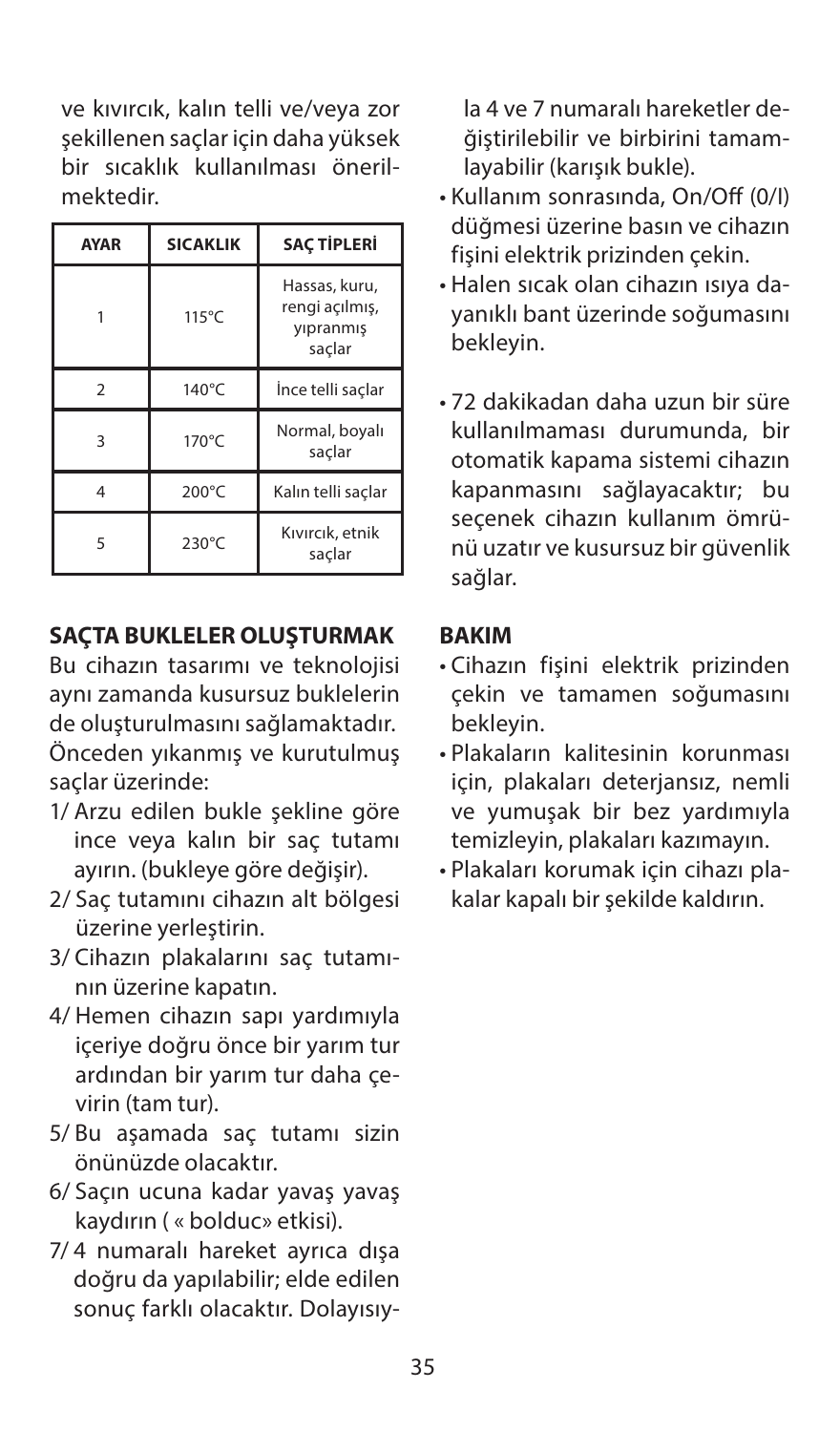# **LIETUVIU**

### **Prieš naudodami prietaisą įdėmiai perskaitykite jo saugos instrukcijas.**

# **Plaukų tiesinimo žnyplės BAB2072EPE**

"BaBylissPRO®" plaukų tiesinimo žnyplės BAB2072EPE buvo specialiai suskurtos tobulai ištiesinti visų tipų plaukus vienu brūkštelėjimu.

## **EP TECHNOLOGY 5.0**

Kaitinamosios plokštelės elektrolitinio galvanizavimo būdu padengtos metalo dalelių sluoksniu – šis metodas primena naudojamą papuošalų gamyboje. Todėl plokštelės tapo dar glotnesnės ir švelnesnės. Didesnis atsparumas aukštai temperatūrai buvo pasiektas nenaudojant jokių cheminių medžiagų. Šiluma tolygiai pasiskirsto po visą plokštelės paviršių.

- 3 kartus tvirtesnės ir atsparesnės
- 3 kartus glotnesnės
- Didelis atsparumas cheminėms medžiagoms
- Tobulai ištiesinti plaukai ir ilgai išliekantis rezultatas
- Plaukai tausojami ir gražiai atrodo

### **Advanced Heat Management™ sistema**

Plaukų tiesinimo žnyplėse įtaisytas naujausios kartos savaime besireguliuojantis kaitinimo elementas "Advanced Heat Management™", kuris elektroniniu

būdu tiksliai ir nenutrūkstamai kontroliuoja pritaiso temperatūrą. Dėl šios technologijos prietaisas itin greit įkaista iki labai aukštos temperatūros, temperatūra palaikoma pusės laipsnio tikslumu, prietaisas greit reaguoja į reguliavimą ir atvėsęs vėl greitai įkaista.

## **PAGRINDINĖS SAVYBĖS**

- Ypatingai didelės 24 x 120 mm plokštelės EP TECHNOLOGY 5.0
- Įjungimo / išjungimo mygtukas
- Savaime išsijungia praėjus 72 minutėms
- Temperatūros reguliatorius 5 padėtys (115°C–140°C–170°C– 200°C–230°C)
- Apsauginės pirštinės
- Sukiojamas laido pagrindas
- Apsauginis kilimėlis. Naudodami prietaisą, visuomet dėkite jį ant karščiui atsparaus kilimėlio, kad nesugadintumėte paviršių.

### **NAUDOJIMO PATARIMAI TIESINIMAS**

- Paruoškite plaukus tiesinimui: džiovintuvu išdžiovinkite ištrinktus ir iššukuotus plaukus.
- Suskirstykite plaukus sruogomis. Segtukais pakelkite viršutines sruogas, kad galėtumėte ištiesinti apatines.
- Iš anksto įvertinkite plaukų būklę. Temperatūros reguliatoriumi pasirinkite reikiamą temperatūrą. Patariame silpniems, išblukusiems ir (arba) pažeistiems plaukams rinktis žemiausią temperatūrą o garbanotiems, storiems ir (arba) ne-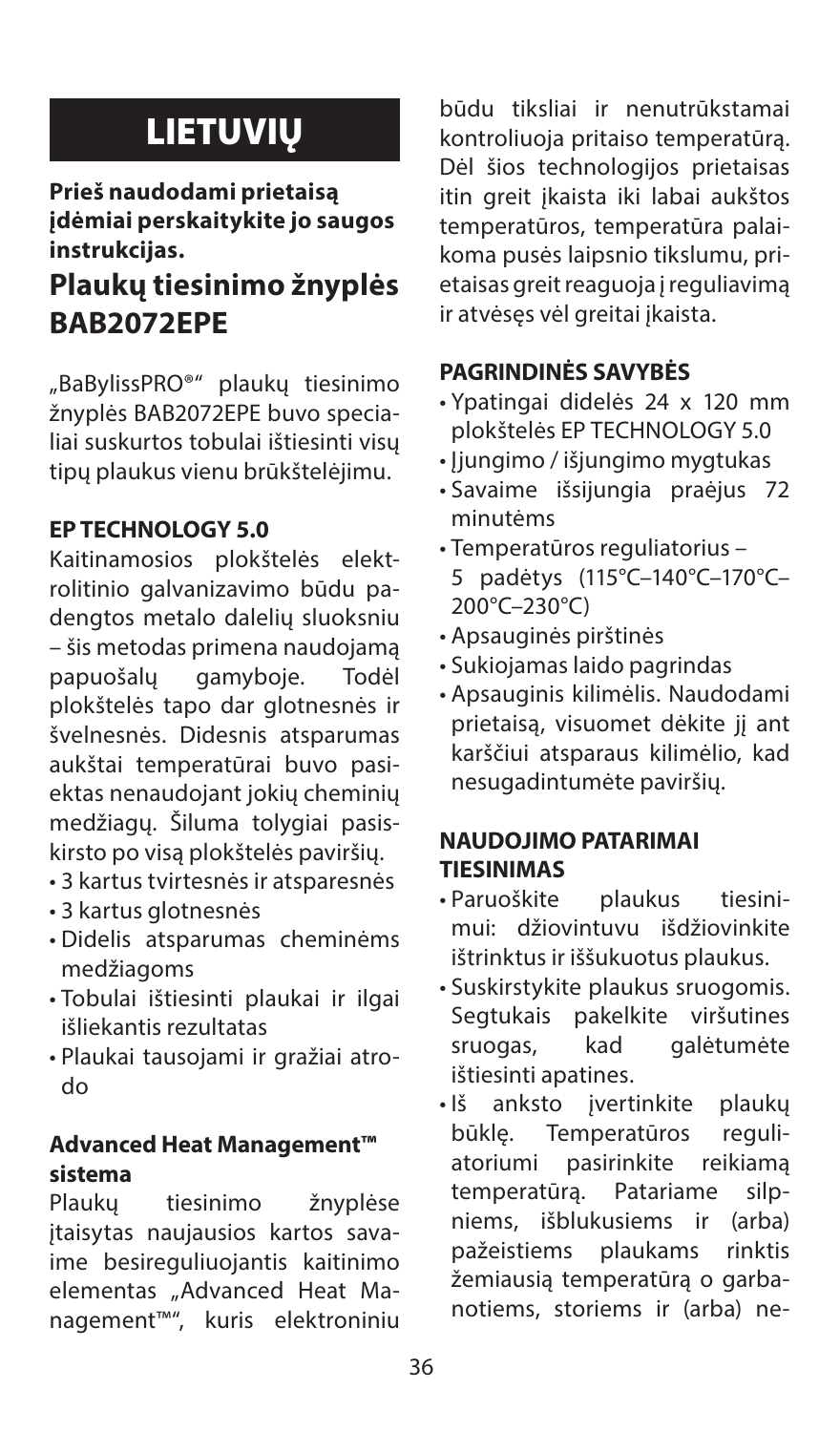paklusniems plaukams – aukštą temperatūrą.

| NUSTATYMAI    | T°    | PLAUKŲ TIPAI                                    |
|---------------|-------|-------------------------------------------------|
|               | 115°C | Silpni, sausi,<br>išblukę, pažeisti<br>plaukai  |
| $\mathcal{P}$ | 140°C | Ploni plaukai                                   |
| 3             | 170°C | Normalūs,<br>dažyti plaukai                     |
| 4             | 200°C | Stori plaukai                                   |
| 5             | 230°C | Garbanoti.<br>ypatingos<br>tekstūros<br>plaukai |

#### **GARBANOJIMAS**

Dėl šio prietaiso dizaino ir jame panaudotų technologijų, juo galima

sukurti tobulas garbanas.

Ištrinkite ir išdžiovinkite plaukus:

- 1/ Atskirkite ploną ar storą sruogą – priklauso nuo norimo rezultato (garbanos tipo).
- 2/ Uždėkite sruogą ant apatinės prietaiso dalies.
- 3/ Suspauskite žnyplių plokšteles ant sruogos.
- 4/ iškart pasukite rankeną pusę apsisukimo į vidų, tuomet dar pusę apsisukimo (gausis visas apsisukimas).
- 5/ Dabar sruoga yra priešais jus.
- 6/ Palaipsniui braukite per ją žnyplėmis iki pat galiukų (ritės efektas).
- 7/ Veiksmą Nr. 4 galima atlikti ir pasukant rankeną į išorę – rezultatas bus kitoks. Galite kaitalioti

veiksmus Nr. 4 ir Nr.7 tarpusavyje (gausite įvairias garbanas).

- Baigę naudoti, paspauskite mygtuką "On/Off" (0/I) ir išjunkite prietaisą.
- Leiskite prietaisui atvėsti ant tam skirto karščiui atsparaus kilimėlio.
- Jei prietaiso nenaudojate ilgiau nei 72 minutes, automatinio išiungimo sistema ("auto shutoff") išjungia prietaisą; taip prietaisas ilgiau tarnauja ir juo saugiau naudotis.

### **PRIEŽIŪRA**

- Išjunkite prietaisą ir leiskite jam visiškai atvėsti.
- Nuvalykite plokšteles drėgna ir švelnia šluoste be ploviklių, kad nepakenktumėte jų kokybei ir nubraižytumėte.
- Laikykite prietaisą suspaplokštelėmis, kad apsaugotumėte jas nuo aplinkos poveikio.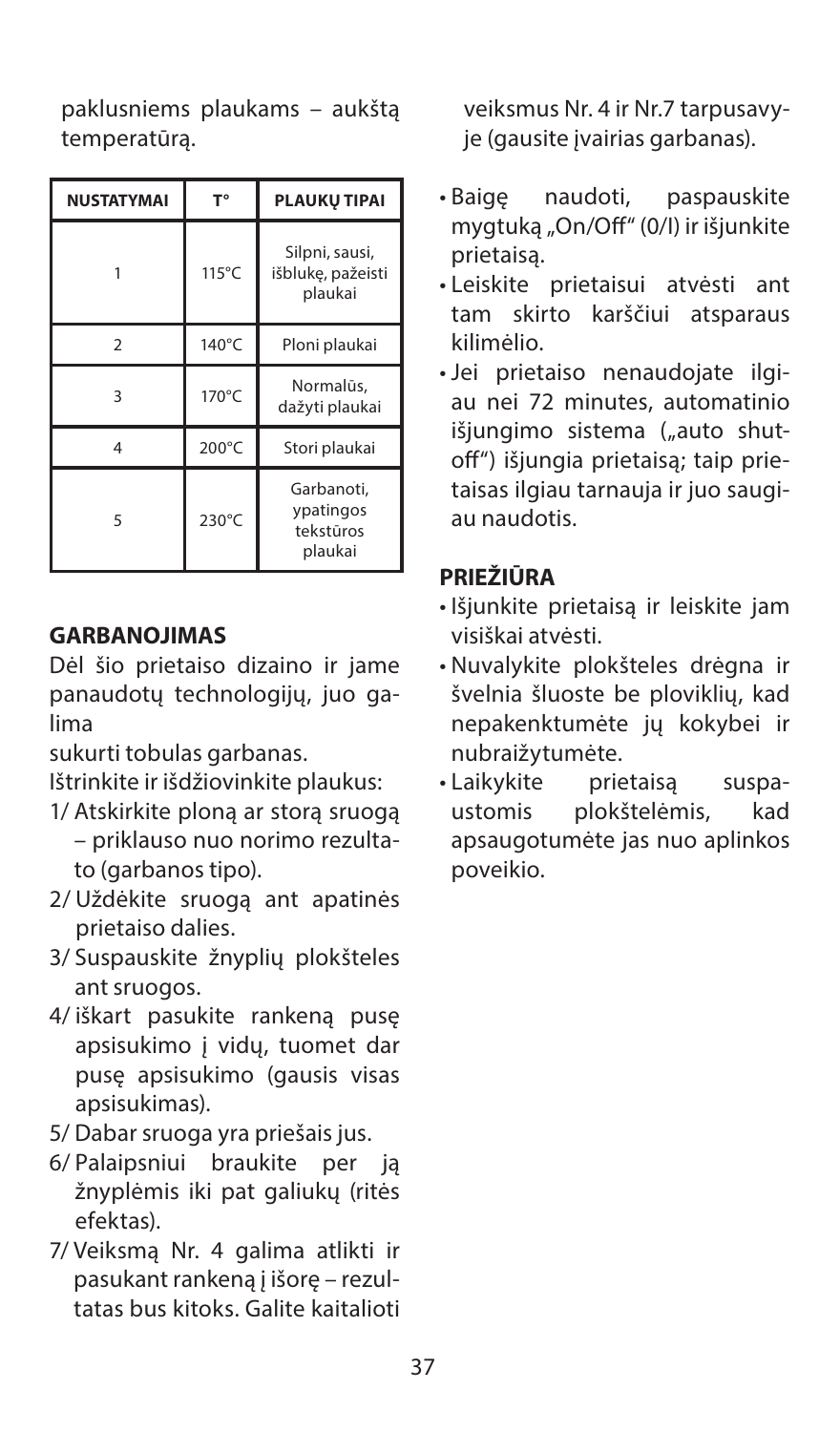# **ROMÂNĂ**

**Vă rugăm să citiţi cu atenţie instrucţiunile de siguranţă înainte de a utiliza aparatul.**

## **Placă pentru îndreptat părul BAB2072EPE**

Produsul BaBylissPRO® BAB2072EPE este un aparat high-tech, studiat și creat special pentru a îndrepta perfect orice tip de păr, printr-o singură aplicare.

#### **EP TECHNOLOGY 5.0**

Un strat de acoperire metalic micrometric, obținut prin electroplacare, un proces foarte tehnic, similar cu ceea ce se realizează în bijuterie pentru evitarea fricțiunii pe păr, pentru un plus de netezire, fără a conține agenți chimici pentru o mai bună rezistență la temperaturi înalte și asigurând o distribuție uniformă a temperaturii pe toate plăcile.

- De 3 x mai rezistent și mai durabil
- De 3 x mai neted
- Rezistent la substanțe chimice
- Rezultate de durată, perfecte
- Păr respectat și înfrumusețat

#### **Sistemul Advanced Heat Management™**

Placa pentru îndreptat părul combină cele mai recente elemente de încălzire cu autoreglare, sistemul Advanced Heat Management™, care asigură reglare electronică exactă și continuă a temperaturii. Această tehnologie înseamnă că unitatea se încălzește imediat, ajungând la o temperatură foarte ridicată și menținând temperatura la cea mai apropiată jumătate de grad. De asemenea, are un interval larg de reacție și capacitate de recuperare.

#### **CARACTERISTICI GENERALE**

- Plăci de dimensiune excepțională de 24 x 120 mm EP TECHNOLOGY 5.0
- Comutator pornit/oprit
- Oprire automată după 72 de minute
- Controlul temperaturii 5 setări (115°C-140°C-170°C-200°C-230°C)
- Mănuși de protecție
- Cablu de alimentare pivotant
- Include covoraș termic. La folosirea aparatului, pentru protejarea suprafețelor, așezați-l întotdeauna pe covorașul termic.

### **UTILIZARE ÎNDREPTARE**

- Pregătiți părul pentru îndreptare: spălați părul și pieptănați-l, apoi uscați-l cu un uscător.
- Împărțiți părul în secțiuni. Prindeți cu agrafe șuvițele superioare ale părului în partea superioară a capului, așa încât să puteți lucra cu șuvițele de dedesubt.
- Observați starea și tipul părului înainte de a-l îndrepta. Selectați temperatura dorită cu ajutorul comenzii pentru temperatură. În general, recomandăm selectarea unei temperaturi mai mici pentru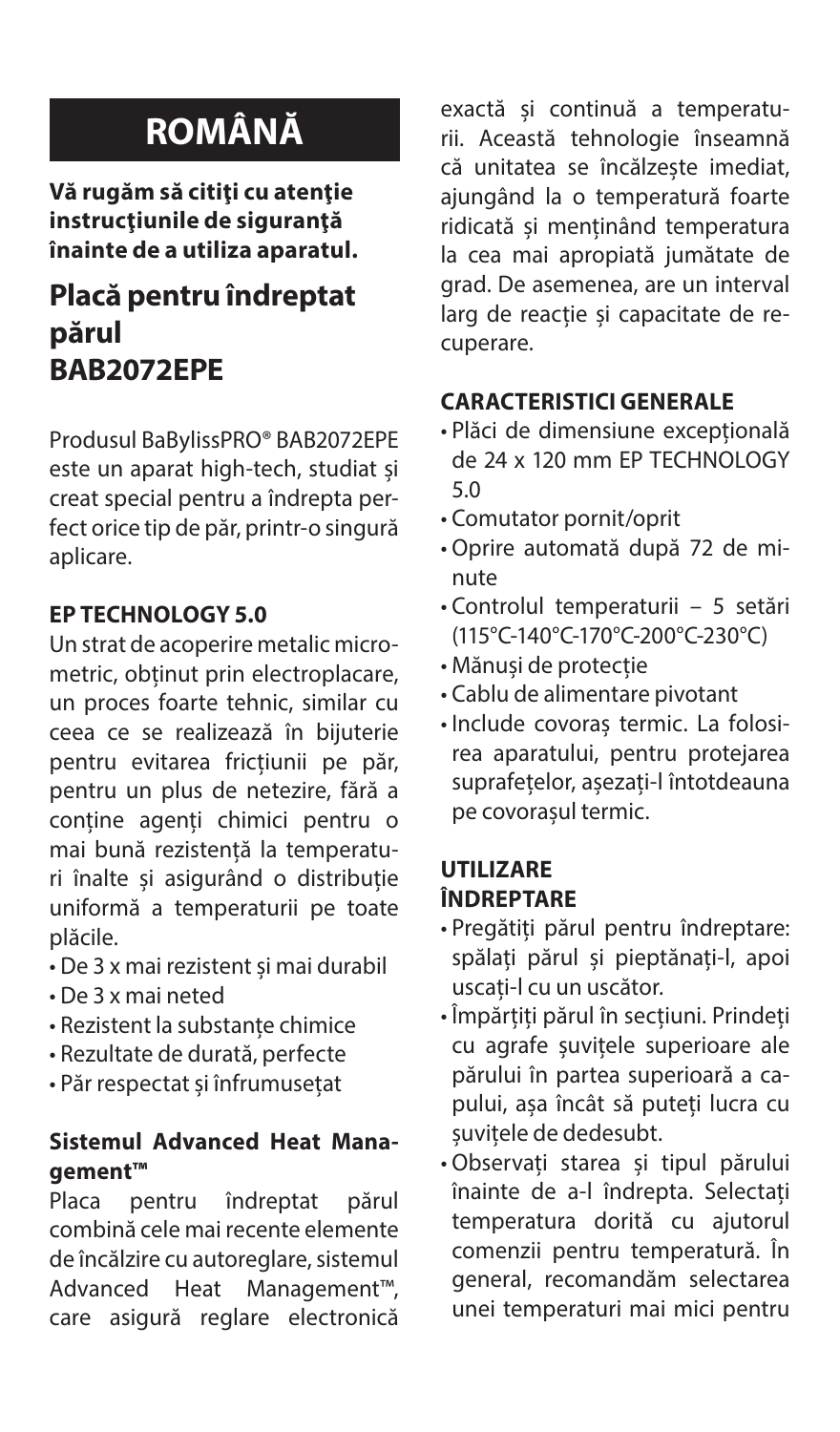păr fin, decolorat și/sau deteriorat și a unei temperaturi mai mari pentru păr ondulat, gros și/sau păr dificil de coafat.

| SETĂRI        | г۰    | <b>TIPURI DE PÃR</b>                           |
|---------------|-------|------------------------------------------------|
|               | 115°C | Păr fragil, uscat,<br>decolorat.<br>deteriorat |
| $\mathcal{P}$ | 140°C | Păr subtire                                    |
| 3             | 170°C | Păr normal,<br>vopsit                          |
| 4             | 200°C | Pär gros                                       |
| ς             | 230°C | Păr cârliontat,<br>etnic                       |

#### **ONDULARE**

Designul și tehnologia acestei unități vă permit crearea buclelor perfecte. Pe păr care a fost spălat și uscat:

- 1/ Luați o șuviță subțire sau groasă, în funcție de rezultatul dorit (variația buclelor).
- 2/ Așezați șuvița pe partea inferioară a aparatului.
- 3/ Închideți plăcile aparatului pe șuviță.
- 4/ Acum faceți o jumătate de tură răsucind mânerul, urmată de o altă jumătate de tură (tură completă).
- 5/ În această etapă, șuvița este orientată spre dumneavoastră.
- 6/ Glisați treptat spre vârfuri (efectul panglicii de ondulare).
- 7/ Pasul 4 poate fi de asemenea realizat prin orientarea spre exterior a aparatului, veți crea un efect diferit.

Pașii 4 și 7 pot fi astfel alternați și se vor completa unul pe celălalt (crearea unei diversități de bucle).

- După utilizare, apăsați butonul PORNIT/OPRIT (0/I) și scoateți din priză aparatul.
- Lăsați produsul să se răcească pe covorașul rezistent la temperatură care v-a fost pus la dispoziție.
- Dacă aparatul rămâne nefolosit mai mult de aproximativ 72 de minute, funcția de oprire automată va opri aparatul. Această opțiune crește durata de viață a tubului și asigură o mai mare siguranță.

### **ÎNTREȚINERE**

- Deconectați produsul de la alimentarea electrică și lăsați-l să se răcească complet.
- Curățați plăcile cu ajutorul unei lavete moi, umede, fără detergent, pentru a păstra calitatea optimă a plăcilor, nu zgâriați plăcile.
- Depozitați produsul cu plăcile strânse una pe cealaltă, pentru a le proteja.